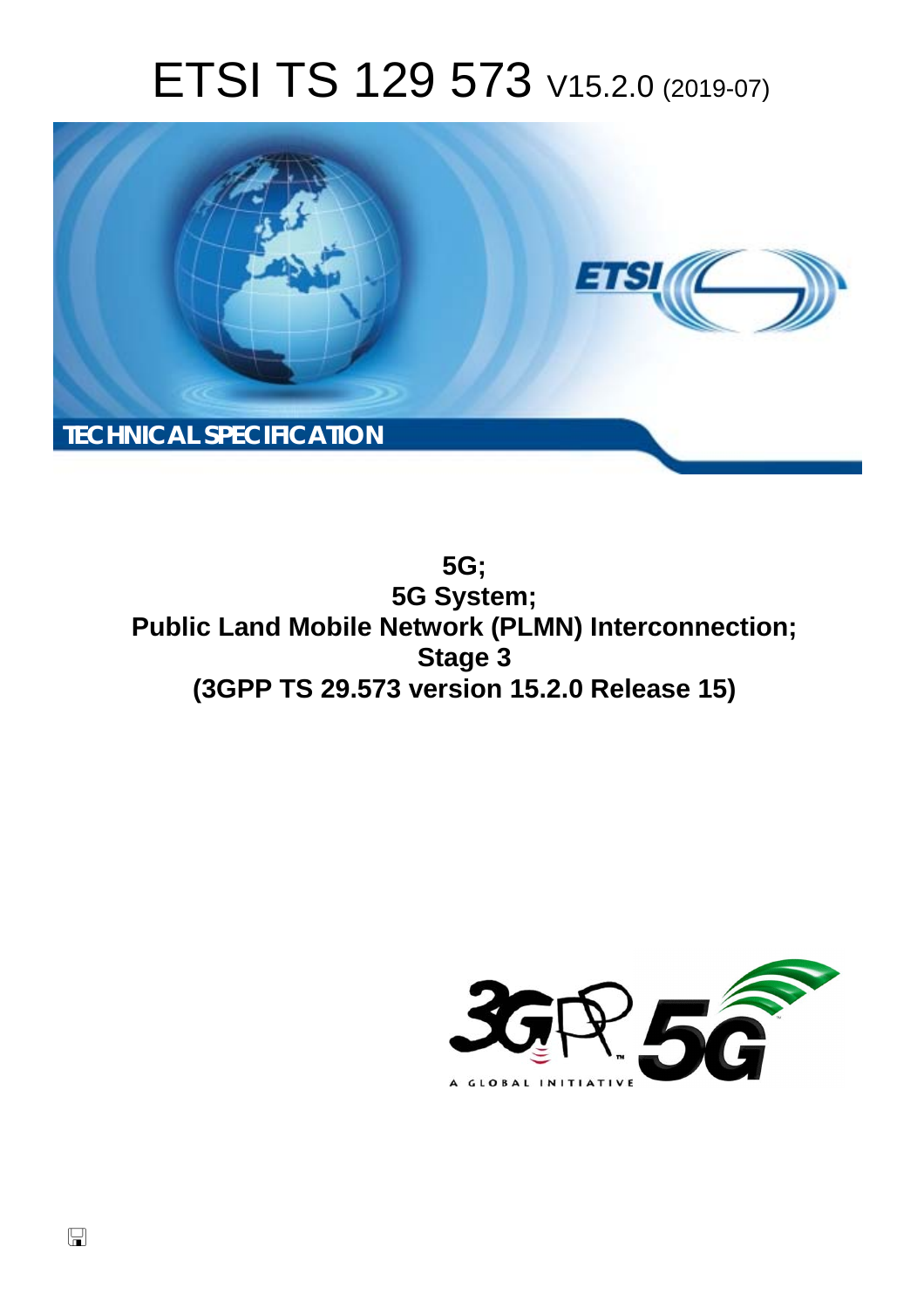Reference

RTS/TSGC-0429573vf20

Keywords

5G

#### *ETSI*

#### 650 Route des Lucioles F-06921 Sophia Antipolis Cedex - FRANCE

Tel.: +33 4 92 94 42 00 Fax: +33 4 93 65 47 16

Siret N° 348 623 562 00017 - NAF 742 C Association à but non lucratif enregistrée à la Sous-Préfecture de Grasse (06) N° 7803/88

#### *Important notice*

The present document can be downloaded from:

The present document may be made available in electronic versions and/or in print. The content of any electronic and/or print versions of the present document shall not be modified without the prior written authorization of ETSI. In case of any existing or perceived difference in contents between such versions and/or in print, the prevailing version of an ETSI deliverable is the one made publicly available in PDF format at [www.etsi.org/deliver](http://www.etsi.org/deliver).

Users of the present document should be aware that the document may be subject to revision or change of status. Information on the current status of this and other ETSI documents is available at <https://portal.etsi.org/TB/ETSIDeliverableStatus.aspx>

If you find errors in the present document, please send your comment to one of the following services: <https://portal.etsi.org/People/CommiteeSupportStaff.aspx>

#### *Copyright Notification*

No part may be reproduced or utilized in any form or by any means, electronic or mechanical, including photocopying and microfilm except as authorized by written permission of ETSI. The content of the PDF version shall not be modified without the written authorization of ETSI. The copyright and the foregoing restriction extend to reproduction in all media.

> © ETSI 2019. All rights reserved.

**DECT™**, **PLUGTESTS™**, **UMTS™** and the ETSI logo are trademarks of ETSI registered for the benefit of its Members. **3GPP™** and **LTE™** are trademarks of ETSI registered for the benefit of its Members and of the 3GPP Organizational Partners. **oneM2M™** logo is a trademark of ETSI registered for the benefit of its Members and of the oneM2M Partners. **GSM®** and the GSM logo are trademarks registered and owned by the GSM Association.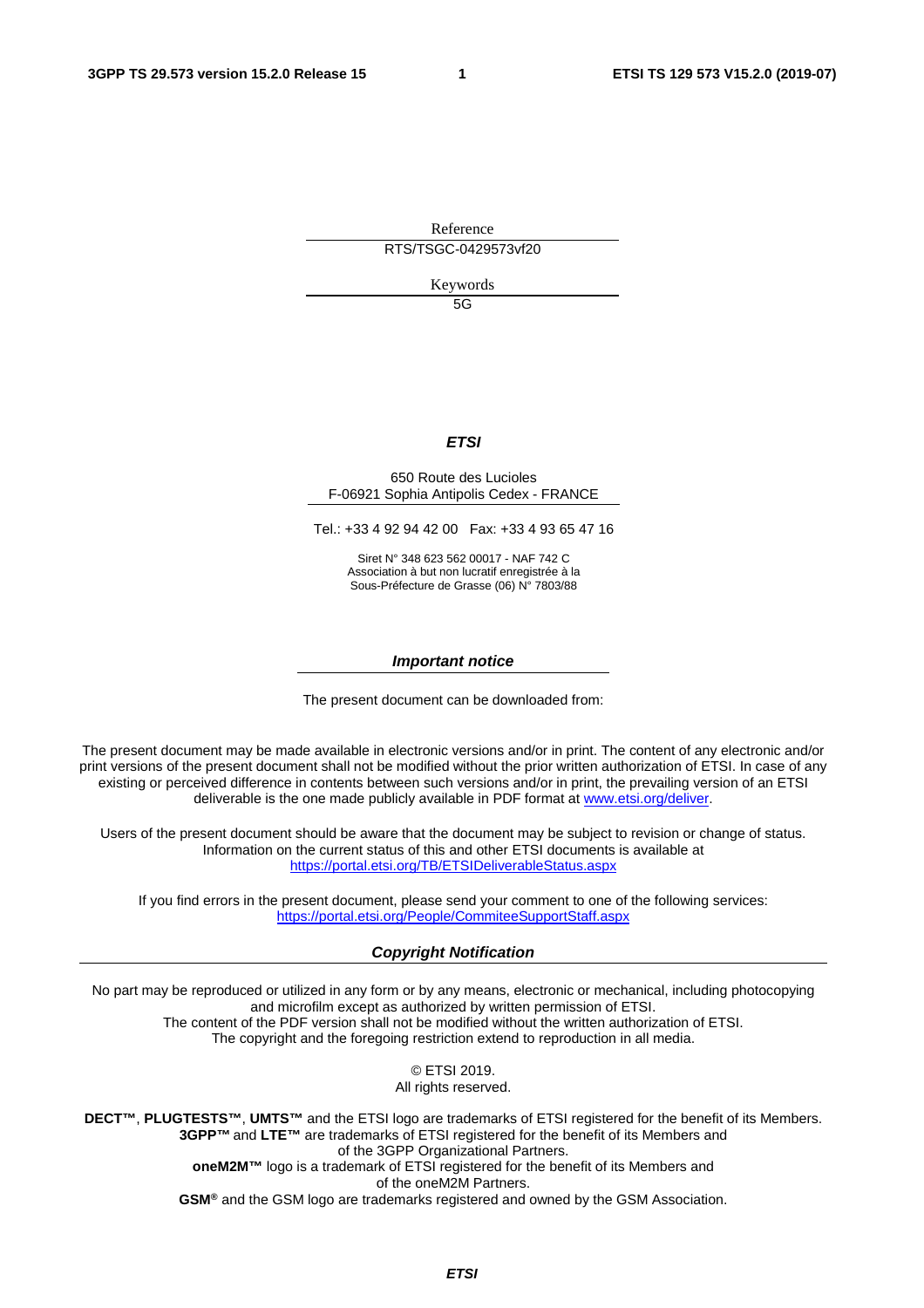# Intellectual Property Rights

#### Essential patents

IPRs essential or potentially essential to normative deliverables may have been declared to ETSI. The information pertaining to these essential IPRs, if any, is publicly available for **ETSI members and non-members**, and can be found in ETSI SR 000 314: *"Intellectual Property Rights (IPRs); Essential, or potentially Essential, IPRs notified to ETSI in respect of ETSI standards"*, which is available from the ETSI Secretariat. Latest updates are available on the ETSI Web server ([https://ipr.etsi.org/\)](https://ipr.etsi.org/).

Pursuant to the ETSI IPR Policy, no investigation, including IPR searches, has been carried out by ETSI. No guarantee can be given as to the existence of other IPRs not referenced in ETSI SR 000 314 (or the updates on the ETSI Web server) which are, or may be, or may become, essential to the present document.

#### **Trademarks**

The present document may include trademarks and/or tradenames which are asserted and/or registered by their owners. ETSI claims no ownership of these except for any which are indicated as being the property of ETSI, and conveys no right to use or reproduce any trademark and/or tradename. Mention of those trademarks in the present document does not constitute an endorsement by ETSI of products, services or organizations associated with those trademarks.

# Legal Notice

This Technical Specification (TS) has been produced by ETSI 3rd Generation Partnership Project (3GPP).

The present document may refer to technical specifications or reports using their 3GPP identities. These shall be interpreted as being references to the corresponding ETSI deliverables.

The cross reference between 3GPP and ETSI identities can be found under<http://webapp.etsi.org/key/queryform.asp>.

# Modal verbs terminology

In the present document "**shall**", "**shall not**", "**should**", "**should not**", "**may**", "**need not**", "**will**", "**will not**", "**can**" and "**cannot**" are to be interpreted as described in clause 3.2 of the [ETSI Drafting Rules](https://portal.etsi.org/Services/editHelp!/Howtostart/ETSIDraftingRules.aspx) (Verbal forms for the expression of provisions).

"**must**" and "**must not**" are **NOT** allowed in ETSI deliverables except when used in direct citation.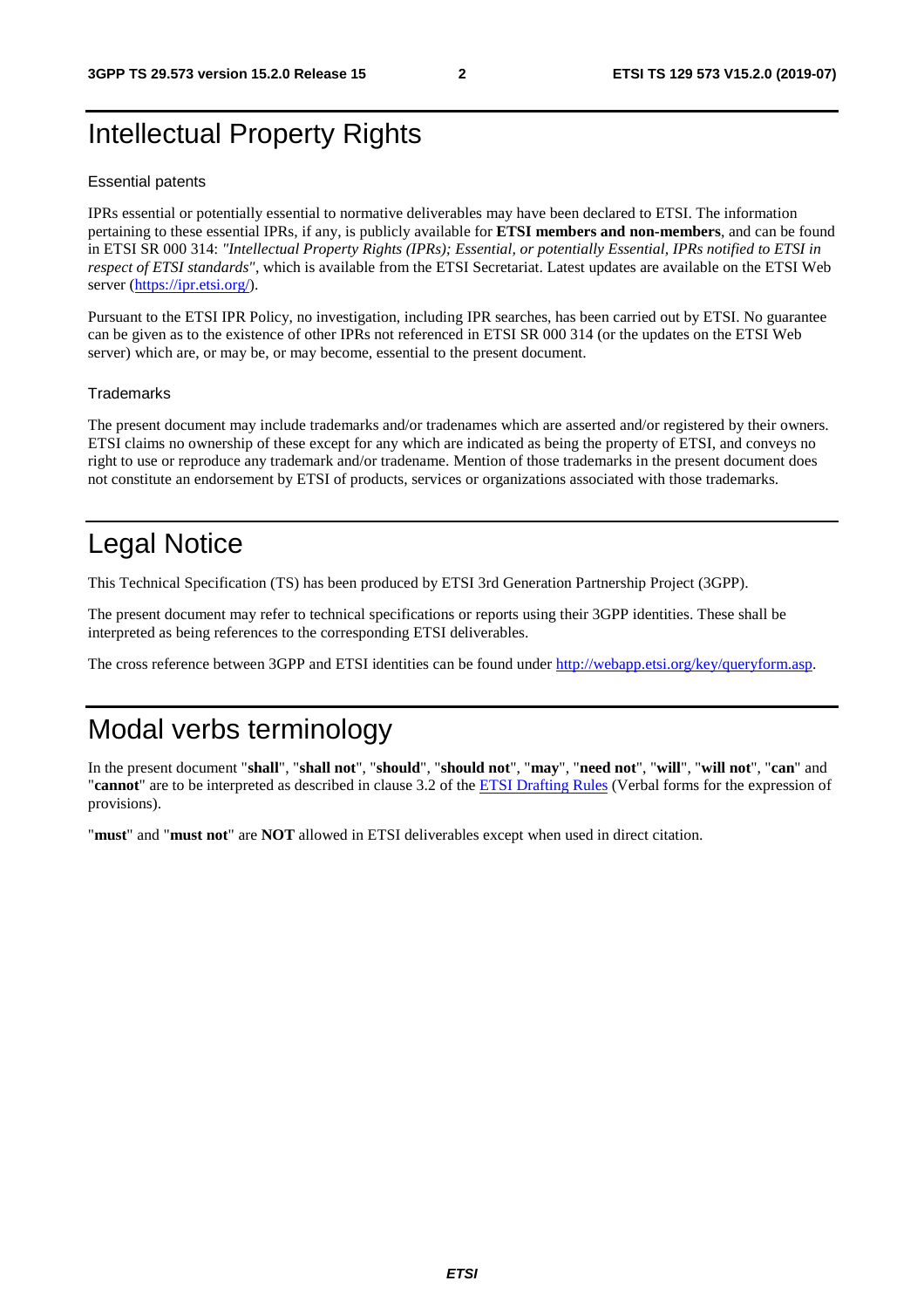$\mathbf{3}$ 

# Contents

| 1              |  |
|----------------|--|
| $\overline{2}$ |  |
| 3              |  |
| 3.1<br>3.2     |  |
| 4              |  |
| 4.1            |  |
| 4.2            |  |
| 4.2.1          |  |
| 4.2.2          |  |
| 4.2.3          |  |
| 4.3            |  |
| 4.3.1          |  |
| 4.3.2          |  |
| 4.3.2.1        |  |
| 4.3.2.2        |  |
| 4.3.2.3        |  |
| 4.3.2.4        |  |
| 4.3.3          |  |
| 4.3.4          |  |
|                |  |
| 5              |  |
| 5.1            |  |
| 5.2            |  |
| 5.2.1          |  |
| 5.2.2          |  |
| 5.2.3          |  |
| 5.2.3.1        |  |
| 5.2.3.2        |  |
|                |  |
| 5.2.3.3        |  |
| 5.2.4          |  |
| 5.2.5          |  |
| 5.3            |  |
| 5.3.1          |  |
| 5.3.2          |  |
| 5.3.2.1        |  |
| 5.3.2.2        |  |
| 5.3.2.3        |  |
| 5.3.2.4        |  |
| 5.3.3          |  |
|                |  |
| 6              |  |
| 6.1            |  |
| 6.1.1          |  |
| 6.1.2          |  |
| 6.1.2.1        |  |
| 6.1.2.2        |  |
| 6.1.2.2.1      |  |
| 6.1.2.2.2      |  |
| 6.1.2.3        |  |
|                |  |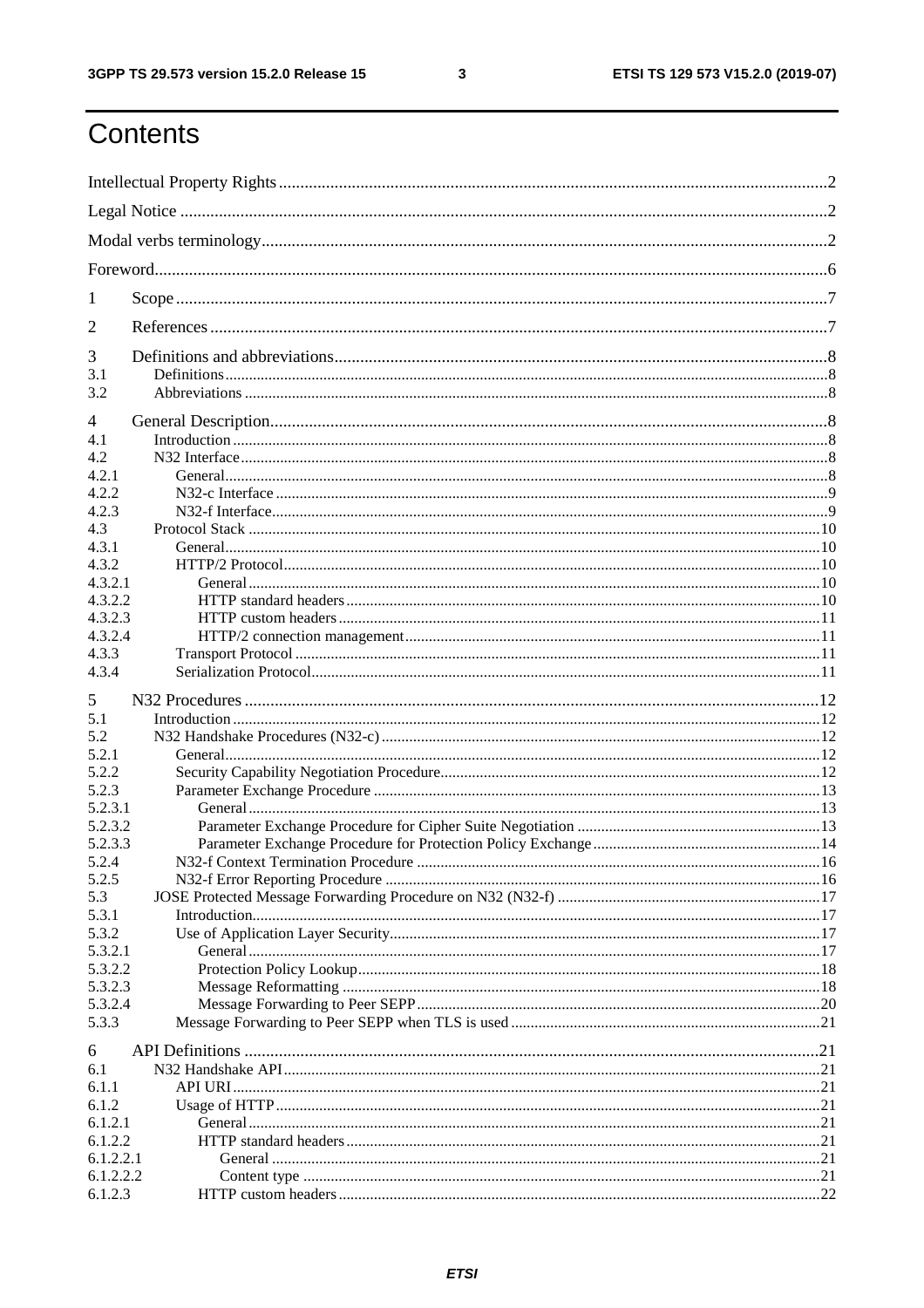#### $\overline{\mathbf{4}}$

| 6.1.2.3.1  |     |
|------------|-----|
| 6.1.3      |     |
| 6.1.3.1    |     |
| 6.1.4      |     |
| 6.1.4.1    |     |
| 6.1.4.2    |     |
| 6.1.4.2.1  |     |
| 6.1.4.2.2  |     |
| 6.1.4.3    |     |
| 6.1.4.3.1  |     |
| 6.1.4.3.2  |     |
| 6.1.4.4    |     |
| 6.1.4.4.1  |     |
| 6.1.4.4.2  |     |
| 6.1.4.5    |     |
| 6.1.4.5.1  |     |
| 6.1.4.5.2  |     |
| 6.1.5      |     |
| 6.1.5.1    |     |
| 6.1.5.2    |     |
| 6.1.5.2.1  |     |
|            |     |
| 6.1.5.2.2  |     |
| 6.1.5.2.3  |     |
| 6.1.5.2.4  |     |
| 6.1.5.2.5  |     |
| 6.1.5.2.6  |     |
| 6.1.5.2.7  |     |
| 6.1.5.2.8  |     |
| 6.1.5.2.9  |     |
| 6.1.5.2.10 |     |
| 6.1.5.2.11 |     |
| 6.1.5.2.12 |     |
| 6.1.5.2.13 |     |
| 6.1.5.2.14 |     |
| 6.1.5.3    |     |
| 6.1.5.3.1  |     |
| 6.1.5.3.2  |     |
| 6.1.5.3.3  |     |
| 6.1.5.3.4  | .32 |
| 6.1.5.3.5  |     |
| 6.1.5.3.6  |     |
| 6.1.5.3.7  |     |
| 6.1.5.3.8  |     |
| 6.1.5.4    |     |
| 6.1.6      |     |
| 6.1.6.1    |     |
| 6.1.6.2    |     |
|            |     |
| 6.1.6.3    |     |
| 6.2        |     |
| 6.2.1      |     |
| 6.2.2      |     |
| 6.2.2.1    |     |
| 6.2.2.2    |     |
| 6.2.2.2.1  |     |
| 6.2.2.2.2  |     |
| 6.2.2.3    |     |
| 6.2.2.3.1  |     |
| 6.2.3      |     |
| 6.2.3.1    |     |
| 6.2.4      |     |
| 6.2.4.1    |     |
| 6.2.4.2    |     |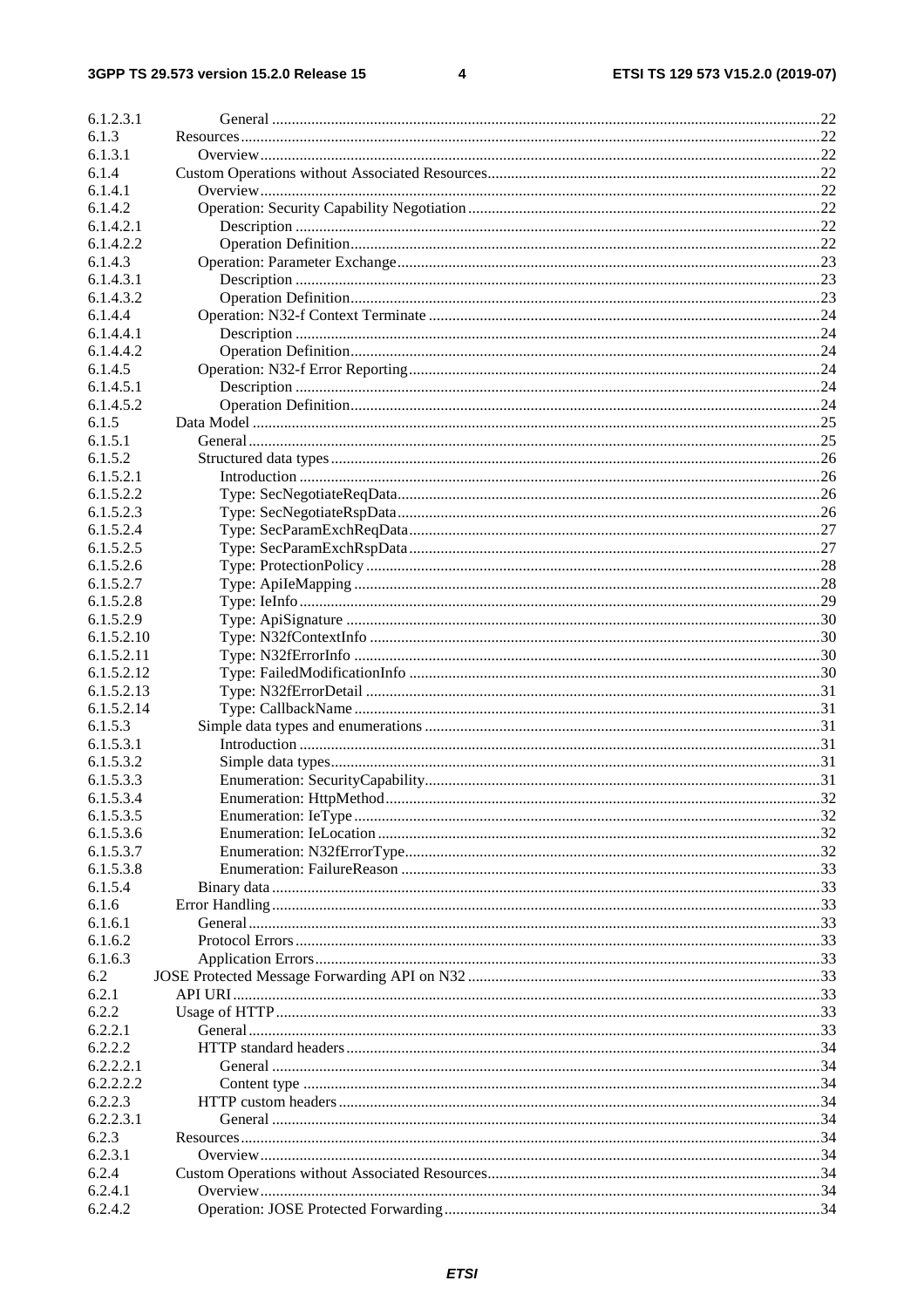#### $5\phantom{a}$

| 6.2.4.2.1  |                               |  |  |  |
|------------|-------------------------------|--|--|--|
| 6.2.4.2.2  |                               |  |  |  |
| 6.2.5      |                               |  |  |  |
| 6.2.5.1    |                               |  |  |  |
| 6.2.5.2    |                               |  |  |  |
| 6.2.5.2.1  |                               |  |  |  |
| 6.2.5.2.2  |                               |  |  |  |
| 6.2.5.2.3  |                               |  |  |  |
| 6.2.5.2.4  |                               |  |  |  |
| 6.2.5.2.5  |                               |  |  |  |
| 6.2.5.2.6  |                               |  |  |  |
| 6.2.5.2.7  |                               |  |  |  |
| 6.2.5.2.8  |                               |  |  |  |
| 6.2.5.2.9  |                               |  |  |  |
| 6.2.5.2.10 |                               |  |  |  |
| 6.2.5.2.11 |                               |  |  |  |
| 6.2.5.2.12 |                               |  |  |  |
| 6.2.5.2.13 |                               |  |  |  |
| 6.2.5.2.14 |                               |  |  |  |
| 6.2.5.3    |                               |  |  |  |
| 6.2.5.3.1  |                               |  |  |  |
| 6.2.5.3.2  |                               |  |  |  |
| 6.2.5.3.3  |                               |  |  |  |
| 6.2.5.3.4  |                               |  |  |  |
| 6.2.6      |                               |  |  |  |
| 6.2.6.1    |                               |  |  |  |
| 6.2.6.2    |                               |  |  |  |
| 6.2.6.3    |                               |  |  |  |
|            | <b>Annex A (normative):</b>   |  |  |  |
| A.1        |                               |  |  |  |
| A.2        |                               |  |  |  |
| A.3        |                               |  |  |  |
|            | <b>Annex B</b> (informative): |  |  |  |
| B.1        |                               |  |  |  |
| B.2        |                               |  |  |  |
| B.3        |                               |  |  |  |
|            | <b>Annex C</b> (informative): |  |  |  |
| C.1        |                               |  |  |  |
| C.2        |                               |  |  |  |
| C.2.1      |                               |  |  |  |
| C.2.2      |                               |  |  |  |
| C.3        |                               |  |  |  |
| C.3.1      |                               |  |  |  |
| C.3.2      |                               |  |  |  |
|            | <b>Annex D</b> (informative): |  |  |  |
|            |                               |  |  |  |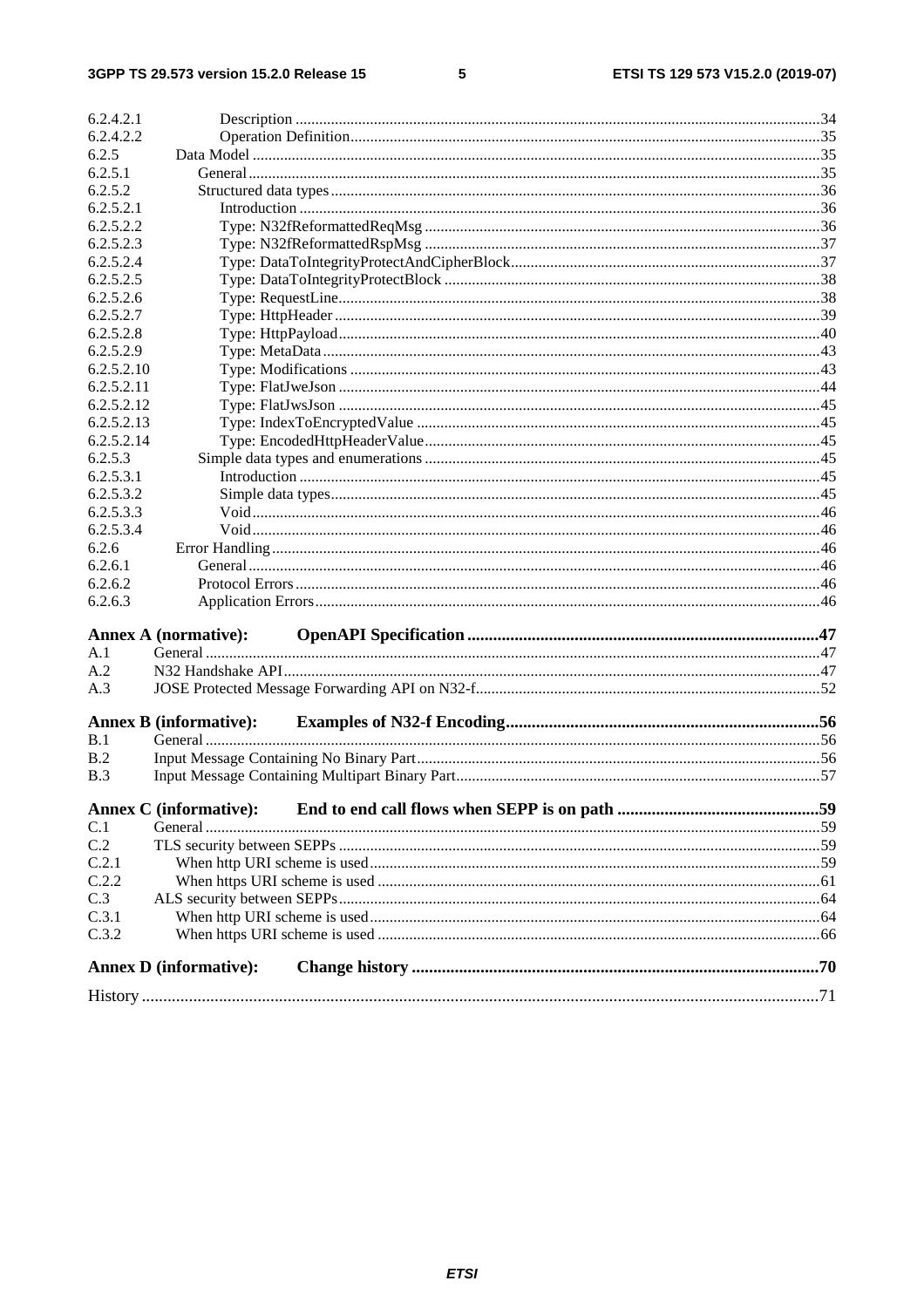# Foreword

This Technical Specification has been produced by the 3rd Generation Partnership Project (3GPP).

The contents of the present document are subject to continuing work within the TSG and may change following formal TSG approval. Should the TSG modify the contents of the present document, it will be re-released by the TSG with an identifying change of release date and an increase in version number as follows:

Version x.y.z

where:

- x the first digit:
	- 1 presented to TSG for information;
	- 2 presented to TSG for approval;
	- 3 or greater indicates TSG approved document under change control.
- y the second digit is incremented for all changes of substance, i.e. technical enhancements, corrections, updates, etc.
- z the third digit is incremented when editorial only changes have been incorporated in the document.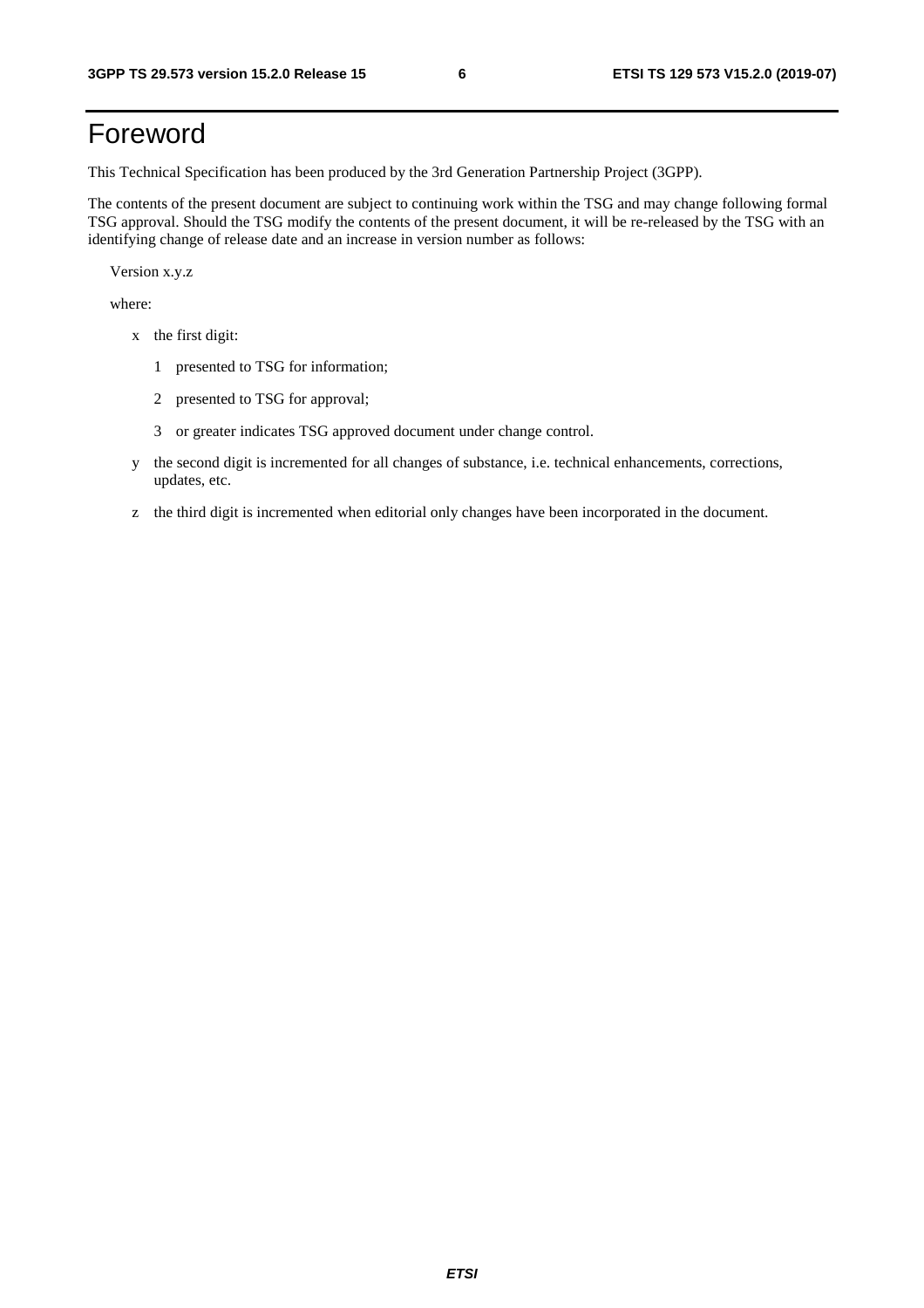# 1 Scope

The present document specifies the stage 3 protocol and data model for the PLMN interconnection Interface. It provides stage 3 protocol definitions and message flows, and specifies the APIs for the procedures on the PLMN interconnection interface (i.e N32).

The 5G System stage 2 architecture and procedures are specified in 3GPP TS 23.501 [2] and 3GPP TS 23.502 [3].

The Technical Realization of the Service Based Architecture and the Principles and Guidelines for Services Definition are specified in 3GPP TS 29.500 [4] and 3GPP TS 29.501 [5].

The stage 2 level N32 procedures are specified in 3GPP TS 33.501 [6].

# 2 References

The following documents contain provisions which, through reference in this text, constitute provisions of the present document.

- References are either specific (identified by date of publication, edition number, version number, etc.) or non-specific.
- For a specific reference, subsequent revisions do not apply.
- For a non-specific reference, the latest version applies. In the case of a reference to a 3GPP document (including a GSM document), a non-specific reference implicitly refers to the latest version of that document *in the same Release as the present document*.
- [1] 3GPP TR 21.905: "Vocabulary for 3GPP Specifications".
- [2] 3GPP TS 23.501: "System Architecture for the 5G System; Stage 2".
- [3] 3GPP TS 23.502: "Procedures for the 5G System; Stage 2".
- [4] 3GPP TS 29.500: "5G System; Technical Realization of Service Based Architecture; Stage 3".
- [5] 3GPP TS 29.501: "5G System; Principles and Guidelines for Services Definition; Stage 3".
- [6] 3GPP TS 33.501: "Security architecture and procedures for 5G system".
- [7] IETF RFC 7540: "Hypertext Transfer Protocol Version 2 (HTTP/2)".
- [8] IETF RFC 8259: "The JavaScript Object Notation (JSON) Data Interchange Format".
- [9] IETF RFC 7231: "Hypertext Transfer Protocol (HTTP/1.1): Semantics and Content".
- [10] IETF RFC 7230: "Hypertext Transfer Protocol (HTTP/1.1): Message Syntax and Routing".
- [11] IETF RFC 793: "Transmission Control Protocol".
- [12] 3GPP TS 29.571: "5G System; Common Data Types for Service Based Interfaces Stage 3".
- [13] IETF RFC 7518: "JSON Web Algorithms (JWA)".
- [14] **IETF RFC 7516: "JSON Web Encryption (JWE)".**
- [15] IETF RFC 4648: "The Base16, Base32, and Base64 Data Encodings".
- [16] **IETF RFC 7515: "JSON Web Signature (JWS)".**
- [17] IETF RFC 6901: "JavaScript Object Notation (JSON) Pointer".
- [18] 3GPP TS 29.510: "Network Function Repository Services; Stage 3".
- [19] 3GPP TS 23.003: "Numbering, addressing and identification".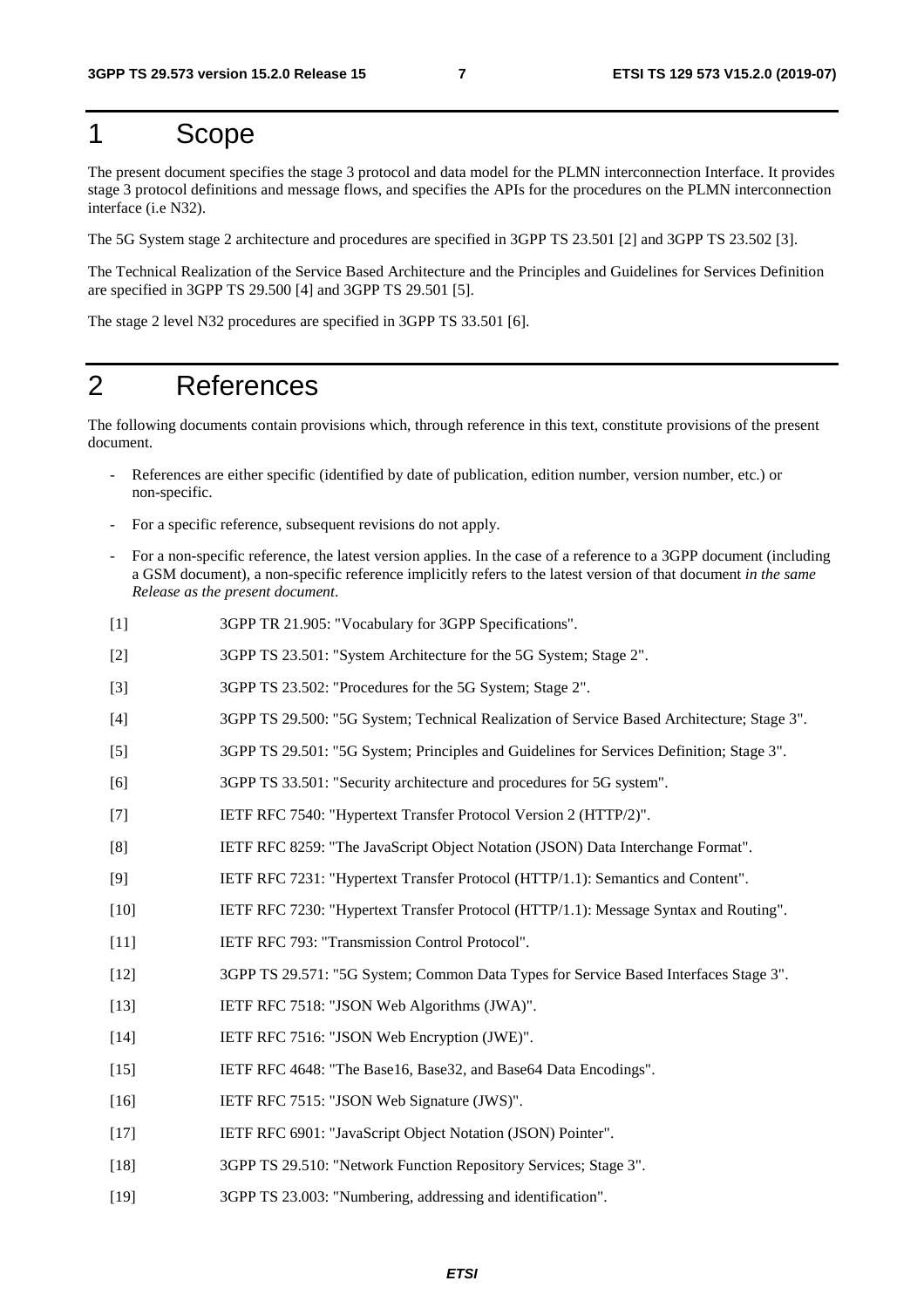[20] 3GPP TR 21.900: "Technical Specification Group working methods".

# 3 Definitions and abbreviations

# 3.1 Definitions

For the purposes of the present document, the terms and definitions given in 3GPP TR 21.905 [1] and the following apply. A term defined in the present document takes precedence over the definition of the same term, if any, in 3GPP TR 21.905 [1].

**c-SEPP:** The SEPP that is present on the NF service consumer side is called the c-SEPP.

**p-SEPP:** The SEPP that is present on the NF service producer side is called the p-SEPP.

NOTE: For the purpose of N32-c procedures, the two interacting SEPPs are called "initiating" SEPP and "responding" SEPP. The c-SEPP and p-SEPP terminology is not used in this specification though it is used in 3GPP TS 33.501 [6].

**c-IPX**: The IPX on the NF service consumer side.

**p-IPX**: The IPX of the NF service producer side.

# 3.2 Abbreviations

For the purposes of the present document, the abbreviations given in 3GPP TR 21.905 [1] and the following apply. An abbreviation defined in the present document takes precedence over the definition of the same abbreviation, if any, in 3GPP TR 21.905 [1].

| <b>IPX</b>   | IP Exchange Service                      |
|--------------|------------------------------------------|
| <b>JOSE</b>  | Javascript Object Signing and Encryption |
| <b>JWE</b>   | <b>JSON Web Encryption</b>               |
| <b>JWS</b>   | <b>JSON Web Signature</b>                |
| <b>PRINS</b> | PRotocol for N32 INterconnect Security   |
| <b>SEPP</b>  | Security and Edge Protection Proxy       |
| <b>TLS</b>   | <b>Transport Layer Security</b>          |
|              |                                          |

# 4 General Description

# 4.1 Introduction

This clause provides a general description of the interconnect interfaces used between the PLMNs for transporting the service based interface message exchanges.

# 4.2 N32 Interface

# 4.2.1 General

The N32 interface is used between the SEPPs of a VPLMN and a HPLMN in roaming scenarios. The SEPP that is on the NF service consumer side is called the c-SEPP and the SEPP that is on the NF service producer is called the p-SEPP. The N32 interface can be logically considered as 2 separate interfaces as given below.

- N32-c, a control plane interface between the SEPPs for performing initial handshake and negotiating the parameters to be applied for the actual N32 message forwarding.
- N32-f, a forwarding interface between the SEPPs which is used for forwarding the communication between the NF service consumer and the NF service producer after applying application level security protection.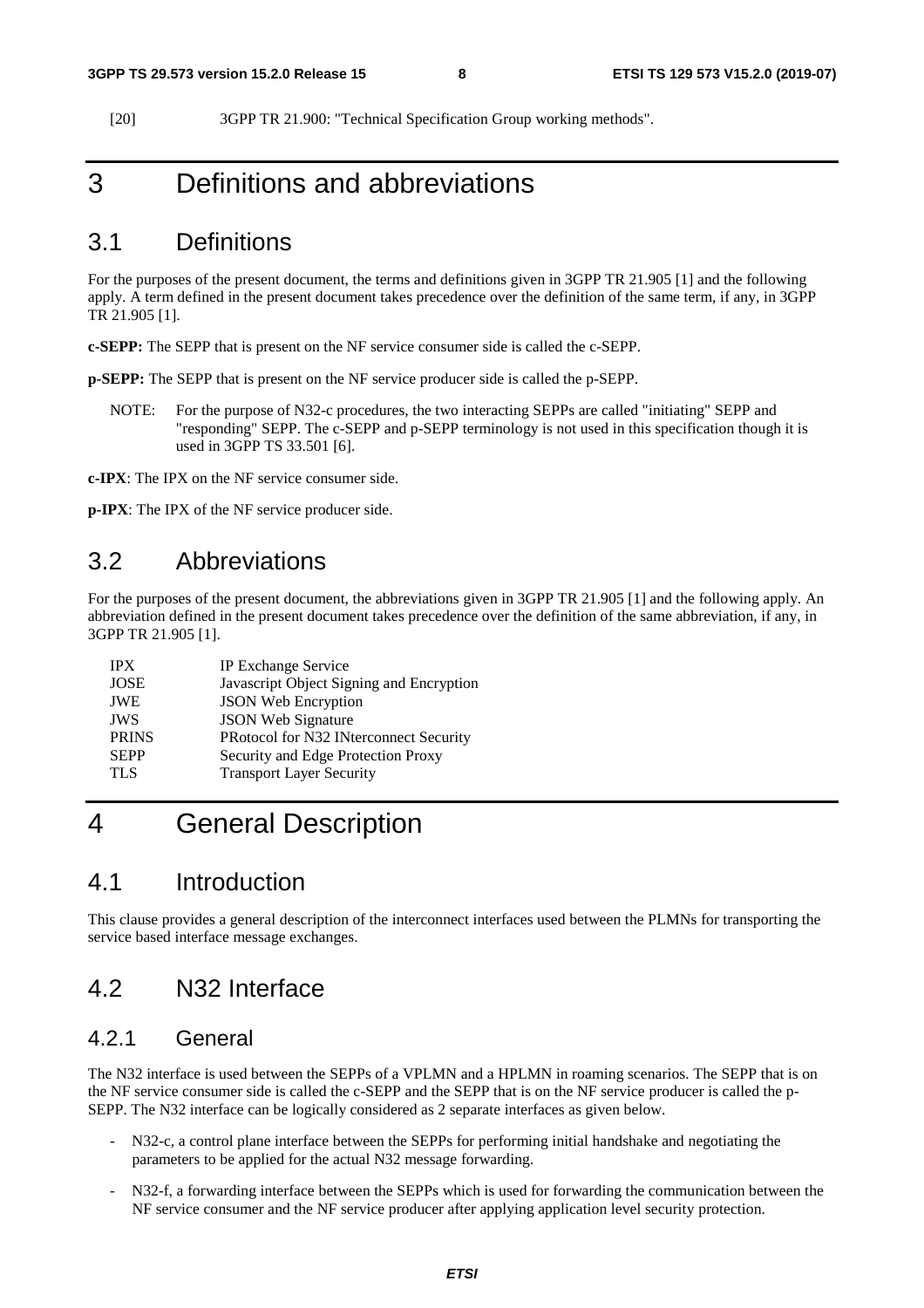# 4.2.2 N32-c Interface

The following figure shows the scope of the N32-c interface.



**Figure 4.2.2-1: N32-c Interface** 

The N32-c interface provides the following functionalities:

- Initial handshake procedure between the SEPP in PLMN A (called the initiating SEPP) and the SEPP in PLMN B (called the responding SEPP), that involves capability negotiation and parameter exchange as specified in 3GPP TS 33.501 [6].

### 4.2.3 N32-f Interface

The following figure shows the scope of the N32-f interface.



**Figure 4.2.3-1: N32-f Interface** 

The N32-f interface shall be used to forward the HTTP/2 messages of the NF service producers and the NF service consumers in different PLMN, through the SEPPs of the respective PLMN. The application layer security protection functionality of the N32-f is used only if the PRotocol for N32 INterconnect Security (PRINS) is negotiated between the SEPPs using N32-c.

The N32-f interface provides the following application layer security protection functionalities:

- Message protection of the information exchanged between the NF service consumer and the NF service producer across PLMNs by applying application layer security mechanisms as specified in 3GPP TS 33.501 [6].
- Forwarding of the application layer protected message from a SEPP in one PLMN to a SEPP in another PLMN. Such forwarding may involve IPX providers on path.
- If IPX providers are on the path from SEPP in PLMN A to SEPP in PLMN B, the forwarding on the N32-f interface may involve the insertion of content modification instructions which the receiving SEPP applies after verifying the integrity of such modification instructions.

If TLS is the negotiated security policy between the SEPP, then the N32-f shall involve only the forwarding of the HTTP/2 messages of the NF service producers and the NF service consumers without any reformatting.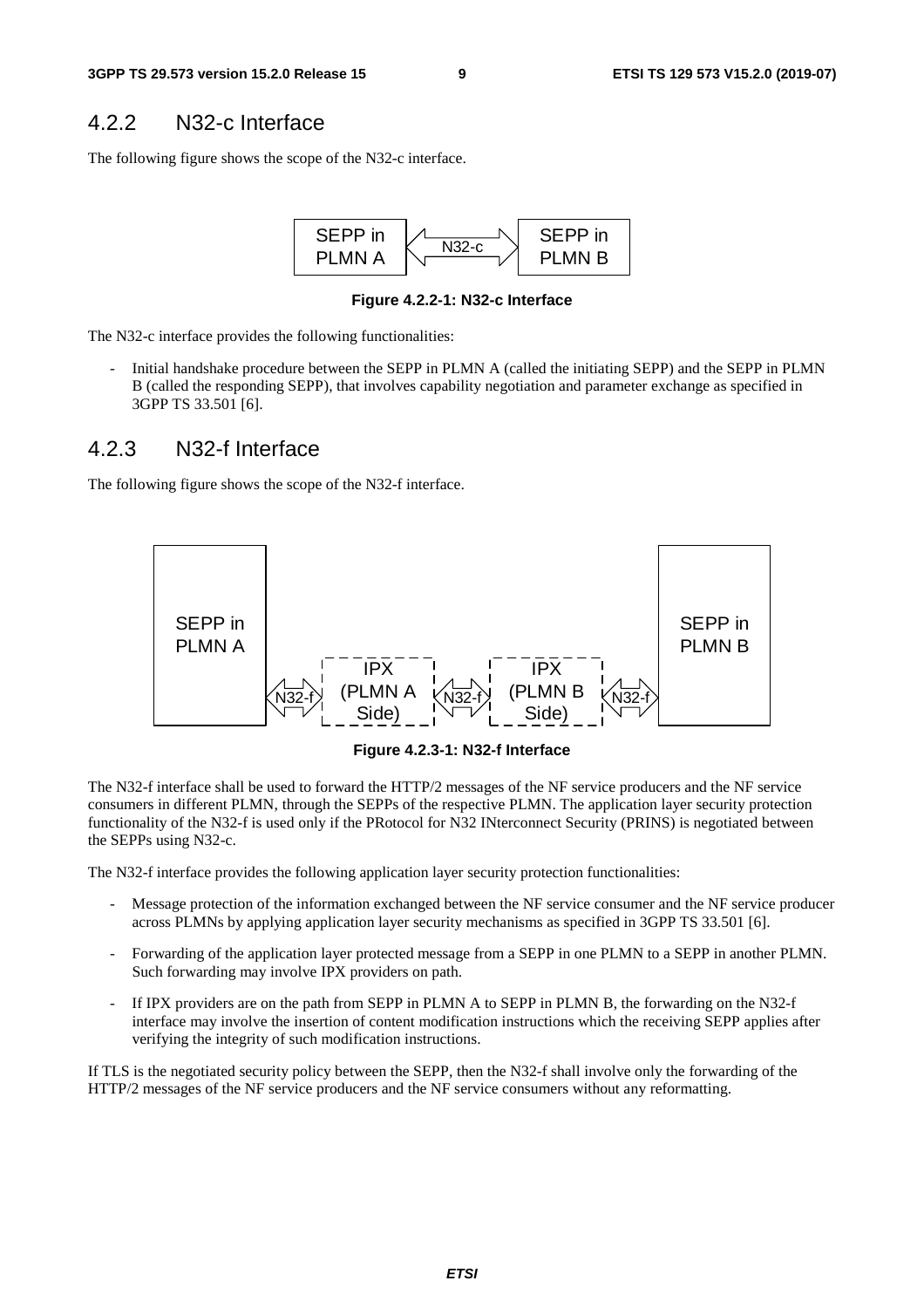# 4.3 Protocol Stack

# 4.3.1 General

The protocol stack for the N32 interface is shown below in Figure 4.2.1-1

| Application |
|-------------|
| HTTP/2      |
| <b>TLS</b>  |
| <b>TCP</b>  |
| IP          |
| L2          |

**Figure 4.3.1-1: N32 Protocol Stack** 

The N32 interfaces (N32-c and N32-f) use HTTP/2 protocol (see clause 4.2.2) with JSON (see clause 4.2.4) as the application layer serialization protocol. For the security protection at the transport layer, the SEPPs shall support TLS as specified in 3GPP TS 33.501 [6].

For the N32-f interface, the application layer (i.e the JSON payload) encapsulates the complete HTTP/2 message between the NF service consumer and the NF service producer, by transforming the HTTP/2 headers and the body into specific JSON attributes as specified in clause 6.2.

# 4.3.2 HTTP/2 Protocol

#### 4.3.2.1 General

HTTP/2 as described in IETF RFC 7540 [7] shall be used for N32 interface.

#### 4.3.2.2 HTTP standard headers

The HTTP request standard headers and the HTTP response standard headers that shall be supported on the N32 interface are defined in Table 4.2.2.2-1 and in Table 4.2.2.2-2 respectively.

| <b>Name</b>     | <b>Reference</b>          | <b>Description</b>                                                                                                   |
|-----------------|---------------------------|----------------------------------------------------------------------------------------------------------------------|
| Accept          | IETF RFC 7231 [9]         | This header is used to specify response media types that are<br>acceptable.                                          |
| Accept-Encoding | IETF RFC 7231 [9]         | This header may be used to indicate what response content-<br>encodings (e.g gzip) are acceptable in the response.   |
| Content-Length  | <b>IETF RFC 7230 [10]</b> | This header is used to provide the anticipated size, as a decimal<br>number of octets, for a potential payload body. |
| Content-Type    | <b>IETF RFC 7231 [9]</b>  | This header is used to indicate the media type of the associated<br>representation.                                  |

#### **Table 4.3.2.2-1: Mandatory to support HTTP request standard headers**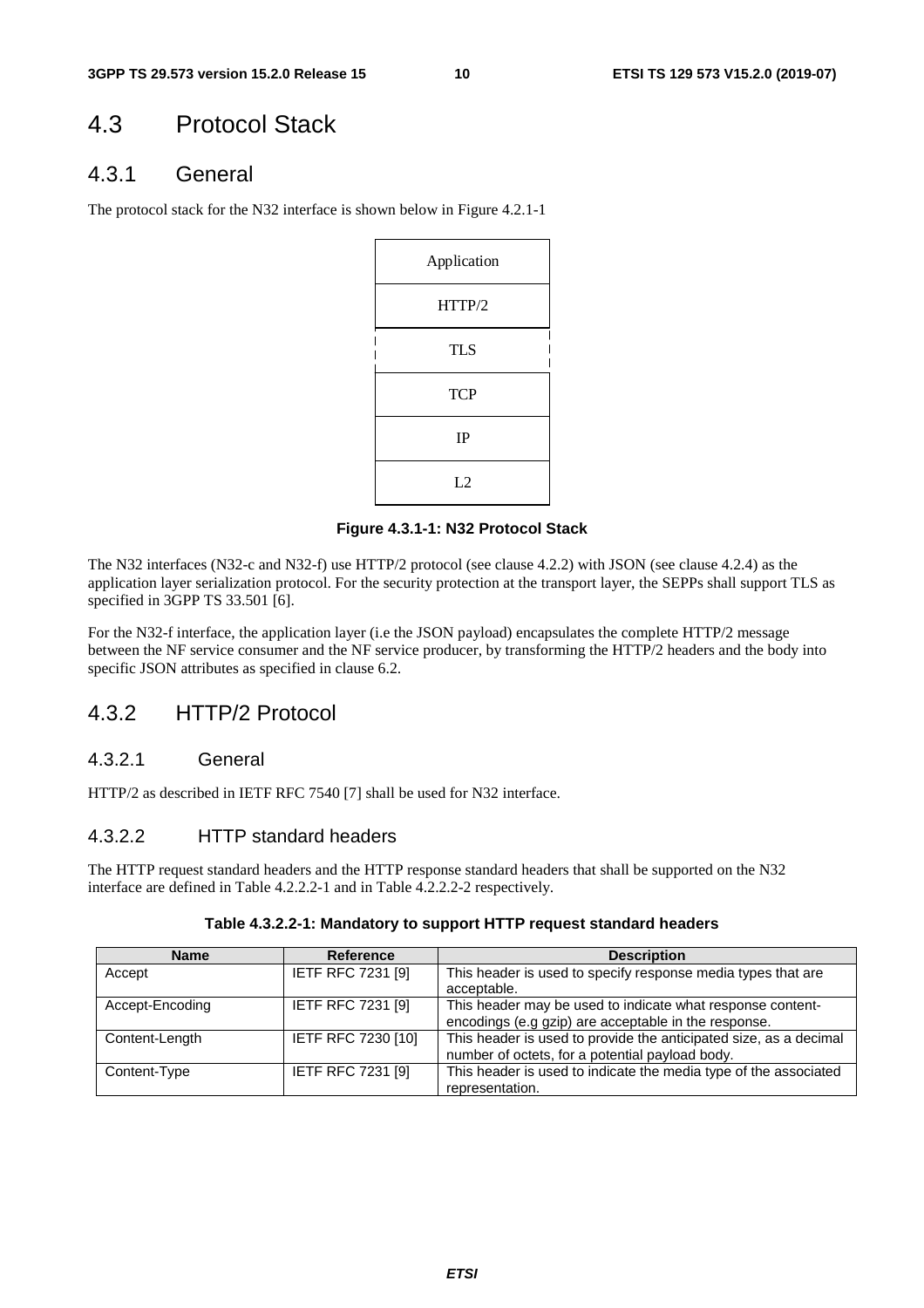| <b>Name</b>      | <b>Reference</b>          | <b>Description</b>                                                                                                                                                                      |
|------------------|---------------------------|-----------------------------------------------------------------------------------------------------------------------------------------------------------------------------------------|
| Content-Length   | <b>IETF RFC 7230 [10]</b> | This header may be used to provide the anticipated size, as a<br>decimal number of octets, for a potential payload body.                                                                |
| Content-Type     | <b>IETF RFC 7231 [9]</b>  | This header shall be used to indicate the media type of the<br>associated representation.                                                                                               |
| Content-Encoding | <b>IETF RFC 7231 [9]</b>  | This header may be used in some responses to indicate to the<br>HTTP/2 client the content encodings (e.g gzip) applied to the<br>response body beyond those inherent in the media type. |

**Table 4.3.2.2-2: Mandatory to support HTTP response standard headers** 

#### 4.3.2.3 HTTP custom headers

The HTTP custom headers specified in clause 5.2.3 of 3GPP TS 29.500 [4] shall be supported on the N32 interface.

#### 4.3.2.4 HTTP/2 connection management

Each SEPP initiates HTTP/2 connections towards its peer SEPP for the following purposes

- N32-c interface
- N32-f interface

The scope of the HTTP/2 connection used for the N32-c interface is short-lived. Once the initial handshake is completed the connection is torn down as specified in 3GPP TS 33.501 [6]. The HTTP/2 connection used for N32-c is end to end between the SEPPs and does not involve an IPX to intercept the HTTP/2 connection, though an IPX may be involved for IP level routing.

The scope of the HTTP/2 connection used for the N32-f interface is long-lived. The N32-f HTTP/2 connection at a SEPP can be:

- Case A: Towards a SEPP of another PLMN without involving any IPX intermediaries; or
- Case B: Towards a SEPP of another PLMN via IPX. In this case the HTTP/2 connection from a SEPP terminates at the next hop IPX with the IPX acting as a HTTP proxy.

For the N32-f interface the HTTP/2 connection management requirements specified in clause 5.2.6 of 3GPP TS 29.500 [4] shall be applicable. The URI scheme used for the N32-f JOSE protected message forwarding API shall be "http". If confidentiality protection of all IEs for the N32-f JOSE protected message forwarding procedure is required, then:

- For case A, the security between the SEPPs shall be ensured by means of IPSec or TLS VPN;
- For case B, hop-by-hop security between the SEPP and the IPXs should be established on N32-f. This hop-byhop security shall be established using an IPSec or TLS VPN.

# 4.3.3 Transport Protocol

The Transmission Control Protocol as described in IETF RFC 793 [11] shall be used as transport protocol as required by HTTP/2 (see IETF RFC 7540 [7]). When there is no IPX between the SEPPs, TLS shall be used for security protection (see 3GPP TS 33.501 [6]). When there is IPX between the SEPPs, TLS should be used for security protection as specified in 3GPP TS 33.501 [6].

NOTE: When using TCP as the transport protocol, an HTTP/2 connection is mapped to a TCP connection.

# 4.3.4 Serialization Protocol

The JavaScript Object Notation (JSON) format as described in IETF RFC 8259 [8] shall be used as the serialization protocol.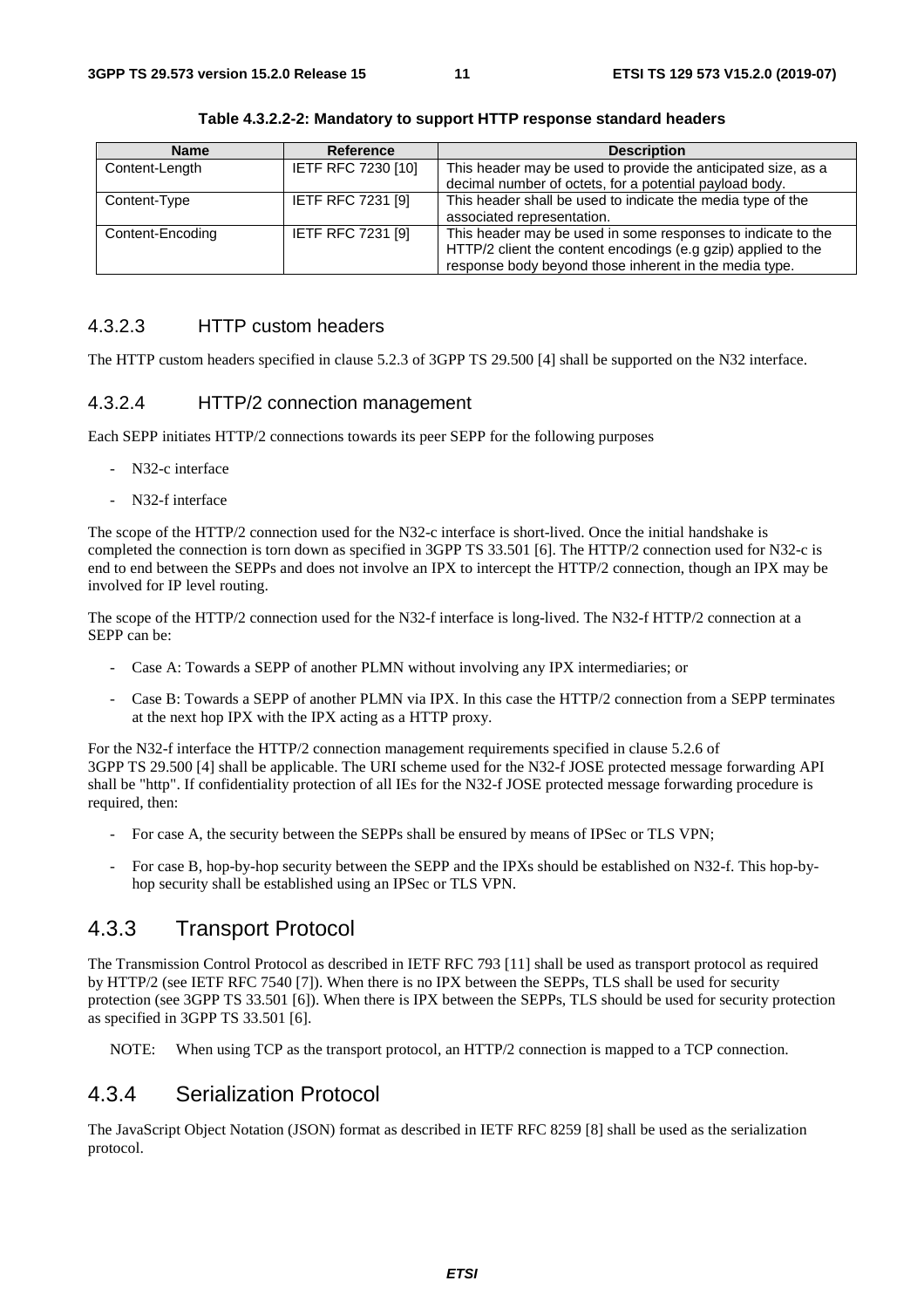# 5 N32 Procedures

# 5.1 Introduction

The procedures on the N32 interface are split into two categories:

- Procedures that happen end to end between the SEPPs on the N32-c interface;
- Procedures that are used for the forwarding of messages on the service based interface between the NF service consumer and the NF service producer via the SEPP across the N32-f interface.

# 5.2 N32 Handshake Procedures (N32-c)

### 5.2.1 General

The N32 handshake procedure is used between the SEPPs in two PLMNs to mutually authenticate each other and negotiate the security mechanism to use over N32-f along with associated security configuration parameters.

A HTTP/2 connection shall be established between the initiating SEPP and the responding SEPP end to end over TLS. The following N32 handshake procedures are specified in the clauses below.

- Security Capability Negotiation Procedure
- Parameter Exchange Procedure
- N32-f Context Termination Procedure
- N32-f Error Reporting Procedure

# 5.2.2 Security Capability Negotiation Procedure

The initiating SEPP shall initiate a Security Capability Negotiation procedure towards the responding SEPP to agree on a security mechanism to use for protecting NF service related signalling over N32-f. An end to end TLS connection shall be setup between the SEPPs before the initiation of this procedure. The procedure is described in Figure 5.2.2-1 below.



**Figure 5.2.2-1: Security Capability Negotiation Procedure** 

- 1. The initiating SEPP issues a HTTP POST request towards the responding SEPP with the request body containing the "SecurityNegotiateReqData" IE carrying the following information
- Supported security capabilities (i.e PRINS and/or TLS)
- 2a. On successful processing of the request, the responding SEPP shall respond to the initiating SEPP with a "200 OK" status code and a POST response body that contains the following information
- Selected security capability (i.e PRINS or TLS)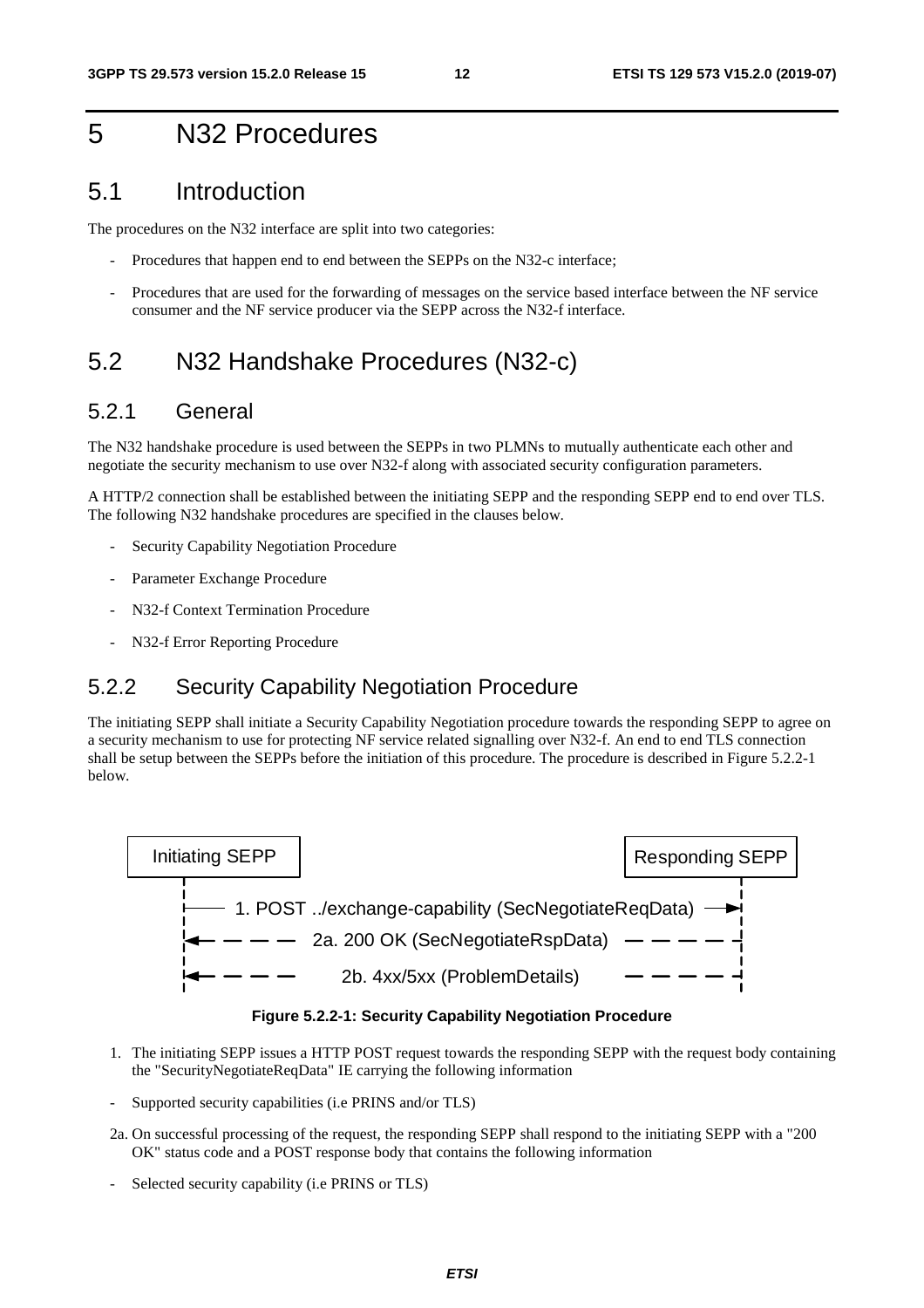The responding SEPP compares the initiating SEPP's supported security capabilities to its own supported security capabilities and selects, based on its local policy, a security mechanism, which is supported by both the SEPPs. If the selected security capability indicates any other capability other than PRINS, then the HTTP/2 connection initiated between the two SEPPs for the N32 handshake procedures shall be terminated. The negotiated security capability shall be applicable on both the directions. If the selected security capability is PRINS, then the two SEPPs may decide to create (if not available) / maintain HTTP/2 connection(s) where each SEPP acts as a client towards the other (which acts as a server). This may be used for later signalling of N32-f error reporting procedure (see clause 5.2.5) and N32-f context termination procedure (see clause 5.2.4).

2b. On failure, the responding SEPP shall respond to the initiating SEPP with an appropriate 4xx/5xx status code as specified in clause 6.1.4.2.

# 5.2.3 Parameter Exchange Procedure

#### 5.2.3.1 General

The parameter exchange procedure shall be executed if the security capability negotiation procedure selected the security capability as PRINS. The parameter exchange procedure is performed to:

- Agree on a cipher suite to use for protecting NF service related signalling over N32-f; and
- Optionally, exchange the protection policies to use for protecting NF service related signalling over N32.

#### 5.2.3.2 Parameter Exchange Procedure for Cipher Suite Negotiation

The parameter exchange procedure for cipher suite negotiation shall be performed after the security capability negotiation procedure if the selected security policy is PRINS.

The procedure is described in Figure 5.2.3.2-1 below.





- 1. The initiating SEPP issues a HTTP POST request towards the responding SEPP with the request body containing the "SecParamExchReqData" IE carrying the following information
	- Supported cipher suites;

 The supported cipher suites shall be an ordered list with the cipher suites mandated by 3GPP TS 33.501 [6] appearing at the top of the list.

 The initiating SEPP also provides a N32-f context identifier for the responding SEPP to use towards the initiating SEPP for subsequent JOSE Protected Message Forwarding procedures over N32-f (see clause 5.3.3) when the responding SEPP acts as the forwarding SEPP.

- 2a. On successful processing of the request, the responding SEPP shall respond to the initiating SEPP with a "200 OK" status code and a POST response body that contains the following information
	- Selected cipher suite

 The responding SEPP compares the initiating SEPP's supported cipher suites to its own supported cipher suites and selects, based on its local policy, a cipher suite, which is supported by both the SEPPs. The responding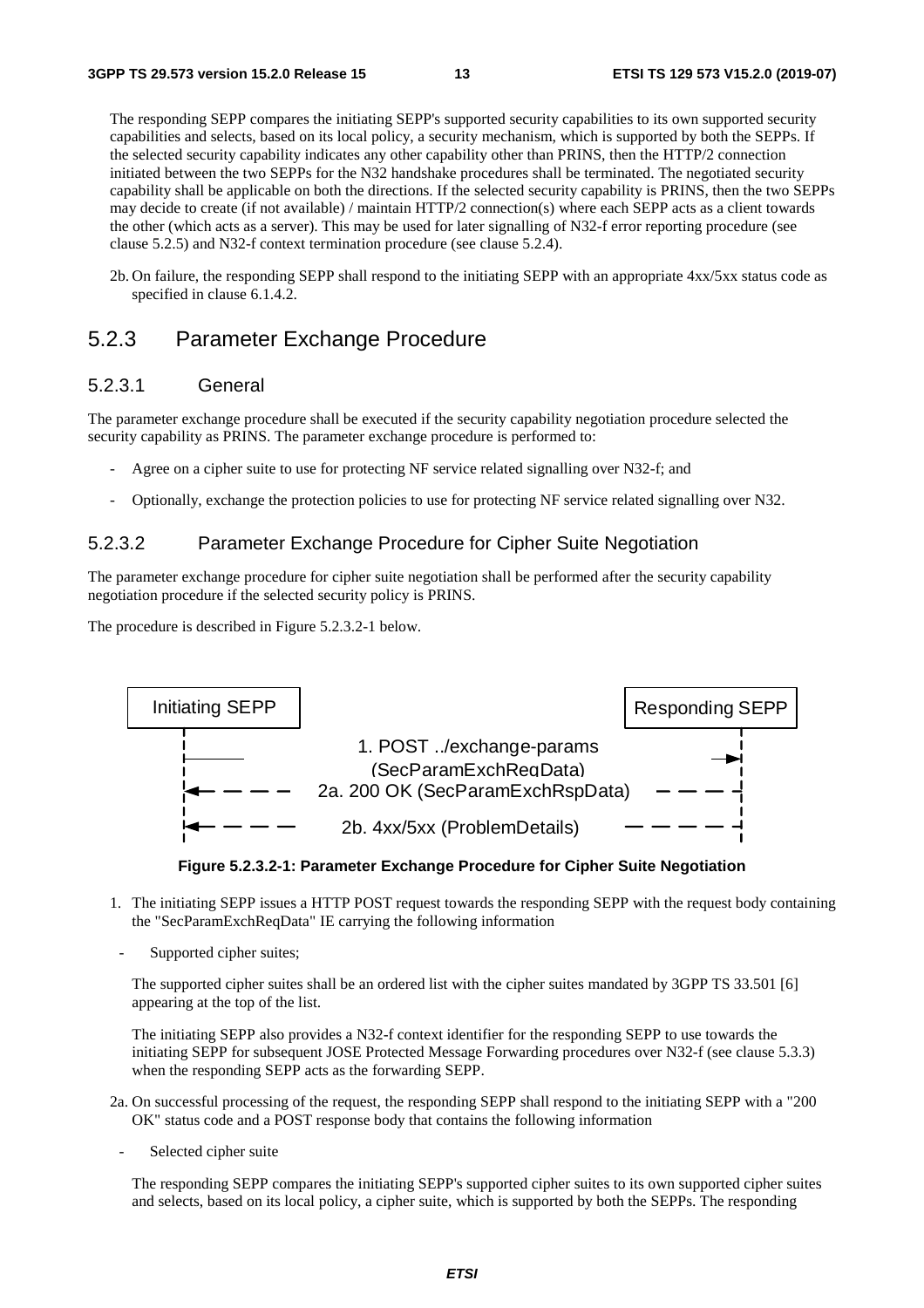SEPP's supported cipher suites shall be an ordered list with the cipher suites mandated by 3GPP TS 33.501 [6] appearing at the top of the list. The selected cipher suite is applicable for both the directions of communication between the SEPPs.

 The responding SEPP also provides a N32-f context identifier for the initiating SEPP to use towards the responding SEPP for subsequent JOSE Protected Message Forwarding procedures over N32-f (see clause 5.3.3) when the initiating SEPP acts as the forwarding SEPP.

2b. On failure, the responding P-SEPP shall respond to the initiating SEPP with an appropriate 4xx/5xx status code as specified in clause 6.1.4.3.

#### 5.2.3.3 Parameter Exchange Procedure for Protection Policy Exchange

The parameter exchange procedure for protection policy exchange may be performed after the Parameter Exchange Procedure for Cipher Suite Negotiation (see clause 5.2.3.2). If a HTTP/2 connection does not exist towards the peer SEPP at the time of initiating this procedure, the HTTP/2 connection shall be established. If the parameter exchange procedure for the protection policy exchange is not performed then the protection policies between the SEPP shall be exchanged out of bands.

The procedure is described in Figure 5.2.3.3-1 below.



#### **Figure 5.2.3.3-1: Parameter Exchange Procedure for Protection Policy Negotiation**

- 1. The initiating SEPP issues a HTTP POST request towards the responding SEPP with the request body containing the "SecParamExchReqData" IE carrying the following information
- Protection policy information

The protection policy information contains:

- API to IE mapping containing the mapping information of list of leaf IEs for each:
	- Request/response and Subscribe / Unsubscribe service operation, identified by the API URI and method; and/or
	- Callbacks (e.g Notification service operation), identified by the value of the 3GPP custom HTTP header "3gpp-Sbi-Callback" (see clause 5.2.3 of 3GPP TS 29.500 [4]).
- List of IE types that are to be protected across N32-f (i.e the data type encryption policy as specified in clause 13.2.3.2 of 3GPP TS 33.501 [6]); and
- Against each leaf IE in the API to IE mapping information, a boolean flag indicating whether that IE is allowed to be modified by an IPX on the side of the SEPP sending the protection policy information.

2a. On successful processing of the request, the responding SEPP shall respond to the initiating SEPP with a "200 OK" status code and a POST response body that contains the following information

Selected protection policy information

The SEPPs shall store the selected protection policy information and shall apply this policy for subsequent message transfers over N32-f. The selected protection policy is applicable for both the directions of communication between the SEPPs.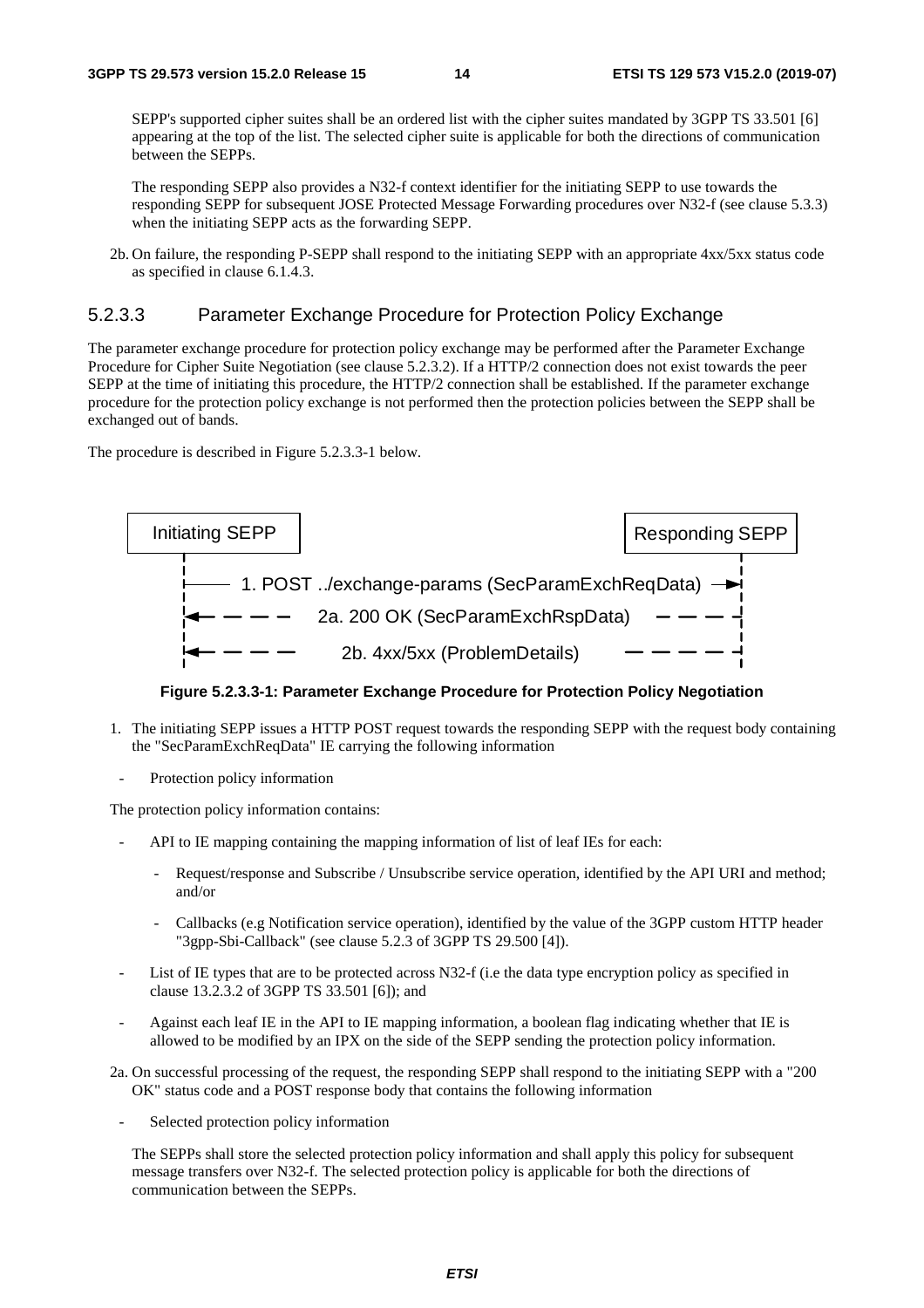The HTTP/2 connection used for the N32 handshake procedures may be terminated after the completion of this procedure.

2b. On failure, the responding SEPP shall respond to the initiating SEPP with an appropriate 4xx/5xx status code as specified in clause 6.1.4.3.

An illustration of how the protection policy is stored and looked up in the SEPP is provided in figure 5.2.3.3-2





During the N32-f message forwarding, the SEPP looks at a HTTP request or response it receives from an NF service consumer or NF service producer and then uses the above tables to decide which IEs and headers in the message it shall cipher and integrity protect and which IEs it shall allow the IPXes to modify.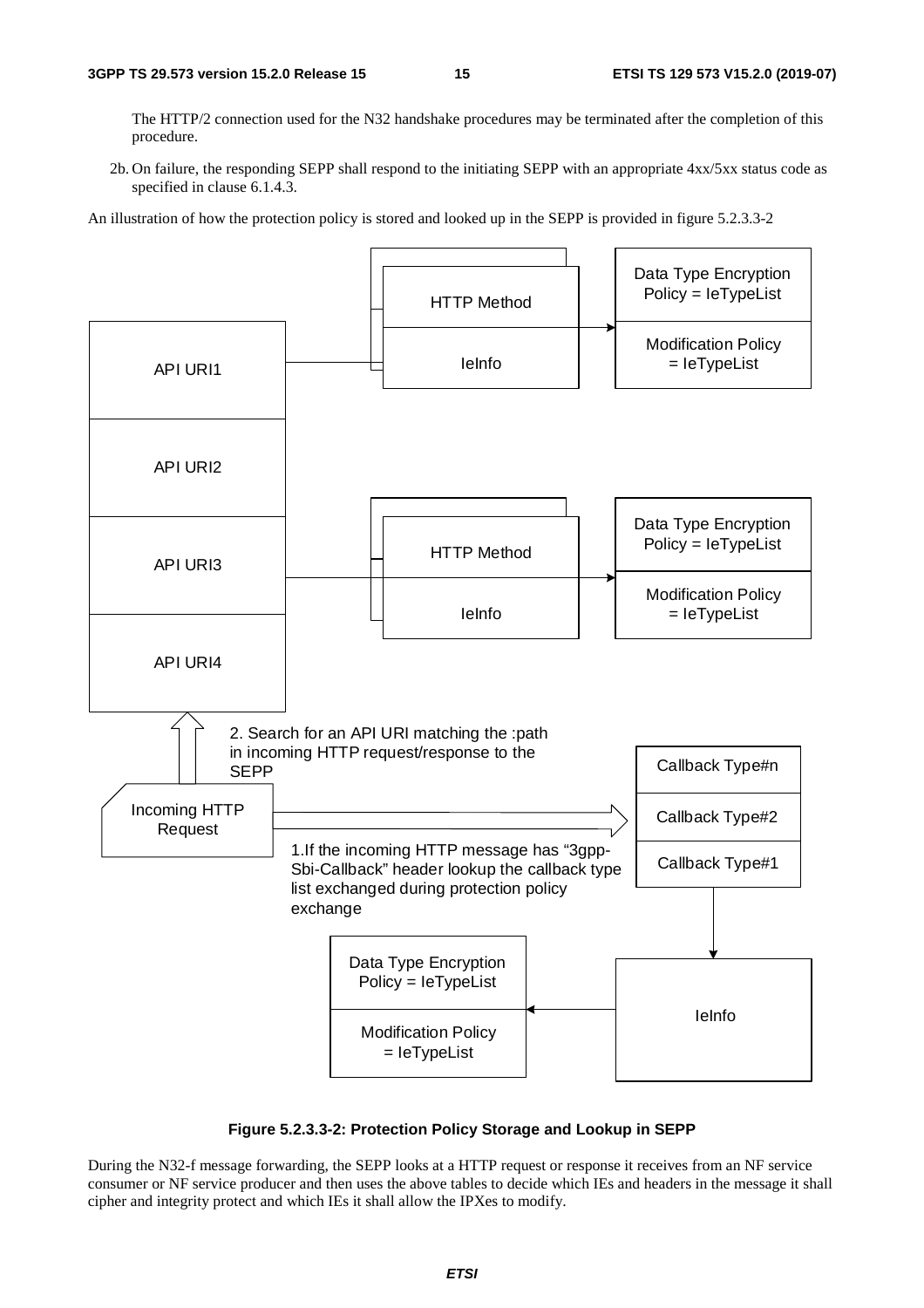# 5.2.4 N32-f Context Termination Procedure

After the completion of the security capability negotiation procedure and/or the parameter exchange procedures, an N32-f context is established between the two SEPPs. The "n32fContextId" of each SEPP is provided to the other SEPP. This context identifier shall be stored in each SEPP until the context is explicitly terminated by the N32-f context termination procedure. The SEPP that is initiating the N32-f context termination procedure shall use the HTTP method POST on the URI: {apiRoot}/n32c-handshake/v1/n32f-terminate. If a HTTP/2 connection does not exist towards the receiving SEPP, a HTTP/2 connection shall be created before initiating this procedure. The procedure is shown below in Figure 5.2.4-1.



**Figure 5.2.4-1: N32f Context Termination Procedure** 

1. The initiating SEPP issues a HTTP POST request towards the responding SEPP with the request body containing the N32-f context id information that is to be terminated.

2a. On success, the responding SEPP, shall:

- stop sending any further messages over the N32-f towards the initiating SEPP;
- once all the ongoing N32-f message exchanges with the initiating SEPP are completed or timed out, delete the N32-f context identified by the "n32fContextId" provided in the request.

The N32-f HTTP/2 connections from the responding SEPP shall not be deleted if they terminate at an IPX, since that HTTP/2 connection may carry traffic towards other PLMN SEPPs as well. The responding SEPP shall return the status code "200 OK" together with an N32ContextInfo payload body that carries the "n32fContextId" of the initiating SEPP that the responding SEPP has stored.

The initiating SEPP shall:

- stop sending any further messages over the N32-f towards the responding SEPP;
- once all the ongoing N32-f message exchanges with the responding SEPP are completed or timed out, delete the local N32-f context identified by this "n32fContextId".
- 2b. On failure, the responding SEPP shall return an appropriate 4xx/5xx status code together with the "ProblemDetails" JSON body.

# 5.2.5 N32-f Error Reporting Procedure

When a SEPP is not able to process a message it received over the N32-f interface due to errors, the error information is conveyed to the sending SEPP by using the N32-f error reporting procedure over the N32-c interface. The SEPP that is initiating the N32-f error reporting procedure shall use the HTTP method POST on the URI: {apiRoot}/n32chandshake/v1/n32f-error. If a HTTP/2 connection does not exist towards the receiving SEPP, a HTTP/2 connection shall be created before initiating this procedure. The procedure is shown below in Figure 5.2.5-1.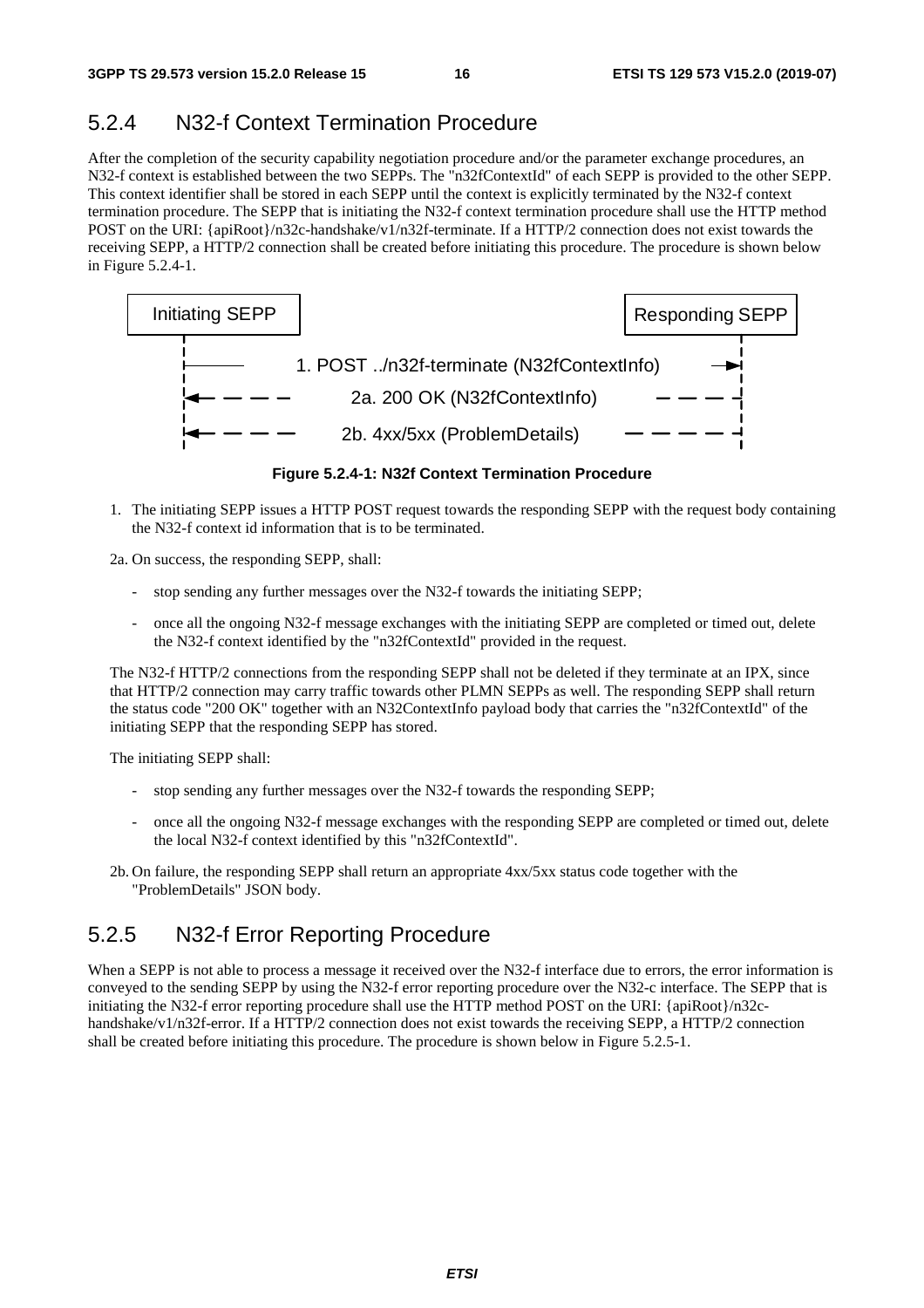

**Figure 5.2.5-1: N32f Error Reporting Procedure** 

- 1. The initiating SEPP issues a HTTP POST request towards the responding SEPP with the request body containing the N32-f error information that is to be reported.
- 2a. On success, the responding SEPP, shall:
- log that the N32-f request / response message identified by the "messageId" is not processed by the receiving SEPP;

The responding SEPP shall return the status code "204 No Content".

2b. On failure, the responding SEPP shall return an appropriate 4xx/5xx status code together with the "ProblemDetails" JSON body.

# 5.3 JOSE Protected Message Forwarding Procedure on N32 (N32-f)

# 5.3.1 Introduction

The N32-f interface is used between two SEPPs for:

- The forwarding of JOSE protected HTTP/2 messages between the NF service consumer and the NF service producer across two PLMNs, when PRINS is the negotiated security policy. The message forwarding on N32-f shall be based on the negotiated security capability and the exchanged security parameters between the two SEPPs (see clause 5.2).
- Forwarding of the HTTP/2 messages between the NF service consumer and the NF service producer without any reformatting and application layer protection, when TLS is the negotiated security policy.

# 5.3.2 Use of Application Layer Security

#### 5.3.2.1 General

If the negotiated security capability between the two SEPPs is PRINS, one or more HTTP/2 connections between the two SEPPs for the forwarding of JOSE protected message shall be established, which may involve IPX providers on path. The forwarding of messages over the N32-f interface involves the following steps at the sending SEPP:

- 1. Identification of the protection policy applicable for the API being invoked (i.e either a request/response NF service API or a subscribe/unsubscribe service API or a notification API).
- 2. Message reformatting as per the identified protection policy.
- 3. Forwarding of the reformatted message over the N32 interface.

The processing of a message received over the N32-f interface at the receiving SEPP involves the following steps.

- 1. Identify the N32-f context using the N32-f context Id received in the message.
- 2. Verify the integrity protection of the message using the keying material obtained from the TLS layer during the parameter exchange procedure for that N32-f context (see 3GPP TS 33.501 [6]). The TLS connection from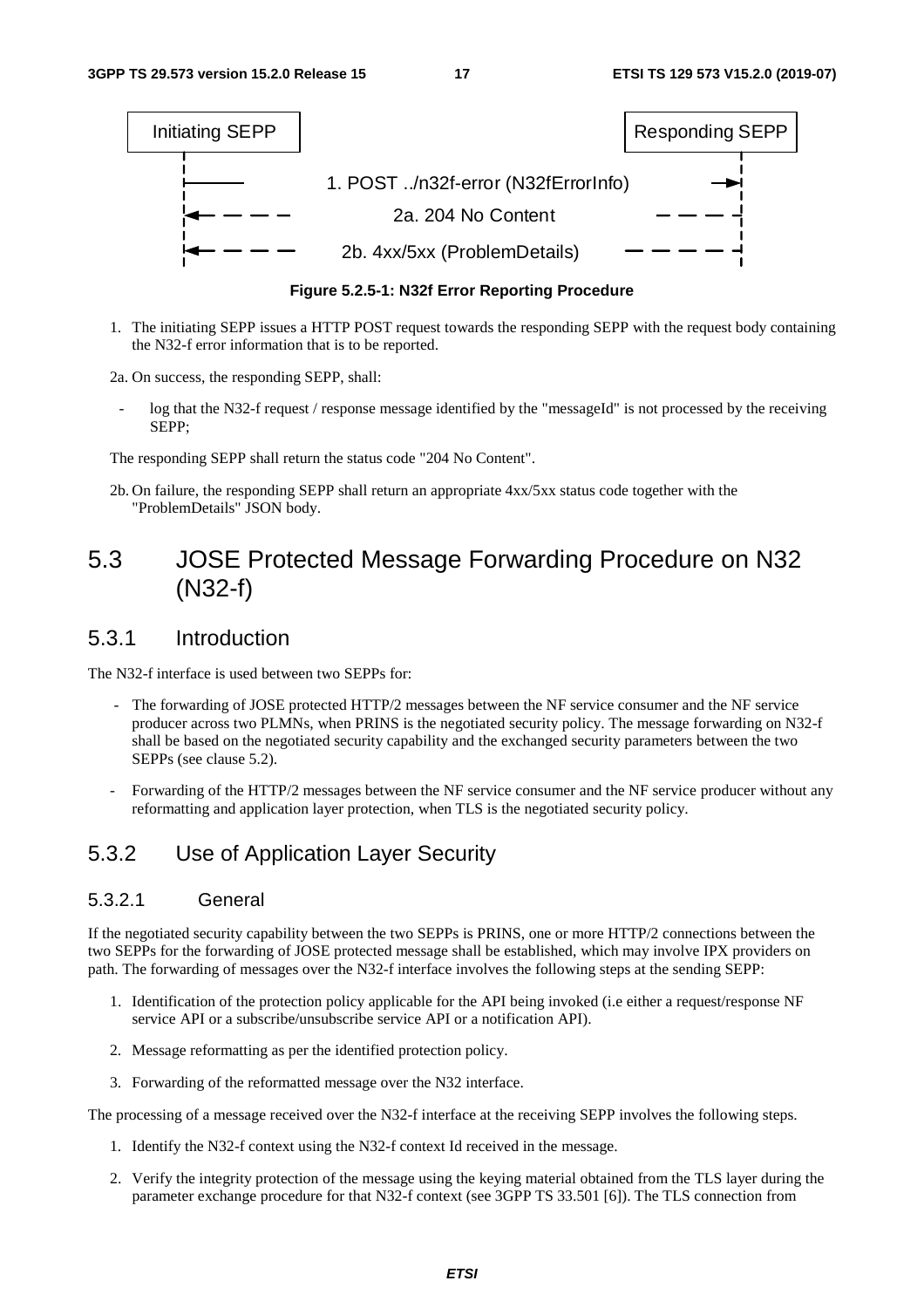which the keying material is obtained is the N32-c TLS connection used for the parameter exchange procedure.3. Decrypt the ciphertext part of the received JWE message. Decode the "aad" part of the JWE message using BASE64URL decoding.

- 4. Form the original JSON request / response body from the decrypted ciphertext and the decoded integrity verified "aad" block.
- 5. For each entry in the "modificationsBlock" of the received message:
	- First verify the integity protection of that entry using the keying material applicable for the IPX that inserted that block (using the "identity" IE in the "modificationsBlock");
	- Identify the modifications policy exchanged during the parameter exchange procedure with the sending SEPP if the IPX that inserted the modificationsBlock is from the sending SEPP side; else identify the modifications policy applicable for the IPX based on local configuration;
	- Check if the inserted modifications are as per the identified modifications policy;
	- Apply the modifications as a JSON patch over the formed original JSON request / response body from step 4.
- 6. If the reconstructed HTTP message has a "Authorization" header, then the SEPP shall check whether the service consumer's PLMN ID is present in the Bearer token contained in the Authorization header (see 3GPP TS 29.510 [18], clause 6.3.5.2.4) and if it matches with the "Remote PLMN ID" of the N32-f context. If they do not match, the SEPP shall respond to the sending SEPP with "403 Forbidden" status code with the application specific cause set as "PLMNID\_MISMATCH".
- NOTE: In this case, the N32-f Error Reporting procedure specified in clause 5.2.5 is not used since the processing of the complete N32-f message fails at the receiving SEPP.

#### 5.3.2.2 Protection Policy Lookup

When a SEPP receives a HTTP/2 request or response message intended to be routed towards another PLMN, the sending SEPP shall identify the protection policy as given below

- 1. Identify the target PLMN from the ":aurthority" part of the message using the format specified in clause 6.1.4.3 of 3GPP TS 29.500 [4].
- 2. Check if the incoming HTTP/2 message has the "3gpp-Sbi-Callback" header. When present, the SEPP shall select the data encryption and modification policy applicable for the specific notification type, identified by the value of the "3gpp-Sbi-Callback" header and the target PLMN, using the notification type list stored as specified in subclase 5.2.3.3.
- 3. Else, if it is a HTTP/2 request message, then from the ":authority" and ":path" part of the received HTTP/2 request message, form the API URI. For the identified PLMN, check if a protection policy exists for the API URI using the table stored as specified in clause 5.2.3.3.
- 4. Else, if it is a HTTP/2 response message, then based on the HTTP/2 stream ID on which the response is received, identify the corresponding request that was sent by the SEPP and the protection policy applicable for that request, as specified in step 3.
- 5. If an entry is not found, then it means that either the particular API has no protection policy exchanged.

 Once a protection policy is identified, the SEPP shall apply the application layer security as per the identified protection policy.

#### 5.3.2.3 Message Reformatting

A SEPP on the sending side PLMN applies message reformatting in the following cases:

When it receives a HTTP/2 request message from an NF service consumer to a an NF service producer in another PLMN;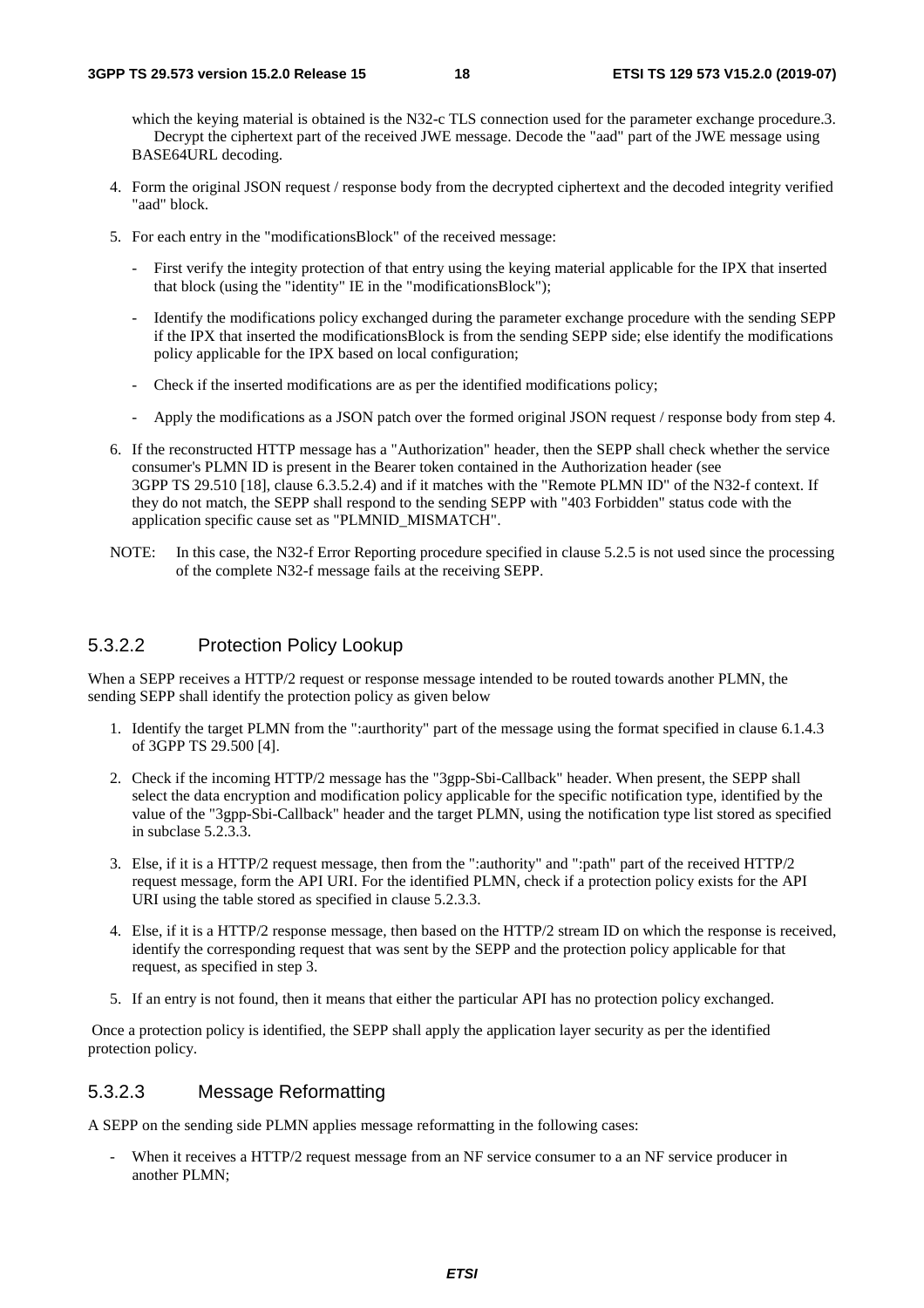- When it receives a response HTTP/2 response message from an NF service producer to an NF service consumer in another PLMN.
- When it receives a HTTP/2 notification request message from an NF service producer to an NF service consumer in another PLMN;
- When it receives a HTTP/2 notification response message from an NF service consumer to an NF service producer in another PLMN

The SEPP shall reformat the HTTP/2 message by encapsulating the whole message into the body of a new HTTP POST message. The body of the HTTP POST request / response message shall contain the reformatted original HTTP/2 request/response message respectively. The HTTP POST request/response body shall be encoded as the "N32fReformattedReqMsg"/"N32fReformattedRspMsg" JSON bodies respectively, as specified in clause 6.2.5.

The "N32fReformattedReqMsg"/"N32fReformattedRspMsg" are structured as given below:



**Figure 5.3.2.3-1 JSON representation of a reformatted HTTP message** 

The "cipherText" part of the reformatted message in FlatJweJson shall be prepared as given below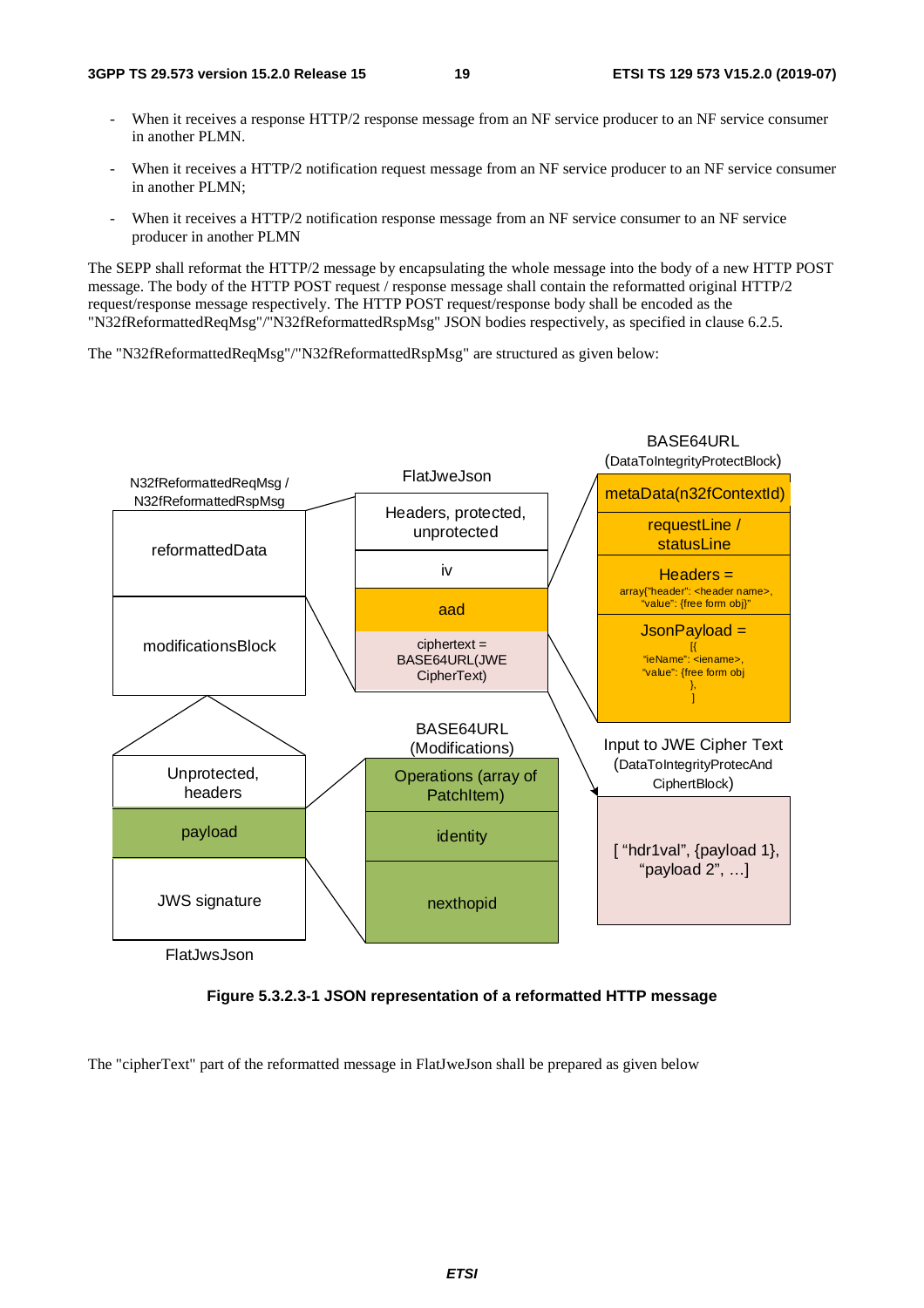

**Figure 5.3.2.3-2 Transformation of HTTP Header and Payload to Encrypt into CipherText** 

- 1. Based on the protection policy exchanged between the SEPPs, the sending SEPP prepares an input for the JWE ciphering and integrity protection as an array of free form JSON objects in the "DataToIntegrityProtectAndCipher" block with each entry containing either a HTTP header value or the value of a JSON payload IE of the API message being reformatted. The index value "encBlockIdx" in the payload part of DataToIntegrityProtectBlock shall point to the index of a header value or IE value in this input array.
- 2. The input block is fed into an encryption function along with the other required inputs for JWE as specified in IETF RFC 7516 [14].
- 3. The encryption function outputs the cipher text information. This cipher text is then subjected to BASE64URL transformation as specified in IETF RFC 4648 [15] clause 5.
- 4. The output of the BASE64URL transform is them encoded as the ciphertext part of FlatJweJson IE specified in clause 6.2.5.2.11.

#### 5.3.2.4 Message Forwarding to Peer SEPP

Once a SEPP reformats the HTTP/2 message into the "N32ReformattedReqMsg"/"N32ReformattedRspMsg" JSON object as specified in clause 5.3.2, the SEPP forwards the message to the receiving SEPP by invoking a HTTP POST method as shown in figure 5.3.2.4-1 below.



**Figure 5.3.2.4-1 Message Forwarding between SEPP on N32-f** 

- 1. The initiating SEPP issues a HTTP POST request towards the responding SEPP with the request body containing the "N32ReformattedReqMsg" IE carrying the reformatted HTTP/2 message. The request message shall contain the "n32fContextId" information provided by the responding SEPP to the initiating SEPP earlier during the parameter exchange procedure (see clause 5.2.3). The responding SEPP shall use the "n32fContextId" information to:
- Locate the agreed cipher suite and protection policy;
- Locate the n32ContextId to be used in the response.

2a. On successful processing of the request, the responding SEPP shall:

- reconstruct the HTTP/2 message towards the NF service producer;
- forward the reconstructed HTTP/2 message to the NF service producer;
- wait for the response from the NF service producer; and then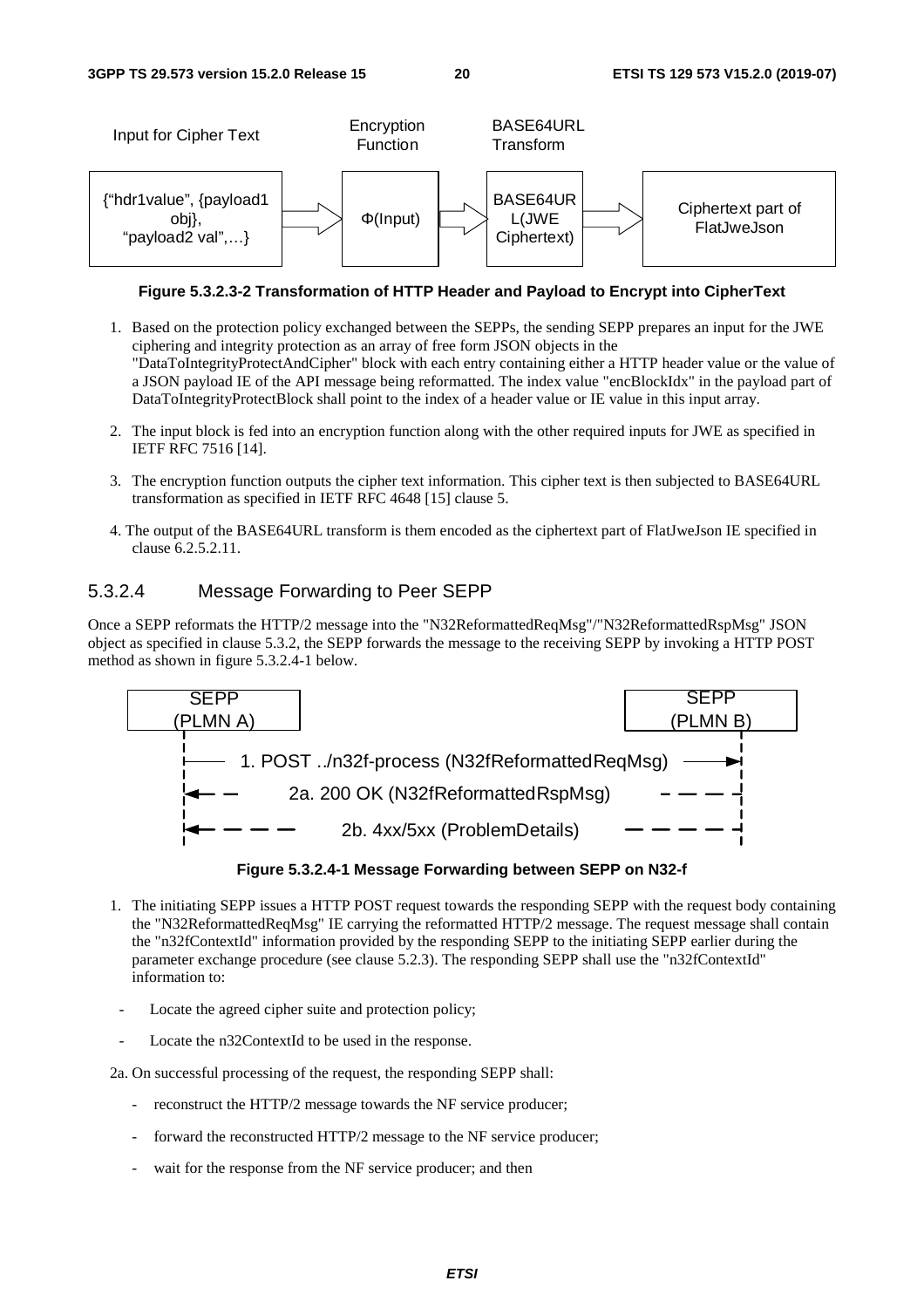once the response from the NF service producer is received, respond to the initiating SEPP with a "200 OK" status code and a POST response body that contains the "N32ReformattedRspMsg". The "N32ReformattedRspMsg" shall contain the reformatted HTTP response message from the responding PLMN. The response message shall contain the "n32fContextId" information provided by the initiating SEPP to the responding SEPP earlier during the parameter exchange procedure (see clause 5.2.3).

The responding SEPP shall be able to map the response received from the NF service producer to the HTTP/2 stream ID for the corresponding response it needs to generate towards the initiating SEPP. The HTTP/2 stream ID and the HTTP/2 connection information on either side shall be used to derive this mapping.

2b. On failure, the responding SEPP shall respond to the initiating SEPP with an appropriate 4xx/5xx status code as specified in clause 6.2.4.2.

# 5.3.3 Message Forwarding to Peer SEPP when TLS is used

When the negotiated security policy between the SEPPs is TLS, then the procedures described in clauses 5.3.2, 5.3.3 and 5.3.4 shall not be applied. The SEPP shall use a TLS connection towards the other SEPP to forward the HTTP/2 messages sent by the NF service producers and NF service consumers, as is without reformatting.

# 6 API Definitions

# 6.1 N32 Handshake API

### 6.1.1 API URI

URIs of this API shall have the following root:

{apiRoot}/{apiName}/{apiVersion}/

where "apiRoot" is defined in clause 4.4.1 of 3GPP TS 29.501 [5], the "apiName" shall be set to "n32c -handshake" and the "apiVersion" shall be set to "v1" for the current version of this specification.

# 6.1.2 Usage of HTTP

#### 6.1.2.1 General

HTTP/2, as defined in IETF RFC 7540 [7], shall be used as specified in clause 4.3.2.1.

HTTP/2 shall be transported as specified in clause 4.3.3.

HTTP messages and bodies for the N32 handshake API shall comply with the OpenAPI [15] specification contained in Annex A.

#### 6.1.2.2 HTTP standard headers

#### 6.1.2.2.1 General

The HTTP standard headers as specified in clause 4.3.2.2 shall be supported for this API.

#### 6.1.2.2.2 Content type

The JSON format shall be supported. The use of the JSON format (see IETF RFC 8259 [8]) shall be signalled by the content type "application/json" or "application/problem+json". See also clause 5.3.4.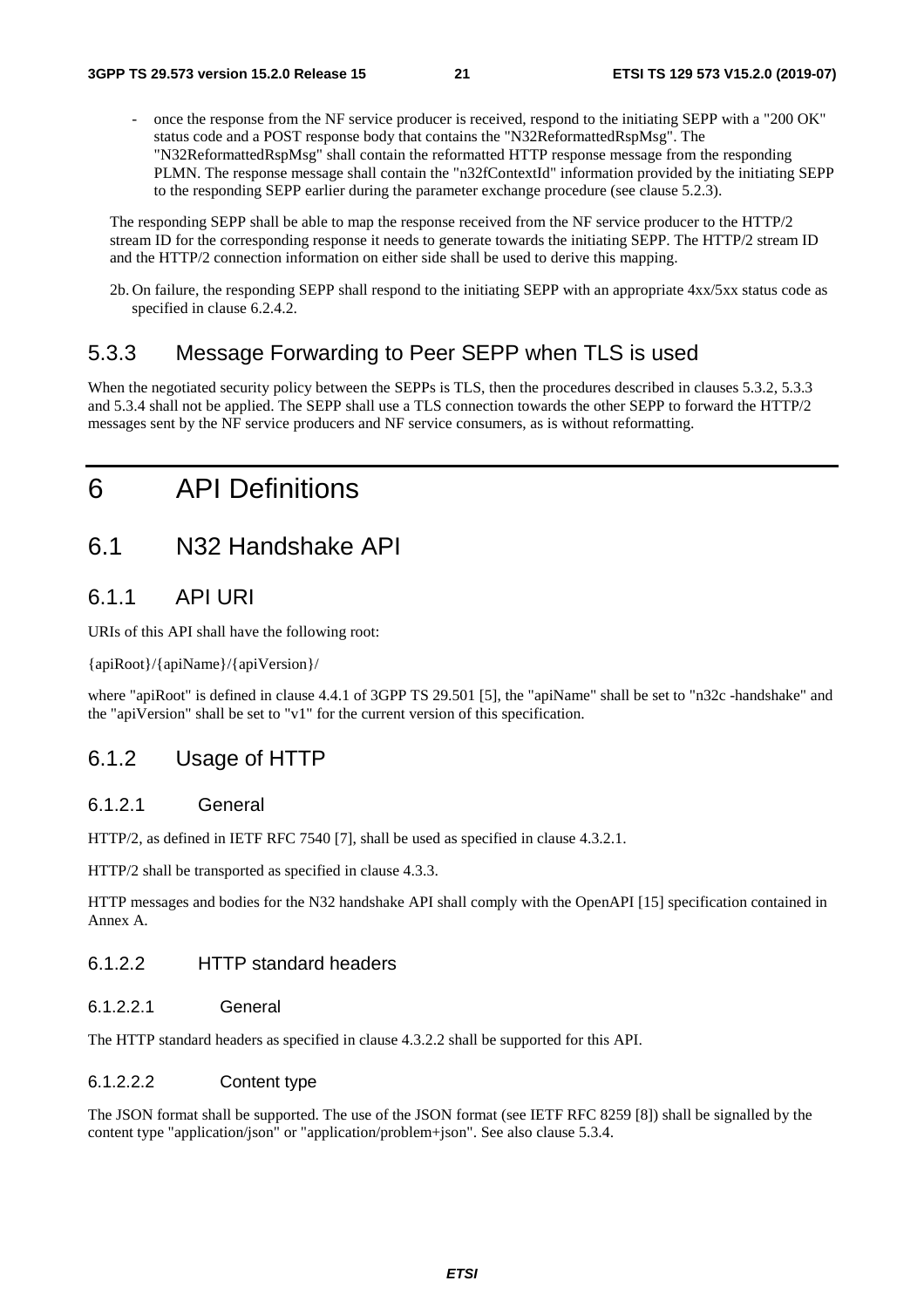#### 6.1.2.3 HTTP custom headers

#### 6.1.2.3.1 General

In this release of the specification, no specific custom headers are defined for the N32 handshake API.

For 3GPP specific HTTP custom headers used across all service based interfaces, see clause 4.3.2.3.

### 6.1.3 Resources

#### 6.1.3.1 Overview

There are no resources in this version of the N32 handshake API. All the operations are realized as custom operations without resources.

# 6.1.4 Custom Operations without Associated Resources

#### 6.1.4.1 Overview

#### **Table 6.1.4.1-1: Custom operations without associated resources**

| <b>Custom operation URI</b>                         | <b>Mapped HTTP</b><br>method | <b>Description</b>                                                                                                    |
|-----------------------------------------------------|------------------------------|-----------------------------------------------------------------------------------------------------------------------|
| {apiRoot}/n32c-<br>handshake/v1/exchange-capability | <b>POST</b>                  | This is the N32 capability exchange API used<br>to negotiate the security capabilities between<br>SEPP <sub>s</sub> . |
| {apiRoot}/n32c-<br>handshake/v1/exchange-params     | <b>POST</b>                  | This is the N32 parameter exchange API used<br>to exchange the cipher suites and protection<br>policies.              |
| {apiRoot}/n32c-handshake/v1/n32f-<br>terminate      | <b>POST</b>                  | This is the N32-f context termination<br>Iprocedure API.                                                              |
| {apiRoot}/n32c-handshake/v1/n32f-<br>lerror         | IPOST                        | This is the N32-f error reporting procedure<br>IAPI.                                                                  |

# 6.1.4.2 Operation: Security Capability Negotiation

#### 6.1.4.2.1 Description

This custom operation is used between the SEPPs to negotiate their security capabilities. The HTTP method POST shall be used on the following URI:

URI: {apiRoot}/n32c-handshake/v1/exchange-capability

This operation shall support the resource URI variables defined in table 6.1.4.2.1-1.

#### **Table 6.1.3.2.1-1: URI variables for this Operation**

| ∴Mam<br>Nallit               | $\cdots$<br>- -<br>ווטו                     |
|------------------------------|---------------------------------------------|
| $\cdot$ $-$<br>lapih<br>.JOT | . .<br>see<br>clause <sup>®</sup><br>0.1.1. |

### 6.1.4.2.2 Operation Definition

This operation shall support the request data structures and response codes specified in tables 6.2.4.2.2-1 and 6.2.4.2.2- 2.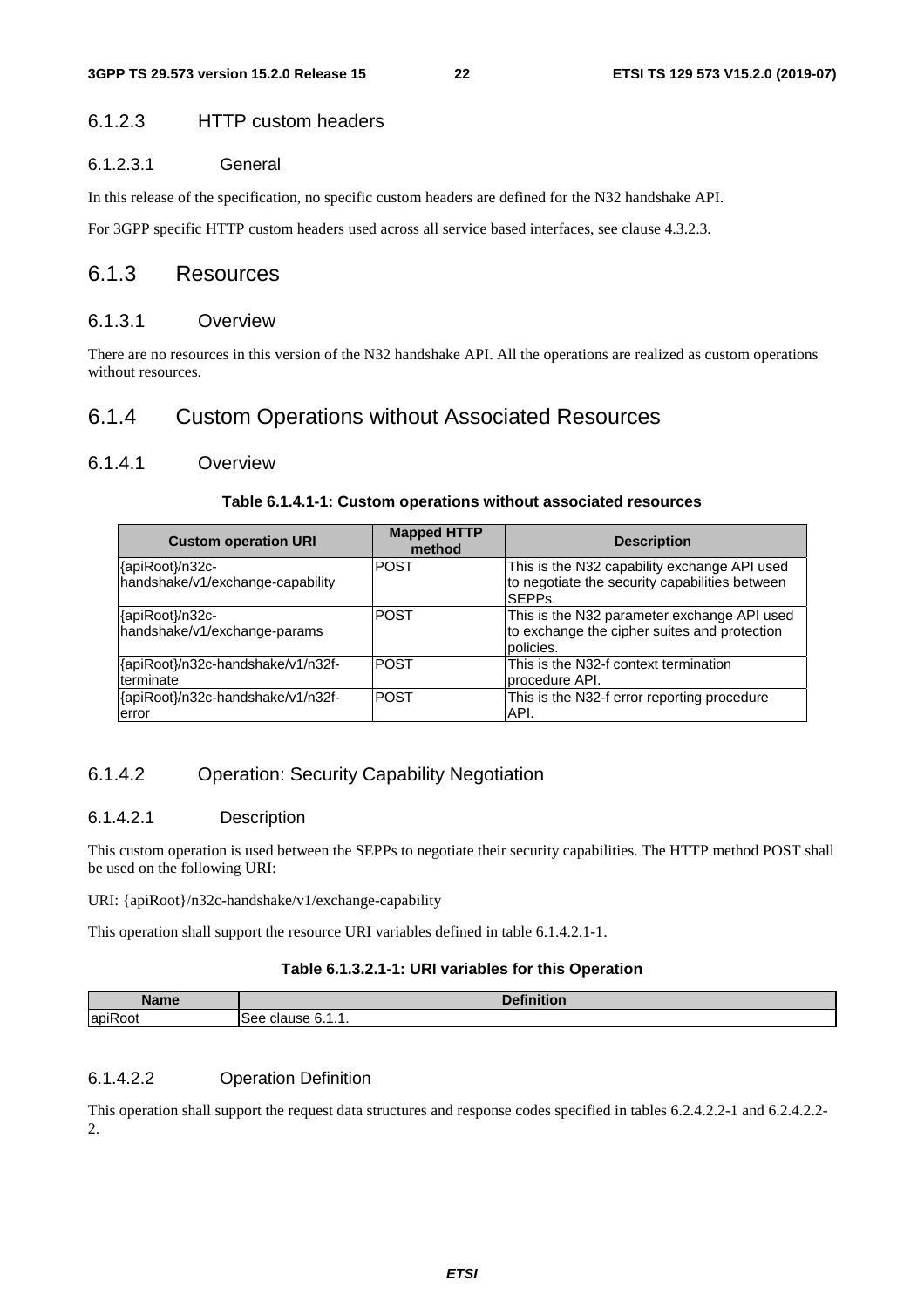| Data type       |   | <b>Cardinality</b> | <b>Description</b>                                                     |
|-----------------|---|--------------------|------------------------------------------------------------------------|
| SecNegotiateReg | M |                    | The IE shall contain the security capabilities of the initiating SEPP. |
| Data            |   |                    |                                                                        |

#### **Table 6.1.4.2.2-1: Data structures supported by the POST Request Body**

#### **Table 6.1.4.2.2-2: Data structures supported by the POST Response Body on this resource**

| Data type              | Р | <b>Cardinality</b> | Response<br>codes | <b>Description</b>                                                                                                                                                                                             |
|------------------------|---|--------------------|-------------------|----------------------------------------------------------------------------------------------------------------------------------------------------------------------------------------------------------------|
| SecNegotiateRspData    | м |                    | 200 OK            | This represents the successful processing of the requested<br>security capabilities. The responding SEPP shall provide<br>the security capabilities that it has selected, in the<br>response.                  |
| <b>IProblemDetails</b> | м |                    | 4xx/5xx           | All the mandatory to support 4xx and 5xx status codes as<br>specified in clause 5.2.7.1 and their corresponding<br>application errors specified in clause 5.2.7.2 of<br>3GPP TS 29.500 [4] shall be supported. |

#### 6.1.4.3 Operation: Parameter Exchange

#### 6.1.4.3.1 Description

This custom operation is used between the SEPPs to exchange the parameters for the N32-f connection. The HTTP method POST shall be used on the following URI:

URI: {apiRoot}/n32c-handshake/v1/exchange-params

This operation shall support the resource URI variables defined in table 6.1.4.3.1-1.

#### **Table 6.1.4.3.1-1: URI variables for this Operation**

| <b>Name</b>                | $\mathbf{a}$<br>$\cdots$<br>uon |
|----------------------------|---------------------------------|
| $\cdot$ $\sim$<br>lapiRoot | clause<br>See.<br>.             |

#### 6.1.4.3.2 Operation Definition

This operation shall support the request data structures and response codes specified in tables 6.1.4.3.2-1 and 6.1.4.3.2- 2.

#### **Table 6.1.4.3.2-1: Data structures supported by the POST Request Body**

| Data type            |   | <b>Cardinality</b> | <b>Description</b>                                                    |
|----------------------|---|--------------------|-----------------------------------------------------------------------|
| <b>SecParamExchR</b> | M |                    | The IE shall contain the parameters requested by the requesting SEPP. |
| legData              |   |                    |                                                                       |

#### **Table 6.1.4.3.2-2: Data structures supported by the POST Response Body on this resource**

| Data type             | Р | <b>Cardinality</b> | Response<br>codes | <b>Description</b>                                                                                                                                                                                                                                                                                   |
|-----------------------|---|--------------------|-------------------|------------------------------------------------------------------------------------------------------------------------------------------------------------------------------------------------------------------------------------------------------------------------------------------------------|
| SecParamExchRspData   | M |                    | 200 OK            | This represents the successful processing of the requested<br>parameters. The SEPP shall provide the selected parameters<br>(i.e selected cipher suite and/or selected protection policy)<br>depending on what was requested by the requesting SEPP<br>and what is supported by the responding SEPP. |
| <b>ProblemDetails</b> | м |                    | 4xx / 5xx         | All the mandatory to support 4xx and 5xx status codes as<br>specified in clause 5.2.7.1 and their corresponding<br>application errors specified in clause 5.2.7.2 of<br>3GPP TS 29.500 [4] shall be supported.                                                                                       |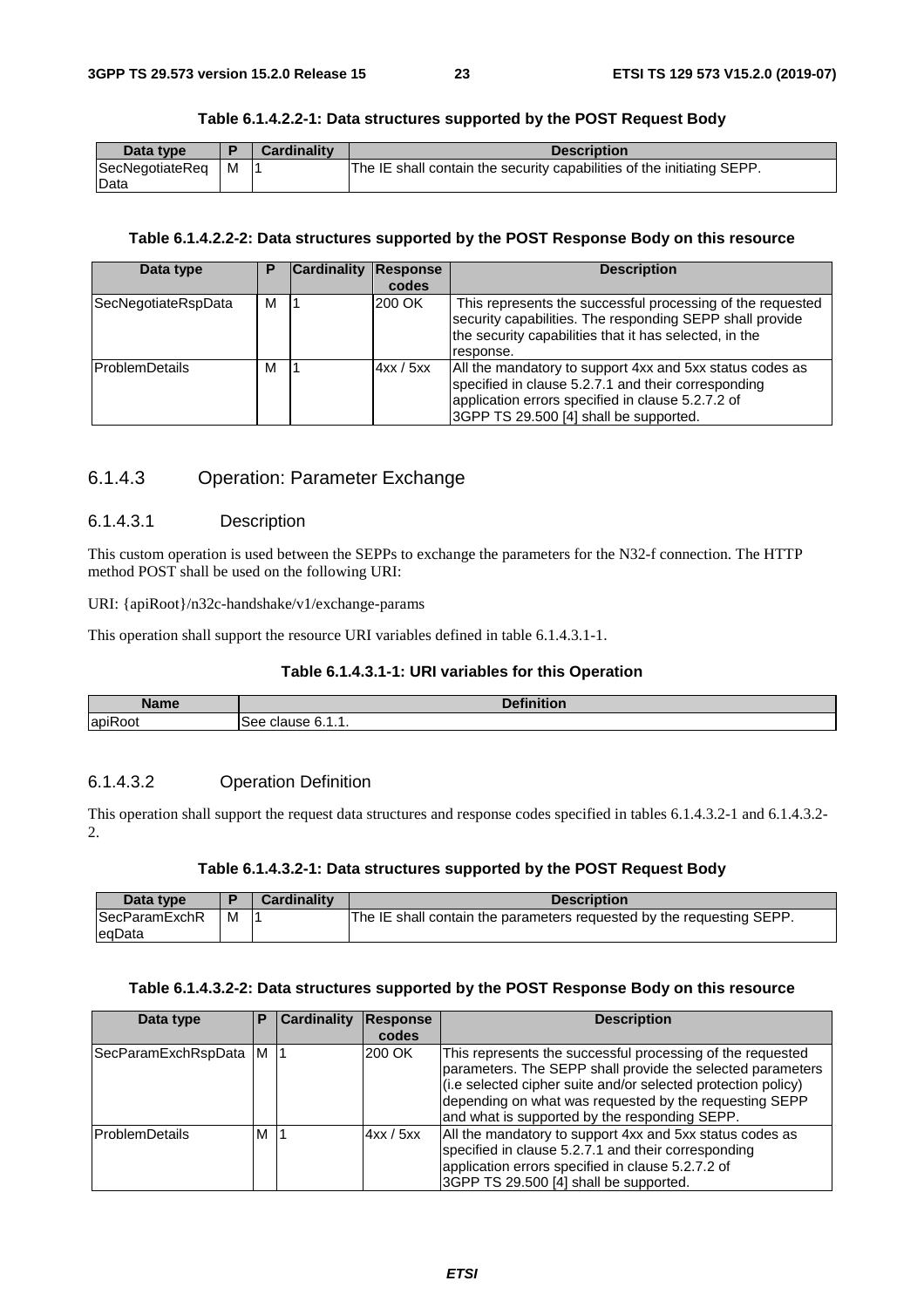# 6.1.4.4 Operation: N32-f Context Terminate

# 6.1.4.4.1 Description

This custom operation is used between the SEPPs to terminate an N32-f context. The HTTP method POST shall be used on the following URI:

URI: {apiRoot}/n32c-handshake/v1/n32f-terminate

This operation shall support the resource URI variables defined in table 6.1.4.3.1-1.

#### **Table 6.1.4.4.1-1: URI variables for this Operation**

| Nlama                                      | $D$ afinitian              |
|--------------------------------------------|----------------------------|
| aane-                                      | NUL.                       |
| $\overline{\phantom{a}}$<br><b>ApiRoot</b> | see<br>clause<br>0.<br>. . |

#### 6.1.4.4.2 Operation Definition

This operation shall support the request data structures and response codes specified in tables 6.1.4.4.2-1 and 6.1.4.4.2- 2.

#### **Table 6.1.4.4.2-1: Data structures supported by the POST Request Body**

| Data type        |   | <b>Cardinality</b> | <b>Description</b>                                                           |
|------------------|---|--------------------|------------------------------------------------------------------------------|
| IN32fContextInfo | М |                    | The IE shall contain the information about the N32-f context requested to be |
|                  |   |                    | terminated by the requesting SEPP.                                           |

#### **Table 6.1.4.4.2-2: Data structures supported by the POST Response Body on this resource**

| Data type             | P | <b>Cardinality</b> | <b>Response</b> | <b>Description</b>                                                                                                                                                                                             |
|-----------------------|---|--------------------|-----------------|----------------------------------------------------------------------------------------------------------------------------------------------------------------------------------------------------------------|
|                       |   |                    | codes           |                                                                                                                                                                                                                |
| N32fContextInfo       | м |                    | 200 OK          | This represents the successful deletion of the request N32-f<br>context. The responding SEPP shall return the "n32fContextId"<br>it had towards the initiating SEPP, in this IE.                               |
| <b>ProblemDetails</b> | м |                    | 4xx / 5xx       | All the mandatory to support 4xx and 5xx status codes as<br>specified in clause 5.2.7.1 and their corresponding application<br>errors specified in clause 5.2.7.2 of 3GPP TS 29.500 [4] shall<br>be supported. |

#### 6.1.4.5 Operation: N32-f Error Reporting

#### 6.1.4.5.1 Description

This custom operation is used between the SEPPs to report errors identified while processing the messages received on N32-f. The HTTP method POST shall be used on the following URI:

#### URI: **{apiRoot}/n32c-handshake/v1/n32f-error**

This operation shall support the resource URI variables defined in table 6.1.4.5.1-1.

#### **Table 6.1.4.5.1-1: URI variables for this Operation**

| Name                                       | $\bullet$ . $\bullet$<br>n.<br>чион                     |
|--------------------------------------------|---------------------------------------------------------|
| $\overline{\phantom{a}}$<br><b>ApiRoot</b> | -<br>See<br>$\sim$<br>11C C<br>. .<br>ciause<br>U.<br>. |

#### 6.1.4.5.2 Operation Definition

This operation shall support the request data structures and response codes specified in tables 6.1.4.5.2-1 and 6.1.4.5.2- 2.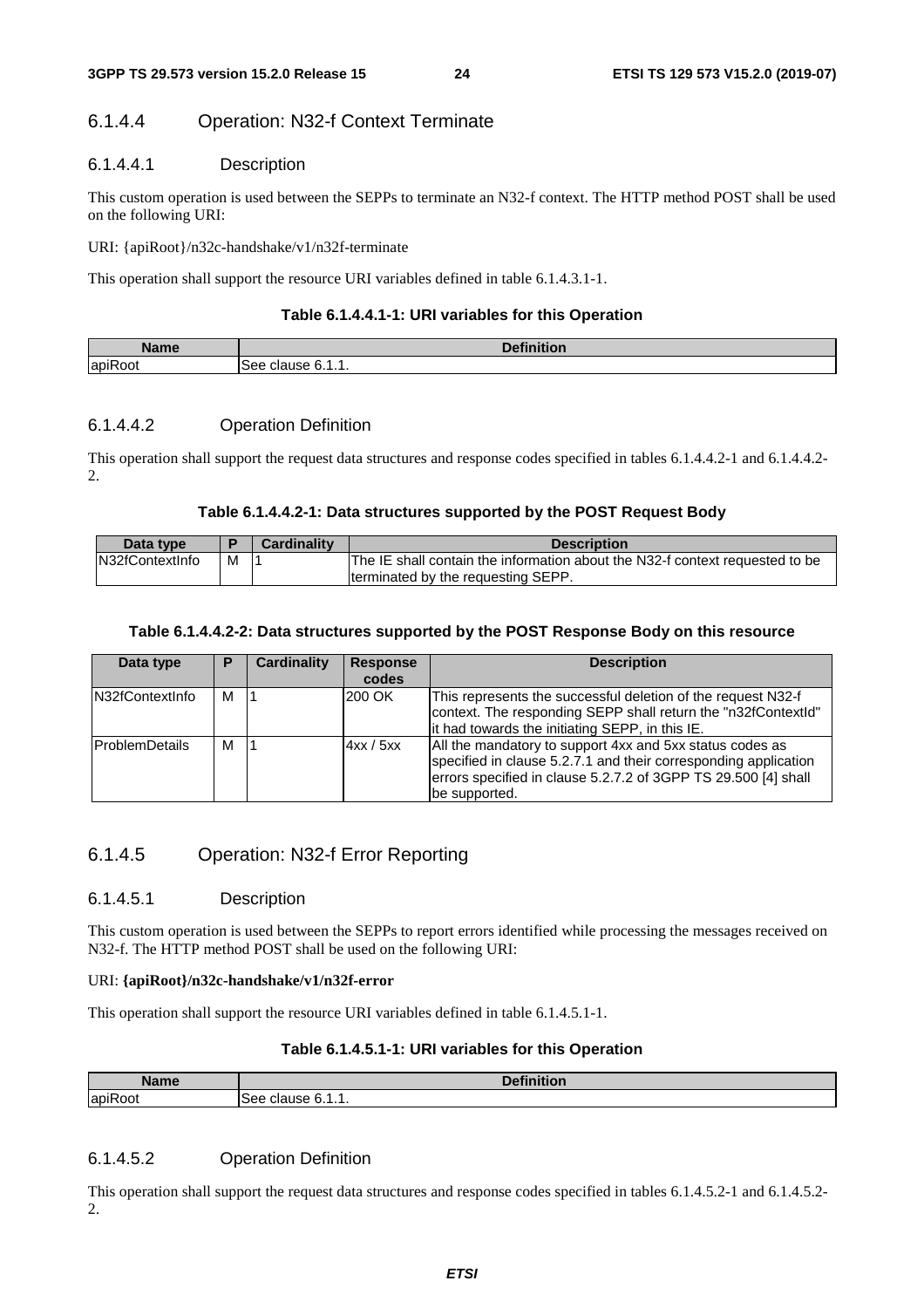| Data type     |   | <b>Cardinality</b> | <b>Description</b>                                                                                                                                                                                                   |
|---------------|---|--------------------|----------------------------------------------------------------------------------------------------------------------------------------------------------------------------------------------------------------------|
| N32fErrorInfo | м |                    | The IE shall contain the information about the N32-f message that failed to<br>process at the SEPP initiating the N32-f errror reporting procedure, together<br>with information related to the nature of the error. |

#### **Table 6.1.4.5.2-1: Data structures supported by the POST Request Body**

#### **Table 6.1.4.5.2-2: Data structures supported by the POST Response Body on this resource**

| Data type             | D | Cardinality | <b>Response</b> | <b>Description</b>                                                                                                                                                                                             |
|-----------------------|---|-------------|-----------------|----------------------------------------------------------------------------------------------------------------------------------------------------------------------------------------------------------------|
|                       |   |             | codes           |                                                                                                                                                                                                                |
|                       |   |             | 204 No          | This represents the successful processing of the N32-f error                                                                                                                                                   |
|                       |   |             | Content         | report at the receiving SEPP.                                                                                                                                                                                  |
| <b>ProblemDetails</b> | М |             | 4xx / 5xx       | All the mandatory to support 4xx and 5xx status codes as<br>specified in clause 5.2.7.1 and their corresponding application<br>errors specified in clause 5.2.7.2 of 3GPP TS 29.500 [4] shall<br>be supported. |

# 6.1.5 Data Model

#### 6.1.5.1 General

This clause specifies the application data model supported by the API.

Table 6.1.5.1-1 specifies the data types defined for the N32 interface.

| Data type               | <b>Section defined</b> | <b>Description</b>                                                                |
|-------------------------|------------------------|-----------------------------------------------------------------------------------|
| SecNegotiateReqData     | 6.1.5.2.2              | Defines the security capabilities of a SEPP sent to a receiving<br>SEPP.          |
| SecNegotiateRspData     | 6.1.5.2.3              | Defines the selected security capabilities by a SEPP.                             |
| SecurityCapability      | 6.1.5.3.3              | Enumeration of security capabilities.                                             |
| SecParamExchReqData     | 6.1.5.2.4              | Request data structure for parameter exchange                                     |
| SecParamExchRspData     | 6.1.5.2.5              | Response data structure for parameter exchange                                    |
| <b>ProtectionPolicy</b> | 6.1.5.2.6              | The protection policy to be negotiated between the SEPPs.                         |
| ApileMapping            | 6.1.5.2.7              | API URI to IE mapping on which the protection policy needs to be<br>applied.      |
| lelnfo                  | 6.1.5.2.8              |                                                                                   |
| ApiSignature            | 6.1.5.2.9              |                                                                                   |
| N32fContextInfo         | 6.1.5.2.10             | N32-f context information                                                         |
| N32fErrorInfo           | 6.1.5.2.11             | N32-f error information.                                                          |
| FailedModificationInfo  | 6.1.5.2.12             | Information on N32-f modifications block that failed to process.                  |
| N32fErrorDetail         | 6.1.5.2.13             | Details about the N32f error.                                                     |
| CallbackName            | 6.1.5.2.14             | Callback Name.                                                                    |
| <b>HttpMethod</b>       | 6.1.5.3.4              | Enumeration of HTTP methods.                                                      |
| leType                  | 6.1.5.3.5              | Enumeration of types of IEs (i.e kind of IE) to specify the<br>protection policy. |
| leLocation              | 6.1.5.3.6              | Location of the IE in a HTTP message.                                             |
| N32fErrorType           | 6.1.5.3.7              | Type of error while processing N32-f message.                                     |
| FailureReason           | 6.1.5.3.8              | Reason for failure to reconstruct a HTTP/2 message from N32-f<br>message.         |

Table 6.1.5.1-2 specifies data types re-used by the N32 interface protocol from other specifications, including a reference to their respective specifications and when needed, a short description of their use within the Namf service based interface.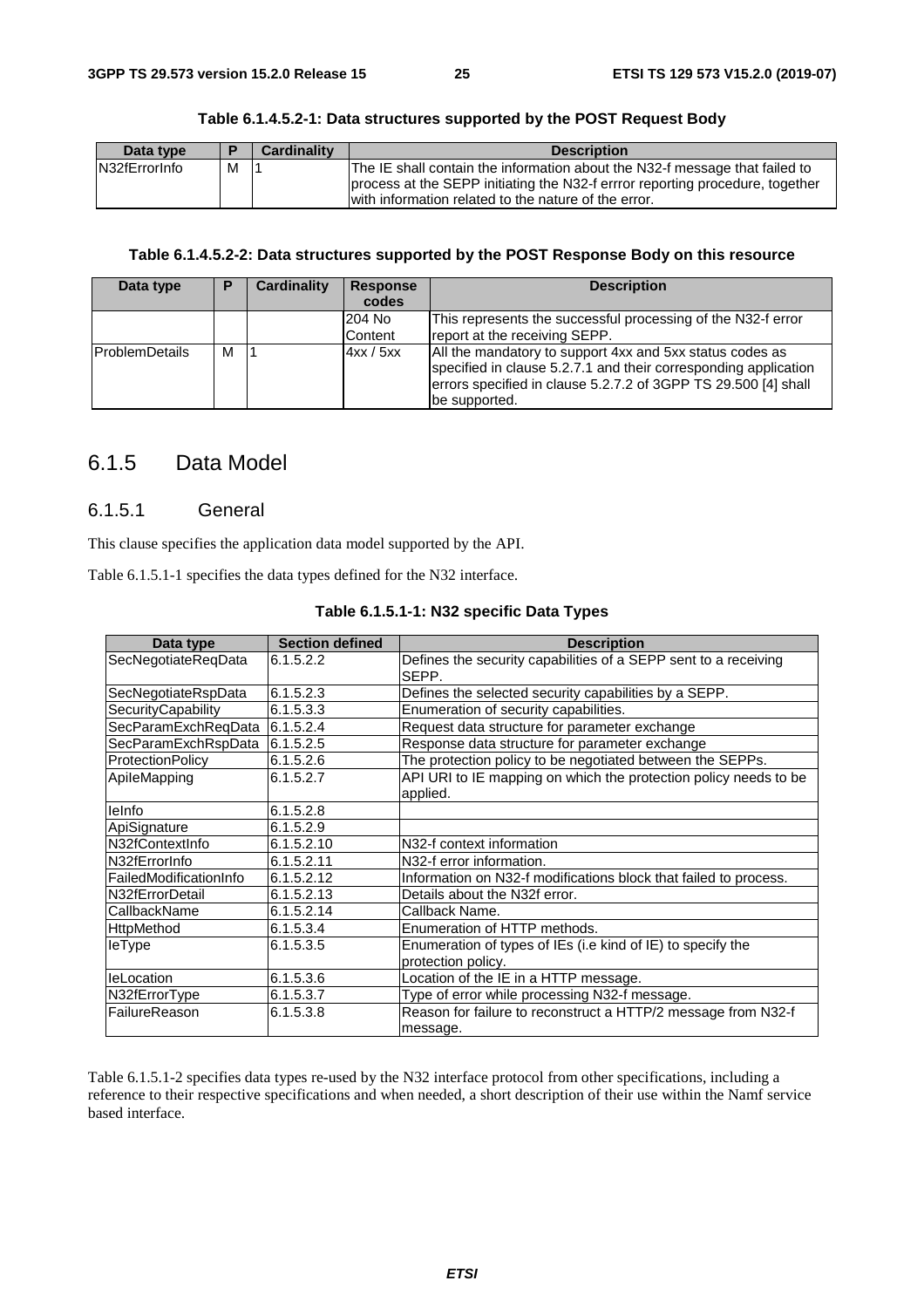| Table 6.1.5.1-2: N32 re-used Data Types |  |  |
|-----------------------------------------|--|--|
|-----------------------------------------|--|--|

| Data type | <b>Reference</b> | Comments |
|-----------|------------------|----------|
| Fqdn      | I3GPP TS 29.     |          |
|           | [18]<br>510      |          |

### 6.1.5.2 Structured data types

#### 6.1.5.2.1 Introduction

This clause defines the structures to be used in the N32 Handshake API.

#### 6.1.5.2.2 Type: SecNegotiateReqData

#### **Table 6.1.5.2.2-1: Definition of type SecNegotiateReqData**

| <b>Attribute name</b>  | Data type        |   | <b>Cardinality</b> | <b>Description</b>                                      |
|------------------------|------------------|---|--------------------|---------------------------------------------------------|
| sender                 | Fadn             | м |                    | This IE shall uniquely identify the SEPP that is        |
|                        |                  |   |                    | sending the request. This IE is used to store the       |
|                        |                  |   |                    | negotiated security capability against the right SEPP.  |
| supportedSecCapability | array(SecurityCa | M | 11N                | This IE shall contain the list of security capabilities |
| List                   | pability)        |   |                    | that the requesting SEPP supports.                      |

# 6.1.5.2.3 Type: SecNegotiateRspData

#### **Table 6.1.5.2.3-1: Definition of type SecNegotiateRspData**

| <b>Attribute name</b> | Data type         |   | <b>Cardinality</b> | <b>Description</b>                                      |
|-----------------------|-------------------|---|--------------------|---------------------------------------------------------|
| sender                | Fadn              | M |                    | This IE shall uniquely identify the SEPP that is        |
|                       |                   |   |                    | sending the response. This IE is used to store the      |
|                       |                   |   |                    | Inegotiated security capability against the right SEPP. |
| selectedSecCapability | SecurityCapabilit | м |                    | This IE shall contain the security capability selected  |
|                       |                   |   |                    | by the responding SEPP.                                 |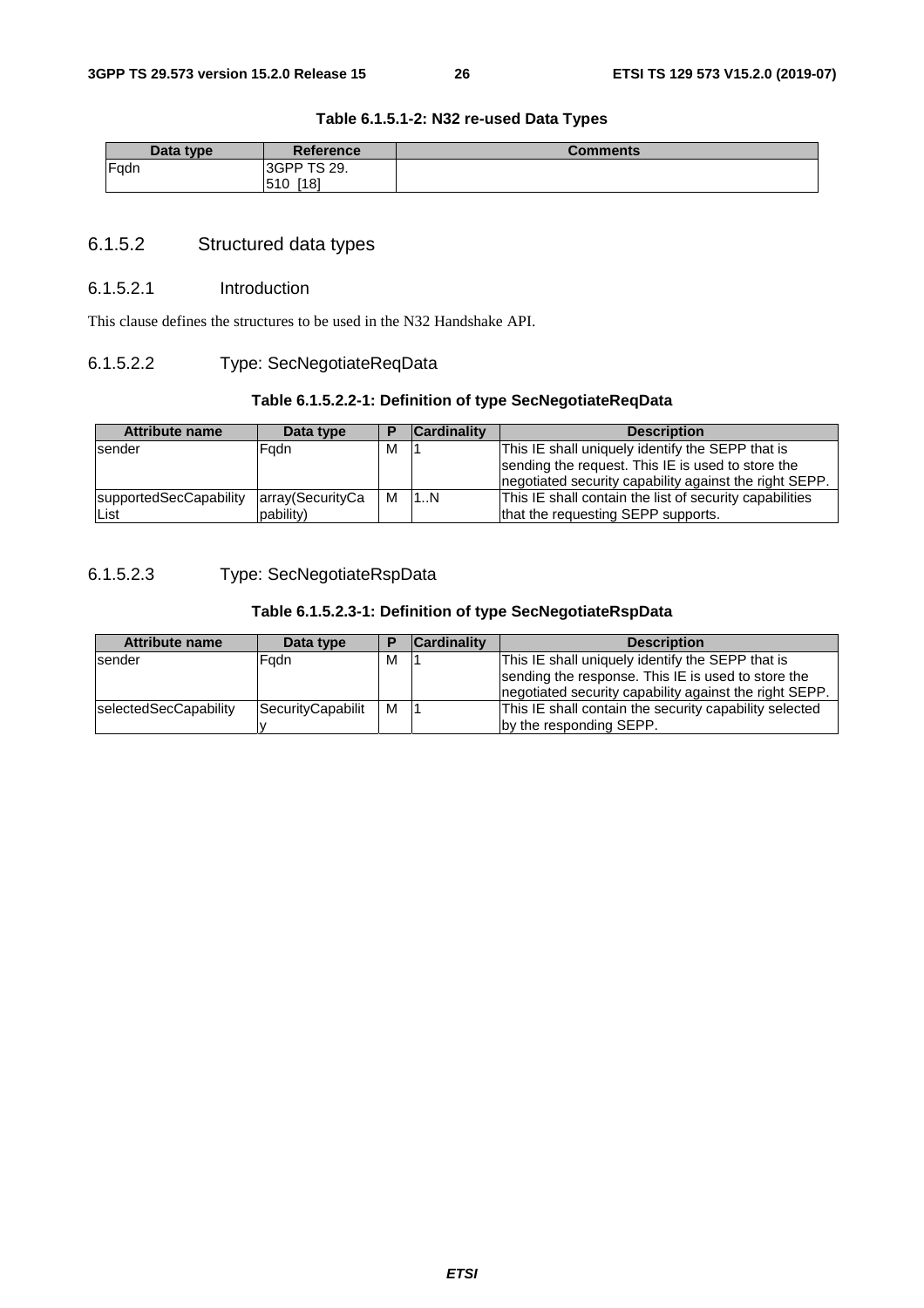# 6.1.5.2.4 Type: SecParamExchReqData

| <b>Attribute name</b> | Data type               | P | <b>Cardinality</b> | <b>Description</b>                                                                                                                                                                                                                                                                                                                                                                                                       |
|-----------------------|-------------------------|---|--------------------|--------------------------------------------------------------------------------------------------------------------------------------------------------------------------------------------------------------------------------------------------------------------------------------------------------------------------------------------------------------------------------------------------------------------------|
| In32fContextId        | string                  | м |                    | This IE shall contain the context identifier to be used<br>by the responding SEPP for subsequent JOSE<br>protected message forwarding procedure over N32-f<br>towards the initiating SEPP. The initiating SEPP<br>shall use this context identifier to locate the cipher<br>suite and protection policy exchanged and agreed to<br>be used with the responding SEPP, for the message<br>forwarding procedure over N32-f. |
| jweCipherSuiteList    | array(string)           | C | 1N                 | This IE shall be present during the parameter<br>exchange procedure for cipher suite negotiation (see<br>clause 5.2.3.2). When present, this IE shall contain<br>the ordered list of JWE cipher suites supported by<br>the requesting SEPP. Valid values for the string are<br>as specified in clause 5.1 of IETF RFC 7518 [13].                                                                                         |
| jwsCipherSuiteList    | array(string)           | C | 1N                 | This IE shall be present during the parameter<br>exchange procedure for cipher suite negotiation (see<br>clause 5.2.3.2). When present, this IE shall contain<br>the ordered list of JWS cipher suites supported by<br>the requesting SEPP. Valid values for the string are<br>as specified in clause 3.1 of IETF RFC 7518 [13].                                                                                         |
| protectionPolicyInfo  | <b>ProtectionPolicy</b> | C | 0.1                | This IE shall be present during the parameter<br>exchange procedure for protection policy exchange<br>(see clause 5.2.3.3). When present, this IE shall<br>contain the protection policy requested by the<br>requesting SEPP.                                                                                                                                                                                            |

# **Table 6.1.5.2.4-1: Definition of type SecParamExchReqData**

### 6.1.5.2.5 Type: SecParamExchRspData

# **Table 6.1.5.2.5-1: Definition of type SecParamExchRspData**

| <b>Attribute name</b>   | Data type               | P | <b>Cardinality</b> | <b>Description</b>                                                                                                                                                                                                                                                                                                                                                                                                       |
|-------------------------|-------------------------|---|--------------------|--------------------------------------------------------------------------------------------------------------------------------------------------------------------------------------------------------------------------------------------------------------------------------------------------------------------------------------------------------------------------------------------------------------------------|
| n32fContextId           | string                  | M |                    | This IE shall contain the context identifier to be used<br>by the initiating SEPP for subsequent JOSE<br>protected message forwarding procedure over N32-f<br>towards the responding SEPP. The responding<br>SEPP shall use this context identifier to locate the<br>cipher suite and protection policy exchanged and<br>agreed to be used with the initiating SEPP, for the<br>message forwarding procedure over N32-f. |
| selectedJweCipherSuite  | string                  | C |                    | This IE shall be present during the parameter<br>exchange procedure for cipher suite negotiation (see<br>clause 5.2.3.2). When present, this IE shall contain<br>the JWE cipher suite selected by the responding<br>SEPP.                                                                                                                                                                                                |
| selectedJwsCipherSuite  | string                  | С |                    | This IE shall be present during the parameter<br>exchange procedure for cipher suite negotiation (see<br>clause 5.2.3.2). When present, this IE shall contain<br>the JWS cipher suite selected by the responding<br>SEPP.                                                                                                                                                                                                |
| selProtectionPolicyInfo | <b>ProtectionPolicy</b> | C | 0.1                | This IE shall be present during the parameter<br>exchange procedure for protection policy exchange<br>(see clause 5.2.3.3). When present, this IE shall<br>contain the protection policy selected by the<br>responding SEPP.                                                                                                                                                                                             |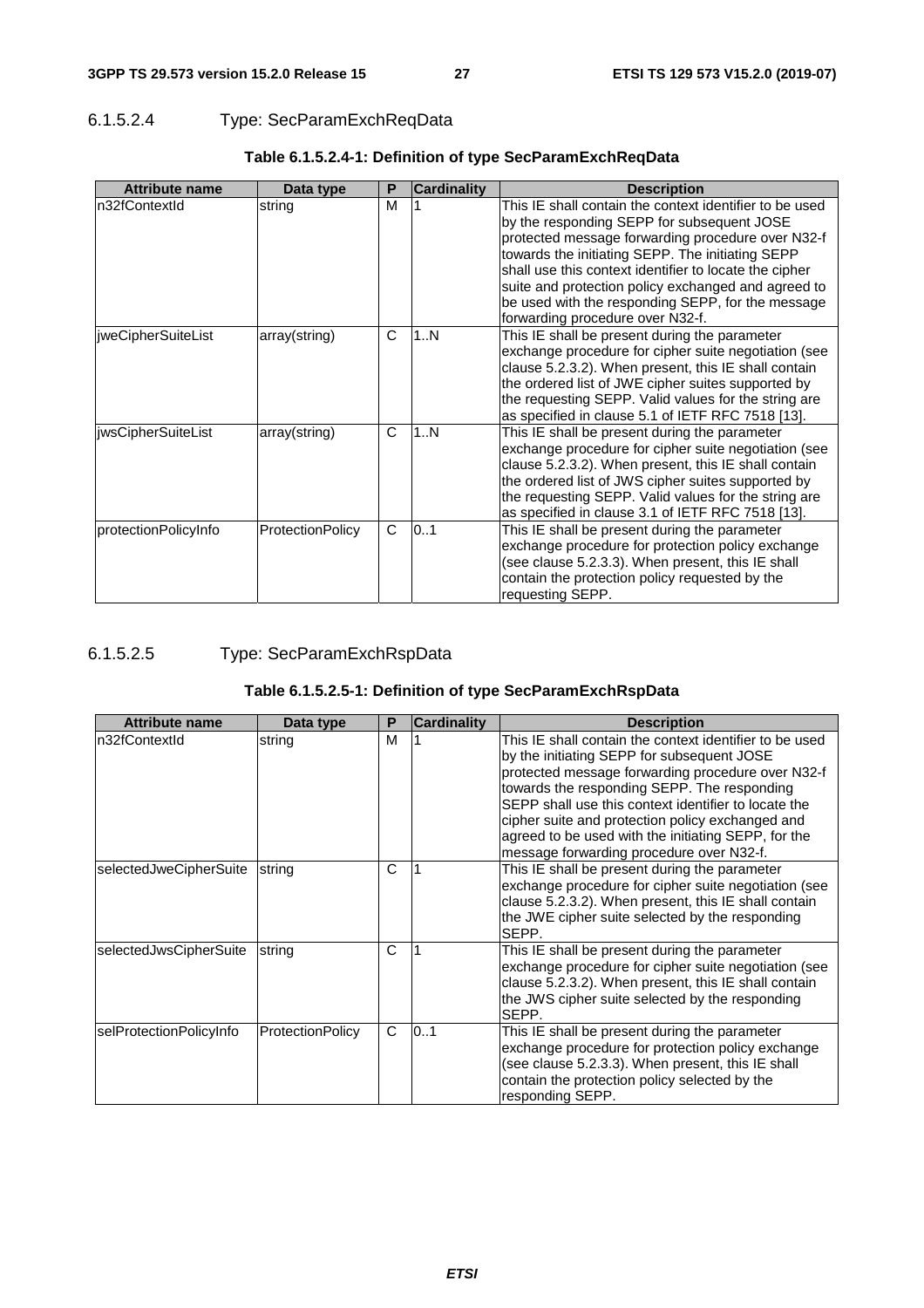# 6.1.5.2.6 Type: ProtectionPolicy

| <b>Attribute name</b> | Data type        | D  | <b>Cardinality</b> | <b>Description</b>                                       |
|-----------------------|------------------|----|--------------------|----------------------------------------------------------|
| apileMappingList      | array(ApileMappi | м  | 11N                | Contains an array of API URI to IE type - IE name        |
|                       | ng)              |    |                    | mapping. The mapping includes an indication              |
|                       |                  |    |                    | against each IE if that IE is allowed to be modified by  |
|                       |                  |    |                    | lthe IPX on the side of the SEPP or not.                 |
| dataTypeEncPolicy     | array(leType)    | C. | 1N                 | This IE shall be present when the SEPPs need to          |
|                       |                  |    |                    | exchange the IE protection policies. When present,       |
|                       |                  |    |                    | this IE shall contain the list of IE types that the SEPP |
|                       |                  |    |                    | intends to protect by ciphering.                         |

# **Table 6.1.5.2.6-1: Definition of type ProtectionPolicy**

# 6.1.5.2.7 Type: ApileMapping

### Table 6.1.5.2.7-1: Definition of type ApileMapping

| <b>Attribute name</b> | Data type         | P | <b>Cardinality</b> | <b>Description</b>                                                |
|-----------------------|-------------------|---|--------------------|-------------------------------------------------------------------|
| apiSignature          | ApiSignature      | M |                    | This IE shall contain:                                            |
|                       |                   |   |                    | - The API URI of the NF service operations                        |
|                       |                   |   |                    | following request/response semantic; or                           |
|                       |                   |   |                    | - The API URI of the subscribe / unsubscribe<br>service operation |
| apiMethod             | <b>HttpMethod</b> | M |                    | This IE shall contain the HTTP method used by the                 |
|                       |                   |   |                    | API.                                                              |
| leList                | array(lelnfo)     | м | 1N                 | This IE shall contain the array of les in the API.                |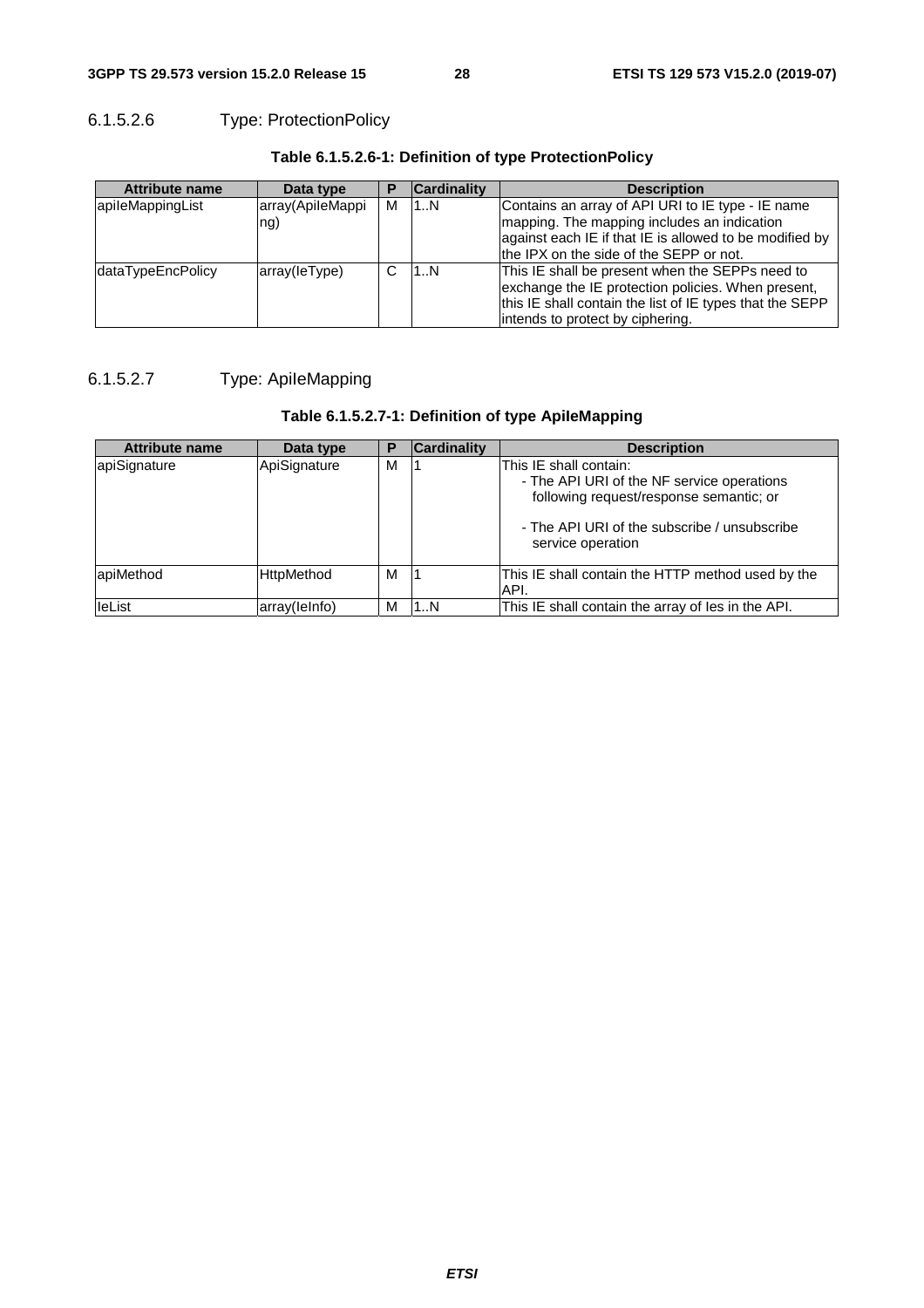# 6.1.5.2.8 Type: IeInfo

| <b>Attribute name</b> | Data type  | P            | <b>Cardinality</b> | <b>Description</b>                                     |
|-----------------------|------------|--------------|--------------------|--------------------------------------------------------|
| ieLoc                 | leLocation | М            |                    | This IE shall contain the location of the IE mentioned |
|                       |            |              |                    | in "reqBodylePath" or "rspBodylePath" (i.e URI         |
|                       |            |              |                    | parameter or JSON body or multipart message)           |
| ieType                | leType     | М            | <b>11</b>          | This IE shall contain the type of the IE, representing |
|                       |            |              |                    | the nature of the information the IE is carrying.      |
| regle                 | string     | C            | 0.1                | This IE shall be included when the les in HTTP/2       |
|                       |            |              |                    | request messages of an API need to be protected        |
|                       |            |              |                    | when forwarded over N32-f. When present, this IE       |
|                       |            |              |                    | shall contain:                                         |
|                       |            |              |                    | - The JSON pointer representation of the IE to be      |
|                       |            |              |                    | protected, if the "ieLoc" indicates "BODY". Only       |
|                       |            |              |                    | the JSON pointer of the leaf IEs are included;         |
|                       |            |              |                    | - The name of the URI query attribute to be            |
|                       |            |              |                    | protected, if the "ieLoc" indicates                    |
|                       |            |              |                    | "URI_PARAM";                                           |
|                       |            |              |                    | - The name of the HTTP header, if the "ieLoc"          |
|                       |            |              |                    | indicates "HEADER":                                    |
|                       |            |              |                    | - The JSON pointer representation of the               |
|                       |            |              |                    | RefToBinary IE if the "ieLoc" indicates                |
|                       |            |              |                    | "MULTIPART_BINARY".                                    |
| rsple                 | string     | $\mathsf{C}$ | 0.1                | This IE shall be included when the IEs in HTTP/2       |
|                       |            |              |                    | response messages of an API need to be protected       |
|                       |            |              |                    | when forwarded over N32-f. When present, this IE       |
|                       |            |              |                    | shall contain:                                         |
|                       |            |              |                    | - The JSON pointer representation of the IE to be      |
|                       |            |              |                    | protected, if the "ieLoc" indicates "BODY". Only       |
|                       |            |              |                    | the JSON pointer of the leaf IEs are included;         |
|                       |            |              |                    | - The name of the URI query attribute to be            |
|                       |            |              |                    | protected, if the "ieLoc" indicates                    |
|                       |            |              |                    | "URI_PARAM";                                           |
|                       |            |              |                    | - The name of the HTTP header, if the "ieLoc"          |
|                       |            |              |                    | indicates "HEADER";                                    |
|                       |            |              |                    | - The JSON pointer representation of the               |
|                       |            |              |                    | RefToBinary IE if the "ieLoc" indicates                |
|                       |            |              |                    | "MULTIPART_BINARY".                                    |
| isModifiable          | boolean    | C            | 01                 | This IE shall be included if the IE is allowed to be   |
|                       |            |              |                    | modified by an IPX on the side of the SEPP sending     |
|                       |            |              |                    | the API IE mapping. When present,                      |
|                       |            |              |                    |                                                        |
|                       |            |              |                    | - true, indicates that the IE is allowed to be         |
|                       |            |              |                    | modified by an IPX on the side of the SEPP;            |
|                       |            |              |                    | - false, indicates that the IE is not allowed to be    |
|                       |            |              |                    | modified by an IPX on the side of the SEPP;            |
|                       |            |              |                    | - default is false.                                    |
|                       |            |              |                    | When the IE is not included, the default value shall   |
|                       |            |              |                    | be applied.                                            |

# **Table 6.1.5.2.8-1: Definition of type IeInfo**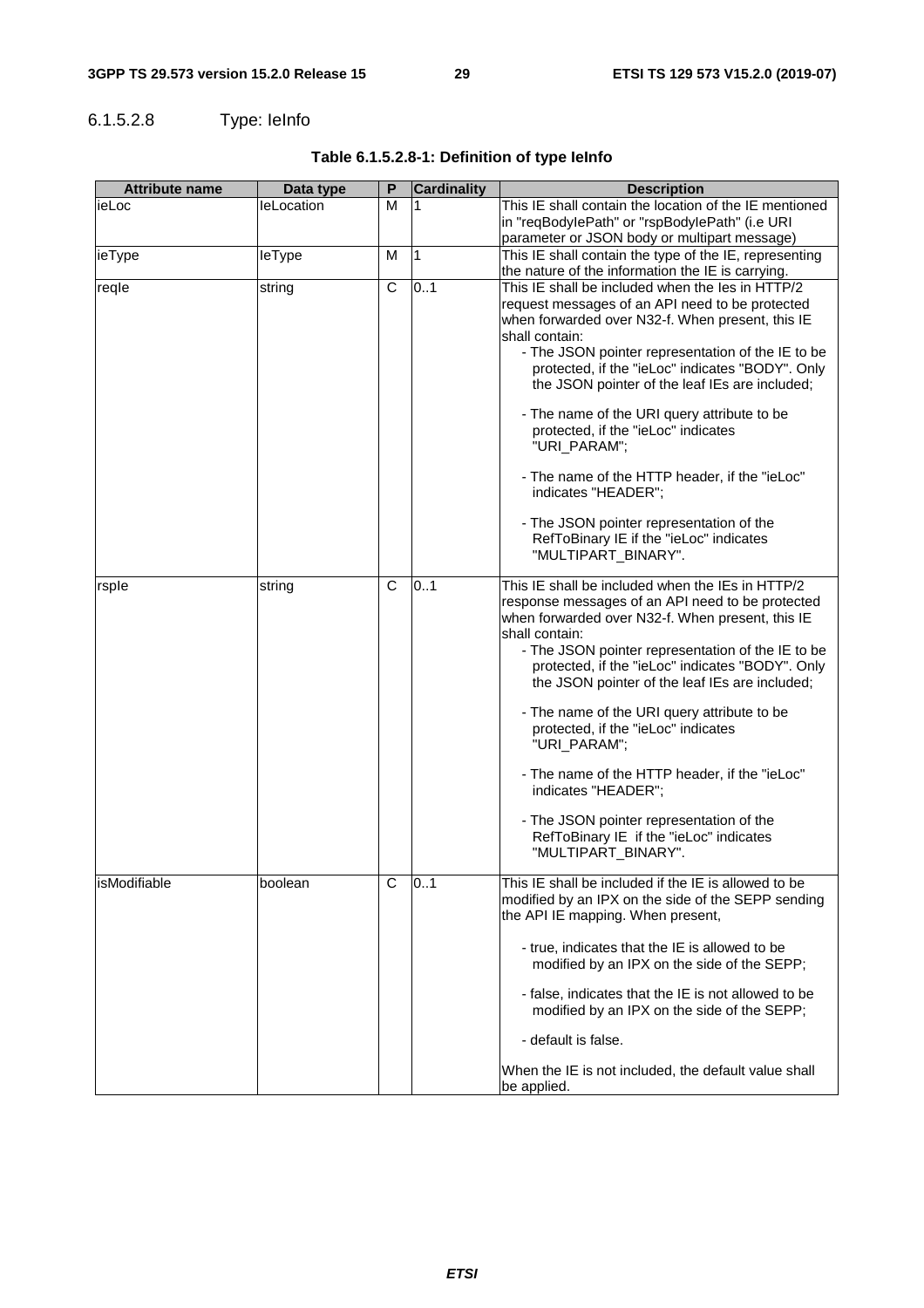#### 6.1.5.2.9 Type: ApiSignature

#### **Table 6.1.5.2.9-1: Definition of type ApiSignature as a list of "mutually exclusive alternatives"**

| Data type           | <b>Cardinality</b> | <b>Description</b>               | Applicability |
|---------------------|--------------------|----------------------------------|---------------|
| lUri                |                    | API URI of a request/response or |               |
|                     |                    | subscribe/unsubscribe NF service |               |
|                     |                    | loperation.                      |               |
| <b>CallbackName</b> |                    | A value identifying the type of  |               |
|                     |                    | callback.                        |               |

#### 6.1.5.2.10 Type: N32fContextInfo

#### **Table 6.1.5.2.10-1: Definition of type N32fContextInfo**

| Attribute name | Data type |   | <b>Cardinality</b> | <b>Description</b>                                    |
|----------------|-----------|---|--------------------|-------------------------------------------------------|
| n32fContextId  | string    | М |                    | This IE shall contain the N32-f context identifier of |
|                |           |   |                    | the receiving SEPP.                                   |

#### 6.1.5.2.11 Type: N32fErrorInfo

#### **Table 6.1.5.2.11-1: Definition of type N32fErrorInfo**

| <b>Attribute name</b>  | Data type                                | P       | <b>Cardinality</b> | <b>Description</b>                                                                                                                                                                                                                                                                                                                                                                          |
|------------------------|------------------------------------------|---------|--------------------|---------------------------------------------------------------------------------------------------------------------------------------------------------------------------------------------------------------------------------------------------------------------------------------------------------------------------------------------------------------------------------------------|
| n32fMessageId          | string                                   | м       |                    | This IE shall contain the N32-f message identifier<br>received over N32-f (see clause 6.2.5.2.9).                                                                                                                                                                                                                                                                                           |
| n32fErrorType          | N32fErrorType                            | M       |                    | This IE shall contain the type of processing error<br>encountered by the SEPP initiating the N32-f error<br>reporting procedure.                                                                                                                                                                                                                                                            |
| failedModificationList | array(FailedModif<br><i>icationInfo)</i> | C       | 1N                 | This IE shall be present if the n32ErrorType is<br>"INTEGRITY_CHECK_ON_MODIFICATIONS_FAIL<br>ED" or<br>"MODIFICATIONS_INSTRUCTIONS_FAILED".<br>When present this IE shall contain a list of FQDNs of<br>the IPX-es whose inserted modifications failed to<br>process at the SEPP initiating the N32-f error<br>reporting procedure, together with the reason for the<br>failure to process. |
| errorDetailsList       | array(N32fErrorD<br>etail)               | $\circ$ | 1N                 | This IE may be included when the n32ErrorType IE<br>indicates<br>"MESSAGE_RECONSTRUCTION_FAILED ". When<br>present, this IE shall contain a list of JSON pointers<br>to the IEs that failed to process together with the<br>reason for the failure to process that IE.                                                                                                                      |

6.1.5.2.12 Type: FailedModificationInfo

#### **Table 6.1.5.2.12-1: Definition of type FailedModificationInfo**

| <b>Attribute name</b> | Data type     | D | <b>Cardinality</b> | <b>Description</b>                                                                                                                                                                                                                                                                            |
|-----------------------|---------------|---|--------------------|-----------------------------------------------------------------------------------------------------------------------------------------------------------------------------------------------------------------------------------------------------------------------------------------------|
| ipxId                 | Fadn          | м |                    | This IE shall identify the IPX.                                                                                                                                                                                                                                                               |
| n32fErrorType         | N32fErrorType | м |                    | This IE shall contain the type of processing error on<br>the modifications block, encountered by the SEPP<br>initiating the N32-f error reporting procedure. The<br>value shall be one of the following:<br>INTEGRITY_CHECK_ON_MODIFICATIONS_FA<br>ILED:<br>MODIFICATIONS_INSTRUCTIONS_FAILED |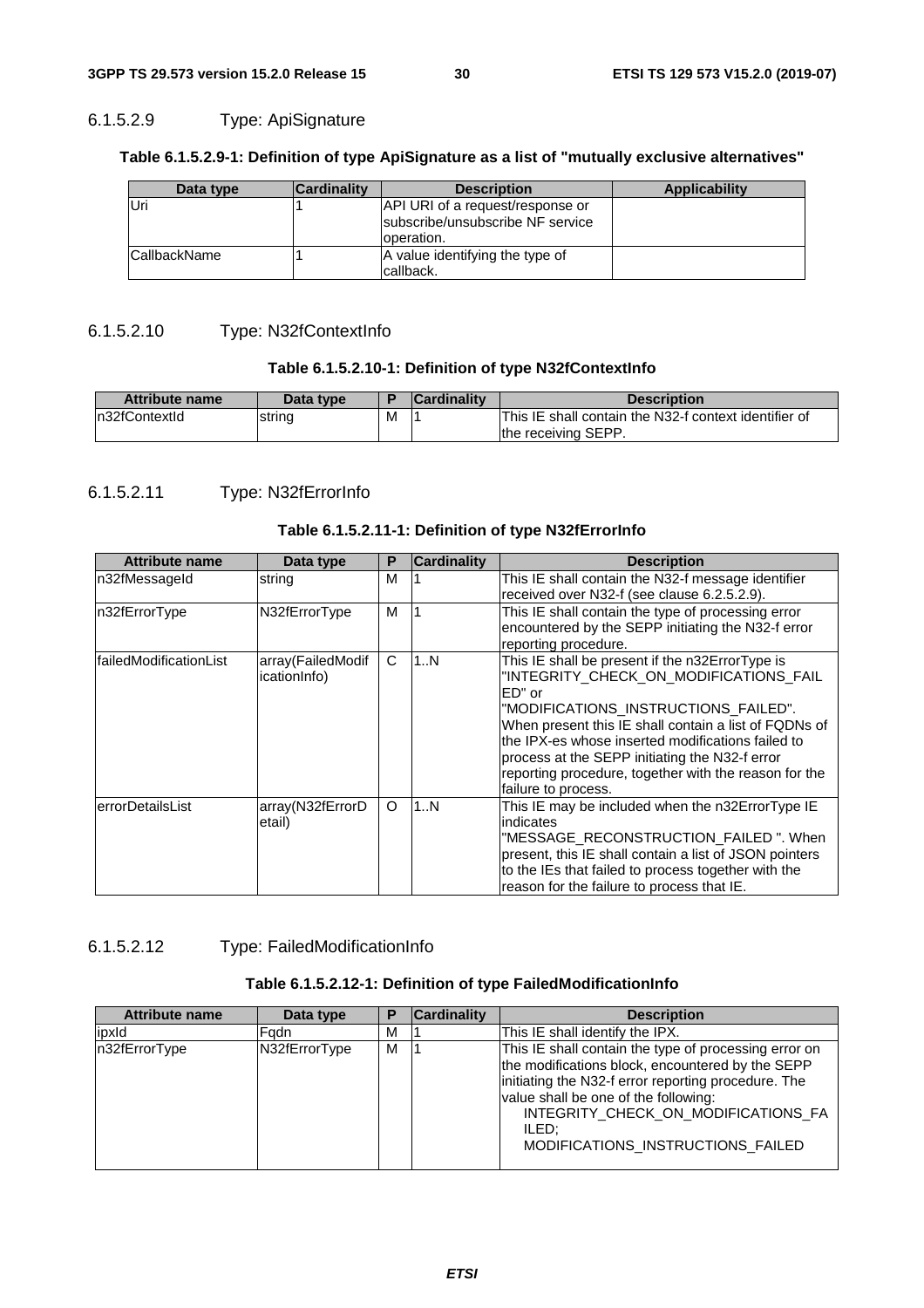#### 6.1.5.2.13 Type: N32fErrorDetail

| Attribute name         | Data type             |   | <b>Cardinality</b> | <b>Description</b>                                                                                                                                                                                                                                          |
|------------------------|-----------------------|---|--------------------|-------------------------------------------------------------------------------------------------------------------------------------------------------------------------------------------------------------------------------------------------------------|
| lattribute             | string                | M |                    | Contains either a HTTP header name or the JSON<br>pointer of an attribute within the N32-f message that<br>Ifailed to reconstruct. The value shall be one of the<br>values of the iePath attribtue (see clause 6.2.5.2.8)<br>in the received N32-f message. |
| ImsgReconstructFailRea | <b>IFailureReason</b> | M |                    | Indicates the reason for the failure to reconstruct the                                                                                                                                                                                                     |
| <b>Ison</b>            |                       |   |                    | attribute.                                                                                                                                                                                                                                                  |

#### **Table 6.1.5.2.13-1: Definition of type N32fErrorDetail**

#### 6.1.5.2.14 Type: CallbackName

#### **Table 6.1.5.2.14-1: Definition of type CallbackName**

| <b>Attribute name</b> | Data type |   | <b>Cardinality</b> | <b>Description</b>                                                                                                                                    |
|-----------------------|-----------|---|--------------------|-------------------------------------------------------------------------------------------------------------------------------------------------------|
| callbackType          | string    | M |                    | This IE shall contain a string identifying the type of<br>callback. The value shall be one of the values<br>specified in 3GPP TS 29.500 [4], Annex B. |

#### 6.1.5.3 Simple data types and enumerations

#### 6.1.5.3.1 Introduction

This clause defines simple data types and enumerations that can be referenced from data structures defined in the previous clauses.

#### 6.1.5.3.2 Simple data types

The simple data types defined in table 6.1.5.3.2-1 shall be supported.

#### **Table 6.1.5.3.2-1: Simple data types**

| Type Name | <b>Definition</b><br><b>Tvpe</b> | Description |
|-----------|----------------------------------|-------------|
|           |                                  |             |

#### 6.1.5.3.3 Enumeration: SecurityCapability

#### **Table 6.1.5.3.3-1: Enumeration SecurityCapability**

| <b>Enumeration value</b> | <b>Description</b>                             |
|--------------------------|------------------------------------------------|
| "TLS"                    | TLS security.                                  |
| "PRINS"                  | <b>PRotocol for N32 INterconnect Security.</b> |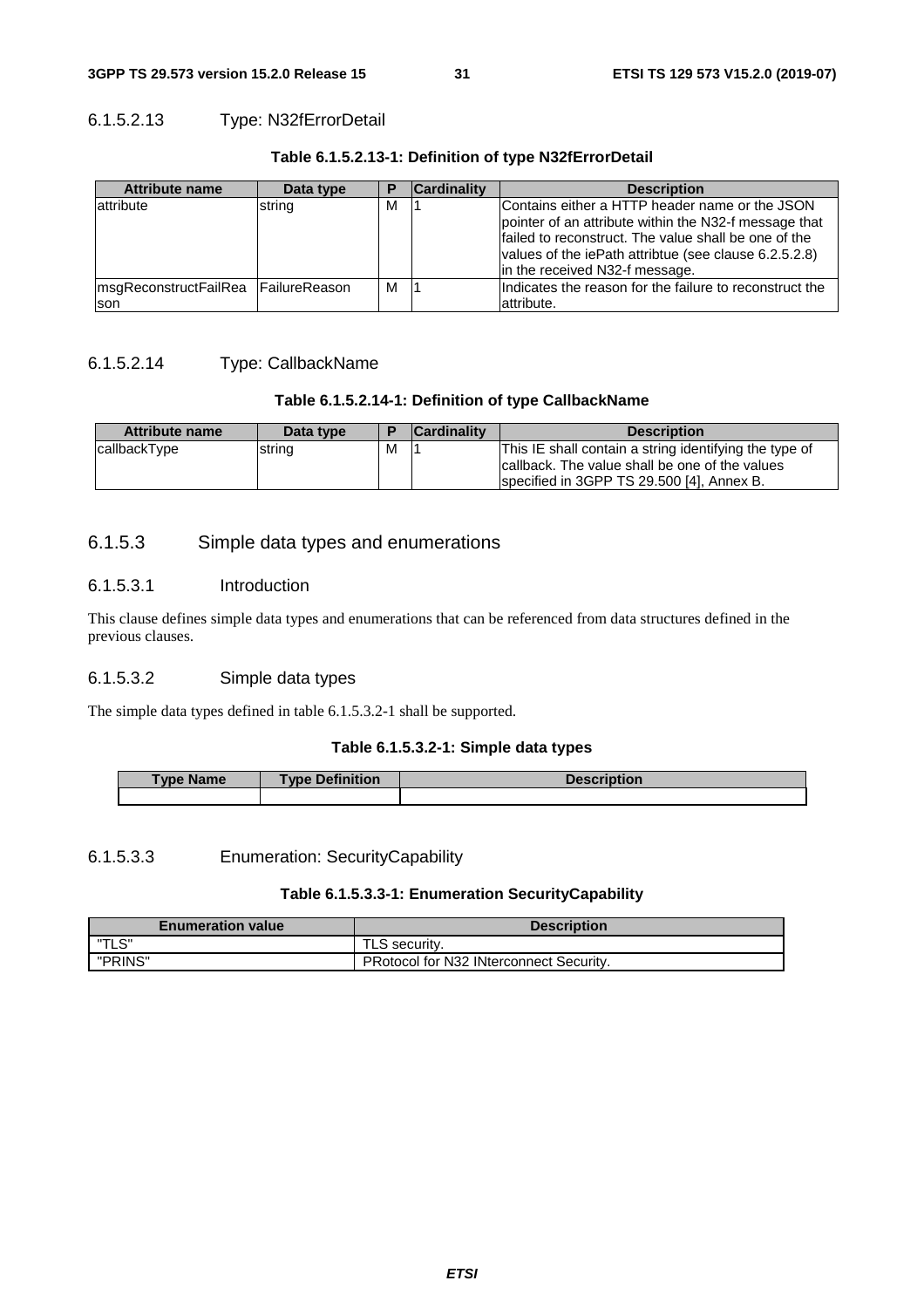#### 6.1.5.3.4 Enumeration: HttpMethod

#### **Table 6.1.5.3.4-1: Enumeration HttpMethod**

| <b>Enumeration value</b> | <b>Description</b>        |
|--------------------------|---------------------------|
| "GET"                    | HTTP GET Method.          |
| "PUT"                    | HTTP PUT Method.          |
| "POST"                   | HTTP POST Method.         |
| "DELETE:                 | HTTP DELETE Method.       |
| "PATCH"                  | <b>HTTP PATCH Method.</b> |
| "HEAD"                   | HTTP HEAD Method.         |
| "OPTIONS"                | HTTP OPTIONS Method.      |
| "CONNECT"                | HTTP CONNECT Method.      |
| "TRACE"                  | <b>HTTP TRACE Method.</b> |

# 6.1.5.3.5 Enumeration: IeType

#### **Table 6.1.5.3.5-1: Enumeration IeType**

| <b>Enumeration value</b>  | <b>Description</b>                                                                  |
|---------------------------|-------------------------------------------------------------------------------------|
| "UEID"                    | IE of type UE identity (e.g SUPI).                                                  |
| "LOCATION"                | IE carrying location information.                                                   |
| "KEY_MATERIAL"            | IE carrying keying material.                                                        |
| "AUTHENTICATION_MATERIAL" | IE carrying authentication material like authentication vectors and<br>EAP payload. |
| "AUTHORIZATION_TOKEN"     | IE carrying authorization Token                                                     |
| "OTHER"                   | IE carrying other data requiring encryption.                                        |
| "NONSENSITIVE"            | IE carrying information that are not sensitive.                                     |

#### 6.1.5.3.6 Enumeration: IeLocation

#### **Table 6.1.5.3.6-1: Enumeration IeLocation**

| <b>Enumeration value</b> | <b>Description</b>                                           |
|--------------------------|--------------------------------------------------------------|
| "URI PARAM"              | IE is located in the URI parameters.                         |
| "HEADER"                 | IE is located in the HTTP header.                            |
| "BODY"                   | IE is located in the body.                                   |
| "MULTIPART BINARY"       | IE is located in the message body but encoded as a multipart |
|                          | message information in binary format.                        |

# 6.1.5.3.7 Enumeration: N32fErrorType

#### **Table 6.1.5.3.7-1: Enumeration N32fErrorType**

| <b>Enumeration value</b>                  | <b>Description</b>                                                                                          |
|-------------------------------------------|-------------------------------------------------------------------------------------------------------------|
| "INTEGRITY CHECK FAILED"                  | The integrity check verification on the received<br>N32-f message failed.                                   |
| "INTEGRITY CHECK ON MODIFICATIONS FAILED" | The integrity check verification on the<br>modifications block of the received N32-f message<br>failed.     |
| "MODIFICATIONS_INSTRUCTIONS_FAILED"       | Failed to apply the JSON patch instructions in the<br>modifications block of the received N32-f<br>message. |
| "DECIPHERING_FAILED"                      | The deciphering of the encrypted block of the<br>received N32-f message failed.                             |
| "MESSAGE_RECONSTRUCTION_FAILED"           | The reconstruction of the original HTTP/2<br>message from the received N32-f message failed.                |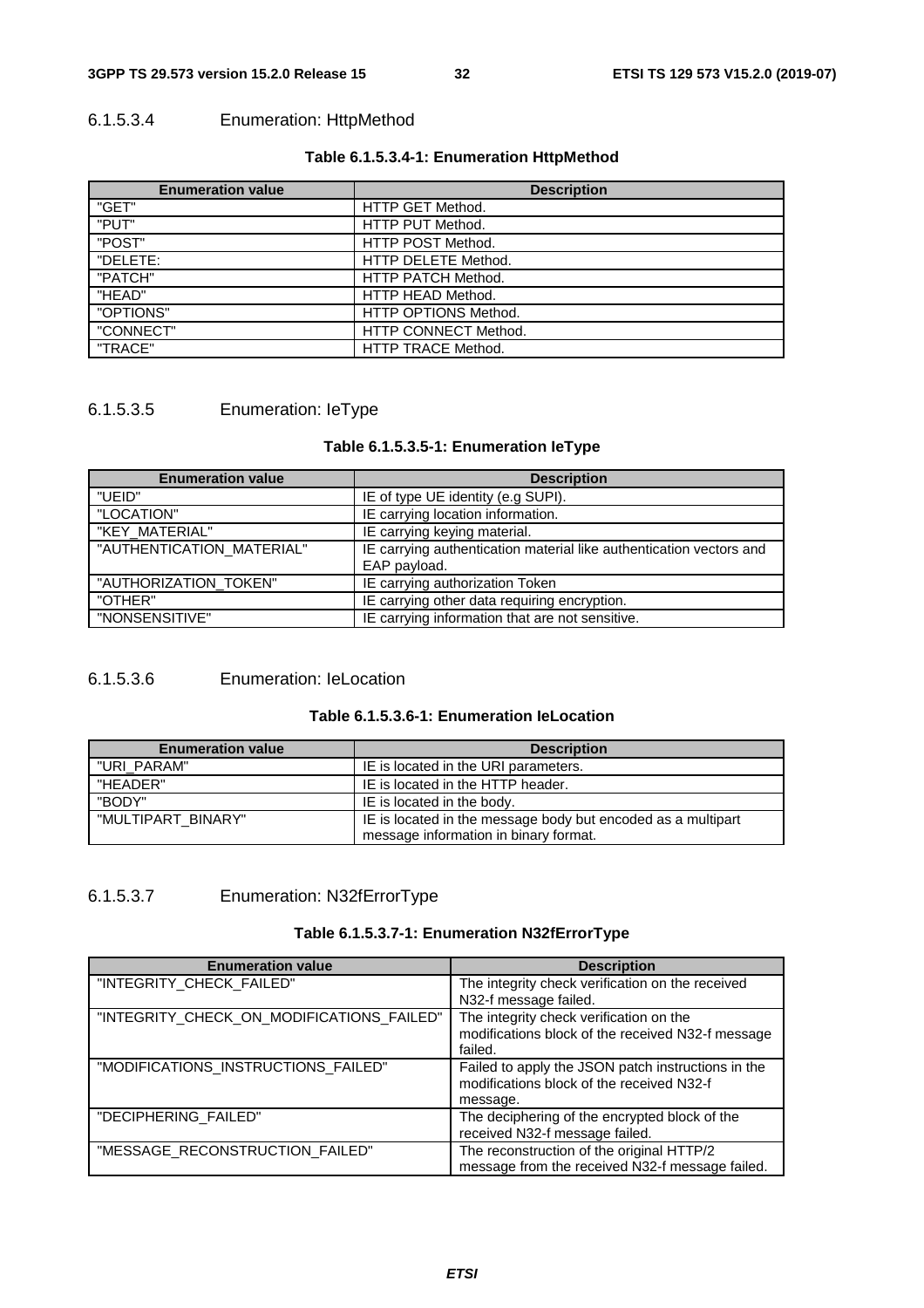#### 6.1.5.3.8 Enumeration: FailureReason

**Table 6.1.5.3.8-1: Enumeration FailureReason** 

| <b>Enumeration value</b>           | <b>Description</b>                                                                                                                                                                 |
|------------------------------------|------------------------------------------------------------------------------------------------------------------------------------------------------------------------------------|
| "INVALID JSON POINTER"             | The JSON pointer value in iePath attribute (see<br>clause 6.2.5.2.8) is invalid.                                                                                                   |
| "INVALID INDEX TO ENCRYPTED BLOCK" | The value part of the HttpPayload attribute (see<br>clause 6.2.5.2.8) or HttpHeader attribute (see<br>clause 6.2.5.2.7) is pointing to an invalid index to the<br>encrypted block. |
| "INVALID HTTP HEADER"              | The name of the header in the received HttpHeader<br>attribute is invalid.                                                                                                         |

#### 6.1.5.4 Binary data

There are no multipart/binary part used on the N32-c API(s) in this release of this specification.

### 6.1.6 Error Handling

#### 6.1.6.1 General

HTTP error handling shall be supported as specified in clause 5.2.4 of 3GPP TS 29.500 [4].

#### 6.1.6.2 Protocol Errors

Protocol Error Handling shall be supported as specified in clause 5.2.7.2 of 3GPP TS 29.500 [4].

#### 6.1.6.3 Application Errors

There are no application specific errors defined for the N32-c Handshake API in this release of this specification.

# 6.2 JOSE Protected Message Forwarding API on N32

# 6.2.1 API URI

URIs of this API shall have the following root:

{apiRoot}/{apiName}/{apiVersion}/

where "apiRoot" is defined in clause 4.4.1 of 3GPP TS 29.501 [5]. The apiRoot to use towards a SEPP of the target PLMN shall be configured at the SEPP. The URI scheme of the API shall be "http". The "apiName" shall be set to "n32f-forward" and the "apiVersion" shall be set to "v1" for the current version of this specification. The apiName part of the URI shall be as specified here for homogeneity of the API across PLMNs.

# 6.2.2 Usage of HTTP

#### 6.2.2.1 General

HTTP/2, as defined in IETF RFC 7540 [7], shall be used as specified in clause 4.3.2.1.

HTTP/2 shall be transported as specified in clause 4.3.3.

HTTP messages and bodies for the JOSE protected message forwarding API on N32-f shall comply with the OpenAPI [15] specification contained in Annex A.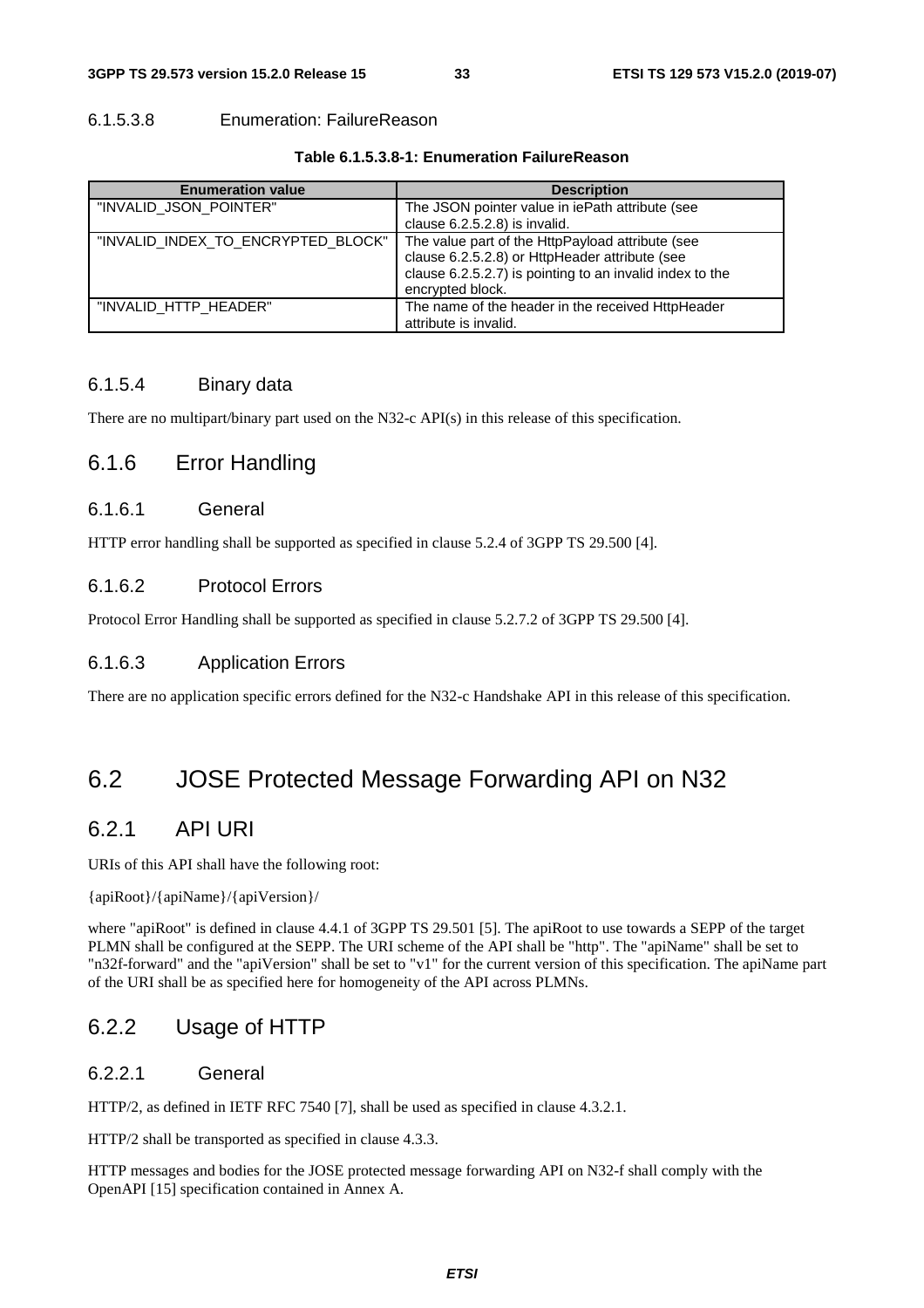#### 6.2.2.2 HTTP standard headers

#### 6.2.2.2.1 General

The HTTP standard headers as specified in clause 4.3.2.2 shall be supported for this API.

#### 6.2.2.2.2 Content type

The JSON format shall be supported. The use of the JSON format (see IETF RFC 8259 [8]) shall be signalled by the content type "application/json" or "application/problem+json". See also clause 5.3.4.

#### 6.2.2.3 HTTP custom headers

#### 6.2.2.3.1 General

In this release of the specification, no specific custom headers are defined for the JOSE protected message forwarding API on N32.

For 3GPP specific HTTP custom headers used across all service based interfaces, see clause 4.3.2.3.

# 6.2.3 Resources

### 6.2.3.1 Overview

There are no resources in this version of this API. All the operations are realized as custom operations without resources.

# 6.2.4 Custom Operations without Associated Resources

#### 6.2.4.1 Overview

#### **Table 6.2.4.1-1: Custom operations without associated resources**

| <b>Custom operation URI</b>                   | <b>Mapped HTTP</b><br>method | <b>Description</b>                                                                                                   |
|-----------------------------------------------|------------------------------|----------------------------------------------------------------------------------------------------------------------|
| {{apiRoot}/n32f-forward/v1/n32f-process  POST |                              | This is the N32f forwarding API used to<br>forward a reformatted and JOSE protected<br>Imessage to a receiving SEPP. |

### 6.2.4.2 Operation: JOSE Protected Forwarding

#### 6.2.4.2.1 Description

This custom operation is used between the SEPPs to forward the reformatted and JOSE protected HTTP/2 message on N32-f. The HTTP method POST shall be used on the following URI:

#### URI: **{apiRoot}/n32f-forward/v1/n32f-process**

This operation shall support the resource URI variables defined in table 6.1.4.2.1-1.

#### **Table 6.1.3.2.1-1: URI variables for this Operation**

| Name                                       | <b>Definitio</b><br>1ON.                     |
|--------------------------------------------|----------------------------------------------|
| $\overline{\phantom{a}}$<br><b>apiRoot</b> | $\epsilon$<br>-<br>clause<br>See<br>. U<br>. |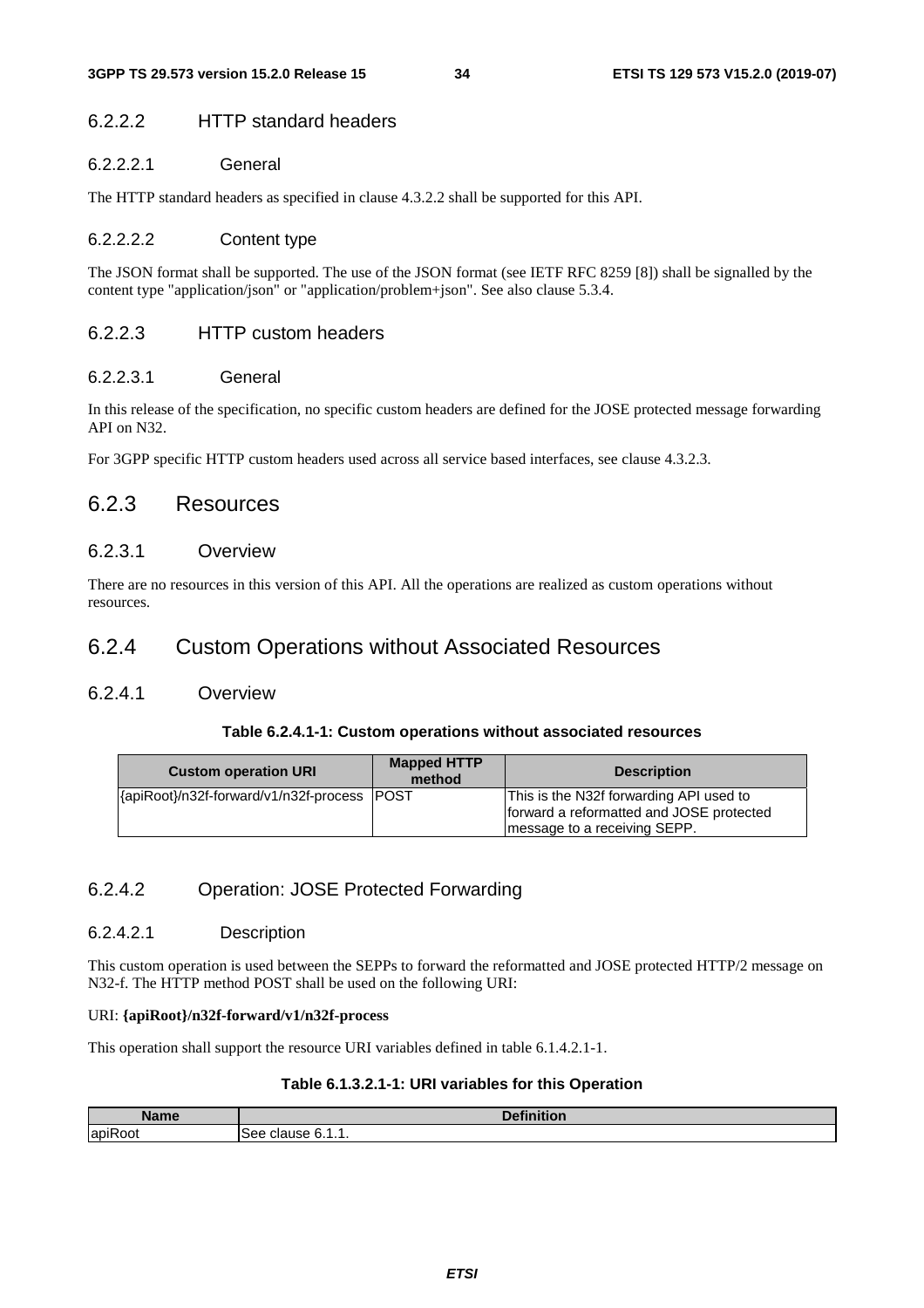#### 6.2.4.2.2 Operation Definition

This operation shall support the request data structures and response codes specified in tables 6.2.4.2.2-1 and 6.2.4.2.2- 2.

|  |  |  |  | Table 6.2.4.2.2-1: Data structures supported by the POST Request Body on this resource |
|--|--|--|--|----------------------------------------------------------------------------------------|
|--|--|--|--|----------------------------------------------------------------------------------------|

| Data type                  |   | <b>Cardinality</b> | <b>Description</b>                                                                                                                                                                     |
|----------------------------|---|--------------------|----------------------------------------------------------------------------------------------------------------------------------------------------------------------------------------|
| IN32fReformatted<br>RegMsg | м |                    | This IE shall contain the reformatted HTTP/2 message comprising the plain<br>text part, encrypted information, meta data and modification chain<br>linformation. See clause 6.2.5.2.2. |
|                            |   |                    |                                                                                                                                                                                        |

#### **Table 6.2.4.2.2-2: Data structures supported by the POST Response Body on this resource**

| Data type              | P | <b>Cardinality</b> | Response<br>codes | <b>Description</b>                                                                                                                                                                                                                                 |
|------------------------|---|--------------------|-------------------|----------------------------------------------------------------------------------------------------------------------------------------------------------------------------------------------------------------------------------------------------|
| N32fReformattedRspMsg  | м |                    | 200 OK            | This represents the successful processing of the<br>reformatted JOSE protected message at the responding<br>SEPP. The responding SEPP shall provide the<br>reformatted and JOSE protected content of the<br>corresponding HTTP/2 response message. |
| <b>IProblemDetails</b> | М |                    | 403<br>Forbidden  | This represents the case where the receiving SEPP fails<br>to process the reconstructed message due to PLMN ID<br>verification failure. The "cause" attribute shall be set to<br>"PLMNID MISMATCH".                                                |
| <b>IProblemDetails</b> | М |                    | 4xx / 5xx         | All the mandatory to support 4xx and 5xx status codes as<br>specified in clause 5.2.7.1 and their corresponding<br>application errors specified in clause 5.2.7.2 of<br>3GPP TS 29.500 [4] shall be supported.                                     |

# 6.2.5 Data Model

#### 6.2.5.1 General

This clause specifies the application data model supported by the API.

Table 6.3.5.1-1 specifies the data types defined for the N32 interface.

| Data type              | <b>Section defined</b> | <b>Description</b> |
|------------------------|------------------------|--------------------|
| N32fReformattedReqMsg  | 6.2.5.2.2              |                    |
| N32fReformattedRspMsg  | 6.2.5.2.3              |                    |
| AuthenticatedBlock     | 6.2.5.2.4              |                    |
| ClearTextBlock         | 6.2.5.2.5              |                    |
| RequestLine            | 6.2.5.2.6              |                    |
| <b>HttpHeader</b>      | 6.2.5.2.7              |                    |
| <b>HttpPayload</b>     | 6.2.5.2.8              |                    |
| MetaData               | 6.2.5.2.9              |                    |
| Modifications          | 6.2.5.2.10             |                    |
| FlatJweJson            | 6.2.5.2.11             |                    |
| FlatJwsJson            | 6.2.5.2.12             |                    |
| IndexToEncryptedValue  | 6.2.5.2.13             |                    |
| EncodedHttpHeaderValue | 6.2.5.2.14             |                    |

| Table 6.2.5.1-1: N32 specific Data Types |  |  |
|------------------------------------------|--|--|
|------------------------------------------|--|--|

Table 6.1.5.1-2 specifies data types re-used by the N32 interface protocol from other specifications, including a reference to their respective specifications and when needed, a short description of their use within the Namf service based interface.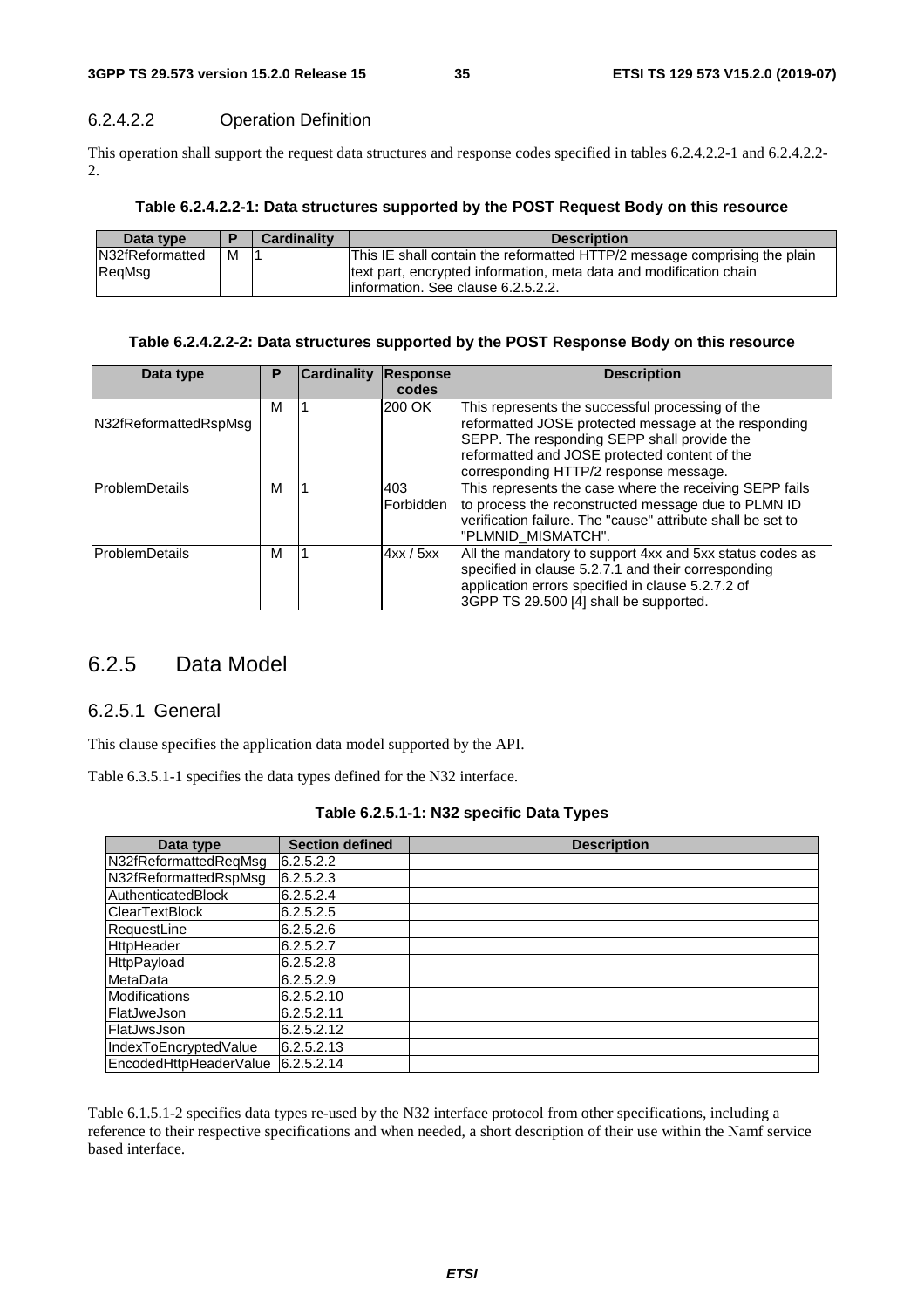| Data type         | Reference         | <b>Comments</b> |
|-------------------|-------------------|-----------------|
| <b>HttpMethod</b> | 16.1.5.3.5        |                 |
| <b>PatchItem</b>  | I3GPP 29.571 [12] |                 |
| UriScheme         | I3GPP 29.571 [12] |                 |
| Fadn              | I3GPP 29.571 [12] |                 |

#### **Table 6.2.5.1-2: N32 re-used Data Types**

## 6.2.5.2 Structured data types

### 6.2.5.2.1 Introduction

This clause defines the structures to be used in the JOSE Protected Message Forwarding API on N32.

### 6.2.5.2.2 Type: N32fReformattedReqMsg

### **Table 6.2.5.2.2-1: Definition of type N32fReformattedReqMsg**

| <b>Attribute name</b>      | Data type               | P            | <b>Cardinality</b> | <b>Description</b>                                                                                                                                                                                                                                                                                                                                                 |
|----------------------------|-------------------------|--------------|--------------------|--------------------------------------------------------------------------------------------------------------------------------------------------------------------------------------------------------------------------------------------------------------------------------------------------------------------------------------------------------------------|
| reformattedData            | FlatJweJson             | м            |                    | This IE shall contain the integrity protected<br>reformatted block as well as the ciphered part of the<br>reformatted block of the HTTP/2 request message<br>sent between NF service producer and consumer.                                                                                                                                                        |
|                            |                         |              |                    | The SEPP shall reformat the HTTP/2 request<br>message as:<br>- The part of original HTTP/2 request<br>message headers and the payload that<br>needs to be only integrity protected is first<br>reformatted into<br>"DataToIntegrityProtectBlock" and then fed<br>as input for the "aad" parameter of the<br>FlatJweJson after subjecting to<br>BASE64URL encoding. |
|                            |                         |              |                    | The part of the original HTTP/2 request message<br>headers and payload that require integrity protection<br>and ciphering is first reformatted into<br>"DataToIntegrityProtectAndCipherBlock" and then<br>fed as input for JWE ciphering and the JWE ciphered<br>block is then BASE64URL encoded and set into the<br>"ciphertext" parameter of the FlatJweJson.    |
| <b>ImodificationsBlock</b> | array(FlatJwsJso<br> n) | $\mathsf{C}$ | 1N                 | This IE shall be included if the IPXes on path are<br>allowed to apply modification policies and if they<br>have any specific modification to be applied on the<br>message contained in the authenticatedBlock.                                                                                                                                                    |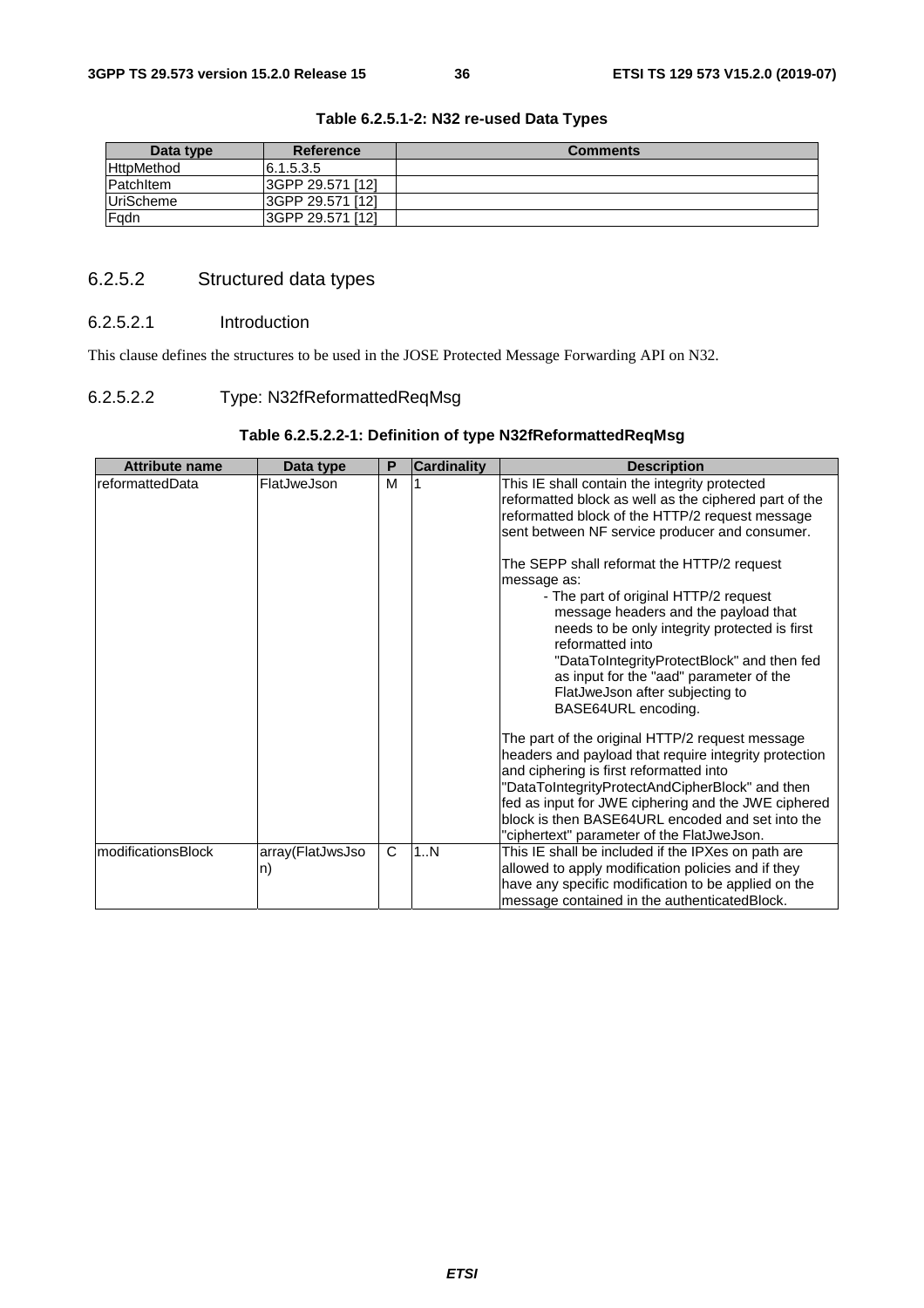## 6.2.5.2.3 Type: N32fReformattedRspMsg

| <b>Attribute name</b> | Data type                       | P | <b>Cardinality</b> | <b>Description</b>                                                                                                                                                                                                                                                                                                                                                       |
|-----------------------|---------------------------------|---|--------------------|--------------------------------------------------------------------------------------------------------------------------------------------------------------------------------------------------------------------------------------------------------------------------------------------------------------------------------------------------------------------------|
| reformattedData       | FlatJweJson                     | M |                    | This IE shall contain the integrity protected<br>reformatted block as well as the ciphered part of the<br>reformatted block of the HTTP/2 response message<br>sent between NF service producer and consumer.                                                                                                                                                             |
|                       |                                 |   |                    | The SEPP shall reformat the HTTP/2 response<br>message as:<br>- The part of original HTTP/2 response<br>message headers and the payload that<br>needs to be only integrity protected is first<br>reformatted into<br>"DataToIntegrityProtectBlock" and then fed<br>as input for the "aad" parameter of the<br>FlatJweJson after subjecting to<br>BASE64URL encoding.     |
|                       |                                 |   |                    | - The part of the original HTTP/2 response<br>message headers and payload that require<br>integrity protection and ciphering is first<br>reformatted into<br>"DataToIntegrityProtectAndCipherBlock"<br>and then fed as input for JWE ciphering and<br>the JWE ciphered block is then<br>BASE64URL encoded and set into the<br>"ciphertext" parameter of the FlatJweJson. |
| modificationsBlock    | array(FlatJwsJso<br>$ n\rangle$ | C | 1N                 | This IE shall be included if the IPXes on path are<br>allowed to apply modification policies and if they<br>have any specific modification to be applied on the<br>message contained in the authenticated Block.                                                                                                                                                         |

## **Table 6.2.5.2.3-1: Definition of type N32fReformattedRspMsg**

## 6.2.5.2.4 Type: DataToIntegrityProtectAndCipherBlock

#### **Table 6.2.5.2.4-1: Definition of type DataToIntegrityProtectBlock**

| <b>Attribute name</b> | Data type     |   | <b>Cardinality</b> | <b>Description</b>                                  |
|-----------------------|---------------|---|--------------------|-----------------------------------------------------|
| dataToEncrypt         | array(object) | м | 1N                 | This IE shall contain the input for ciphering as a  |
|                       |               |   |                    | JSON object block containing an array of free form  |
|                       |               |   |                    | objects with each entry of the array containing the |
|                       |               |   |                    | value of a HTTP header to be encrypted or the value |
|                       |               |   |                    | of a JSON attribute to be encrypted.                |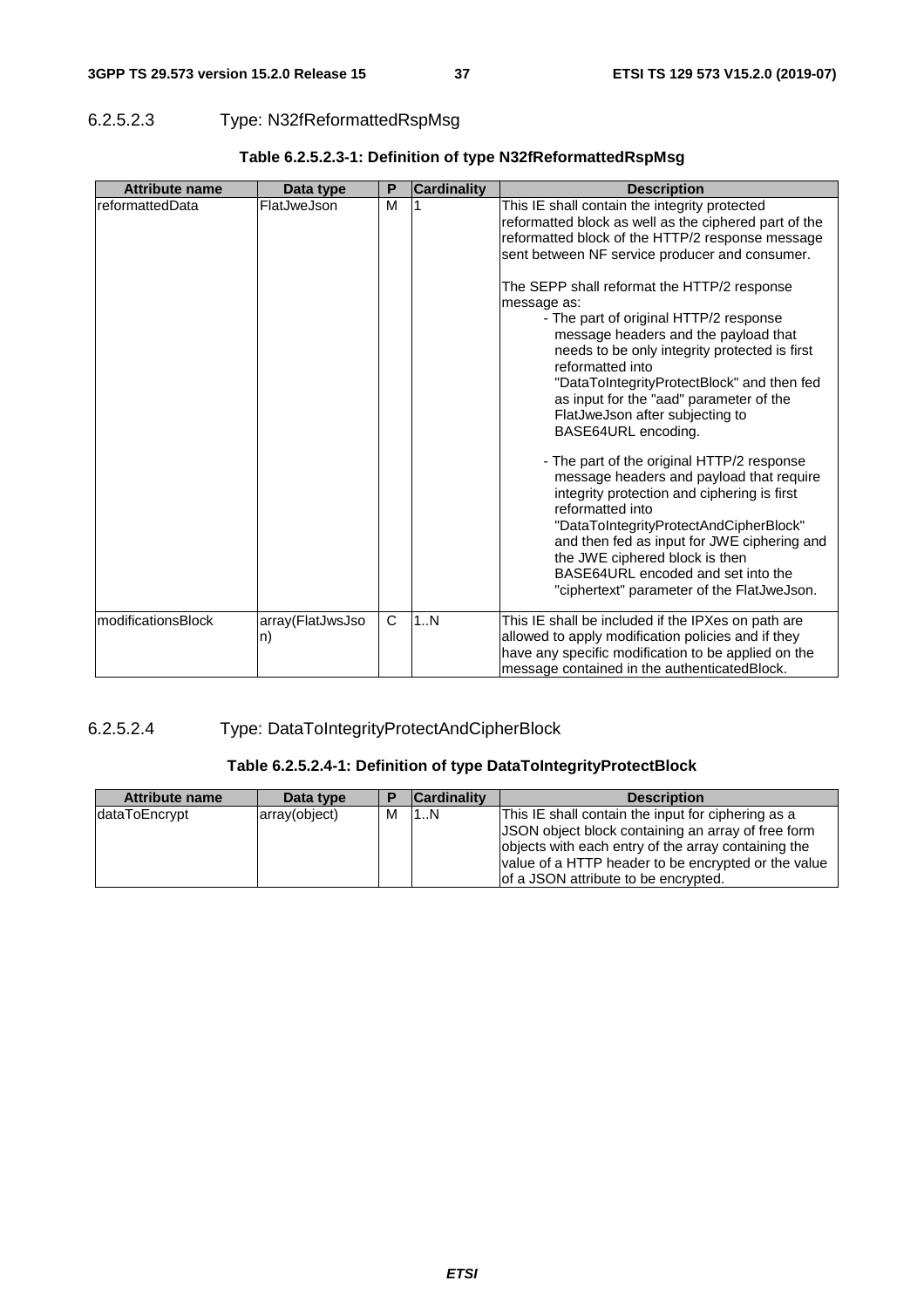# 6.2.5.2.5 Type: DataToIntegrityProtectBlock

| <b>Attribute name</b> | Data type              | Р | <b>Cardinality</b> | <b>Description</b>                                                                                                                                                                                                                           |  |
|-----------------------|------------------------|---|--------------------|----------------------------------------------------------------------------------------------------------------------------------------------------------------------------------------------------------------------------------------------|--|
| ImetaData             | MetaData               | C | 101                | This IE shall be included if the SEPP encodes<br>additional information for replay protection. When<br>present this IE shall contain the meta data<br>information needed for replay protection.                                              |  |
| requestLine           | RequestLine            | C |                    | This IE shall be included when a JOSE protected<br>API "request" is forwarded over N32-f. When<br>present, this IE shall contain the request line of the<br>HTTP API request being reformatted and forwarded<br>over N32-f.                  |  |
| statusLine            | string                 | C | 101                | This IE shall be included when a JOSE protected<br>API "response" is forwarded over N32-f. When<br>present, this IE shall contain the status line of the<br>HTTP API response being reformatted and<br>forwarded over N32-f.                 |  |
| headers               | array(HttpHeader       | C | 1N                 | This IE shall be included when a JOSE protected<br>API request / response contains HTTP headers.<br>When present this IE shall contain the encoding of<br>HTTP headers in the API request / response.                                        |  |
| payload               | array(HttpPayloa<br>d) | C | 1N                 | This IE shall be included when a JOSE protected<br>API request / response contains JSON payload that<br>needs to be sent in clear text. When present this IE<br>shall contain the encoding of JSON payload in the<br>API request / response. |  |

## **Table 6.2.5.2.5-1: Definition of type ClearTextBlock**

## 6.2.5.2.6 Type: RequestLine

#### **Table 6.2.5.2.6-1: Definition of type RequestLine**

| <b>Attribute name</b> | Data type         | P | <b>Cardinality</b> | <b>Description</b>                                        |
|-----------------------|-------------------|---|--------------------|-----------------------------------------------------------|
| Imethod               | <b>HttpMethod</b> | м |                    | This IE shall contain the HTTP method of the API          |
|                       |                   |   |                    | invoked by the NF service consumer / producer             |
|                       |                   |   |                    | behind the SEPP towards its peer NF service in the        |
|                       |                   |   |                    | lother PLMN.                                              |
| Ischeme               | UriScheme         | м |                    | This IE shall contain the HTTP scheme of the API.         |
| lauthority            | string            | м |                    | This IE shall contain the authority part of the URI of    |
|                       |                   |   |                    | the API being invoked.                                    |
| path                  | string            | м |                    | This IE shall contain the path part of the URI of the     |
|                       |                   |   |                    | API being invoked.                                        |
| protocolVersion       | string            | м |                    | This IE shall contain the HTTP protocol version. The      |
|                       |                   |   |                    | version shall be 2 in this release of this specification. |
| queryFragment         | string            | C | 101                | This IE shall contain the query fragment part of the      |
|                       |                   |   |                    | API, if available.                                        |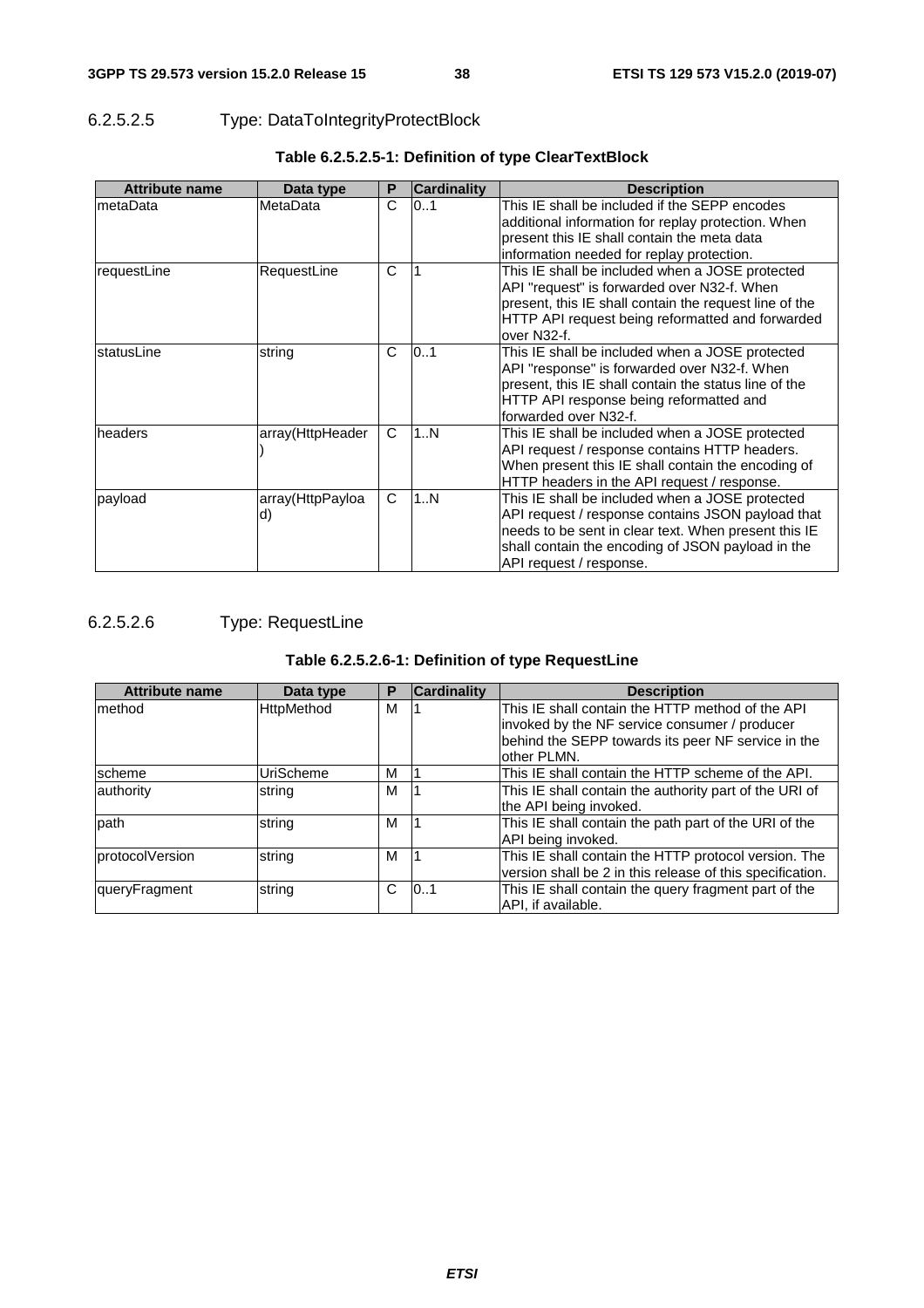# 6.2.5.2.7 Type: HttpHeader

| <b>Attribute name</b> | Data type                  | Р | <b>Cardinality</b> | <b>Description</b>                                                                                                                                                                                                                                                                               |
|-----------------------|----------------------------|---|--------------------|--------------------------------------------------------------------------------------------------------------------------------------------------------------------------------------------------------------------------------------------------------------------------------------------------|
| header                | string                     | м |                    | This IE shall contain the name of the HTTP header                                                                                                                                                                                                                                                |
|                       |                            |   |                    | lto encoded.                                                                                                                                                                                                                                                                                     |
| value                 | EncodedHttpHea<br>derValue | м |                    | This IE shall contain the value of the HTTP header.<br>The value of the HTTP header shall be encoded as:<br>- value field of the EncodedHttpHeaderValue<br>structure specified in clause 6.2.5.2.14 if the<br>HTTP header is not to be encrypted.<br>- IndexToEncryptedValue structure specified |
|                       |                            |   |                    | in clause 6.2.5.2.13 if the value of the HTTP<br>header is to be encrypted.                                                                                                                                                                                                                      |

# **Table 6.2.5.2.7-1: Definition of type HttpHeader**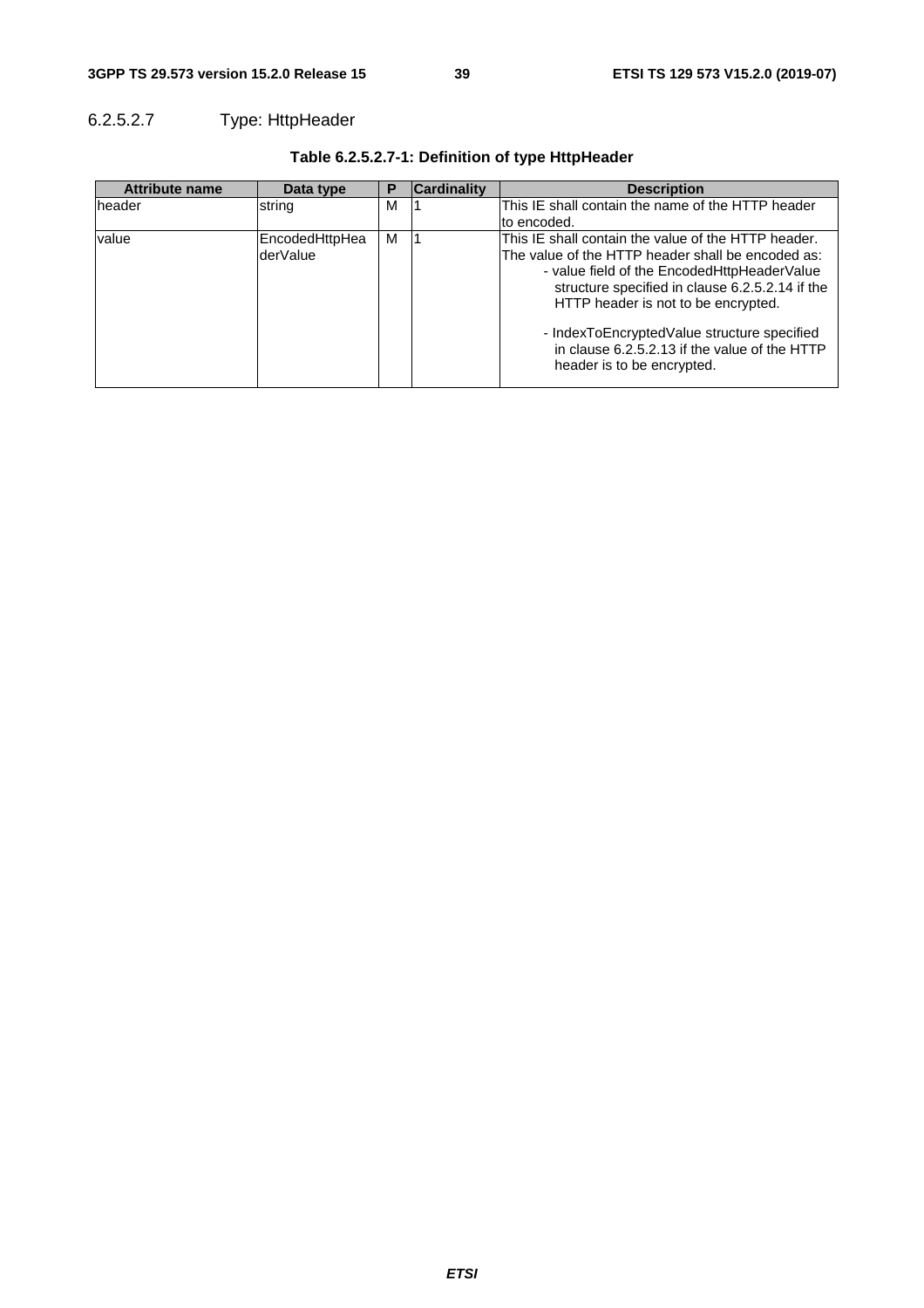6.2.5.2.8 Type: HttpPayload

**Table 6.2.5.2.8-1: Definition of type HttpPayload**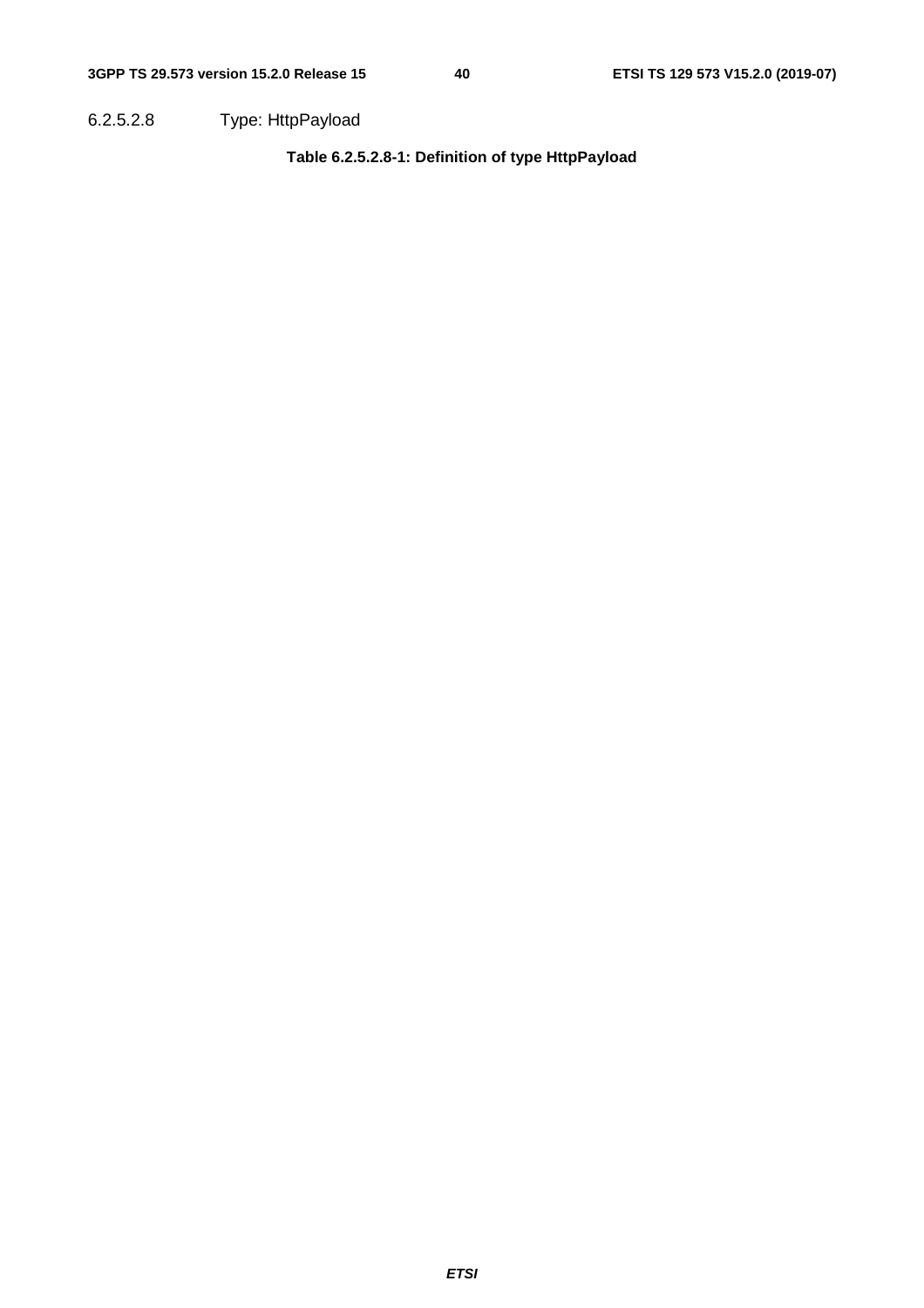| <b>Attribute name</b> | Data type         | D | <b>Cardinality</b> | <b>Description</b>                                                                                                                                                                                                                                                                                                                               |
|-----------------------|-------------------|---|--------------------|--------------------------------------------------------------------------------------------------------------------------------------------------------------------------------------------------------------------------------------------------------------------------------------------------------------------------------------------------|
| iePath                | string            | М |                    | This IE identifies the JSON pointer representation<br>(see IETF RFC 6901 [17]) of full JSON path of the IE<br>to be encoded. IEs that are of type object shall be<br>Iflattened into each individual attribute's full JSON<br>path and the HttpPayload IE shall only contain the<br>final leaf attribute IE path and its corresponding<br>value. |
| lieValueLocation      | <b>IeLocation</b> | м |                    | This IE shall identify where the IE value is located -<br>i,e in the JSON body or in the multipart message<br>part.                                                                                                                                                                                                                              |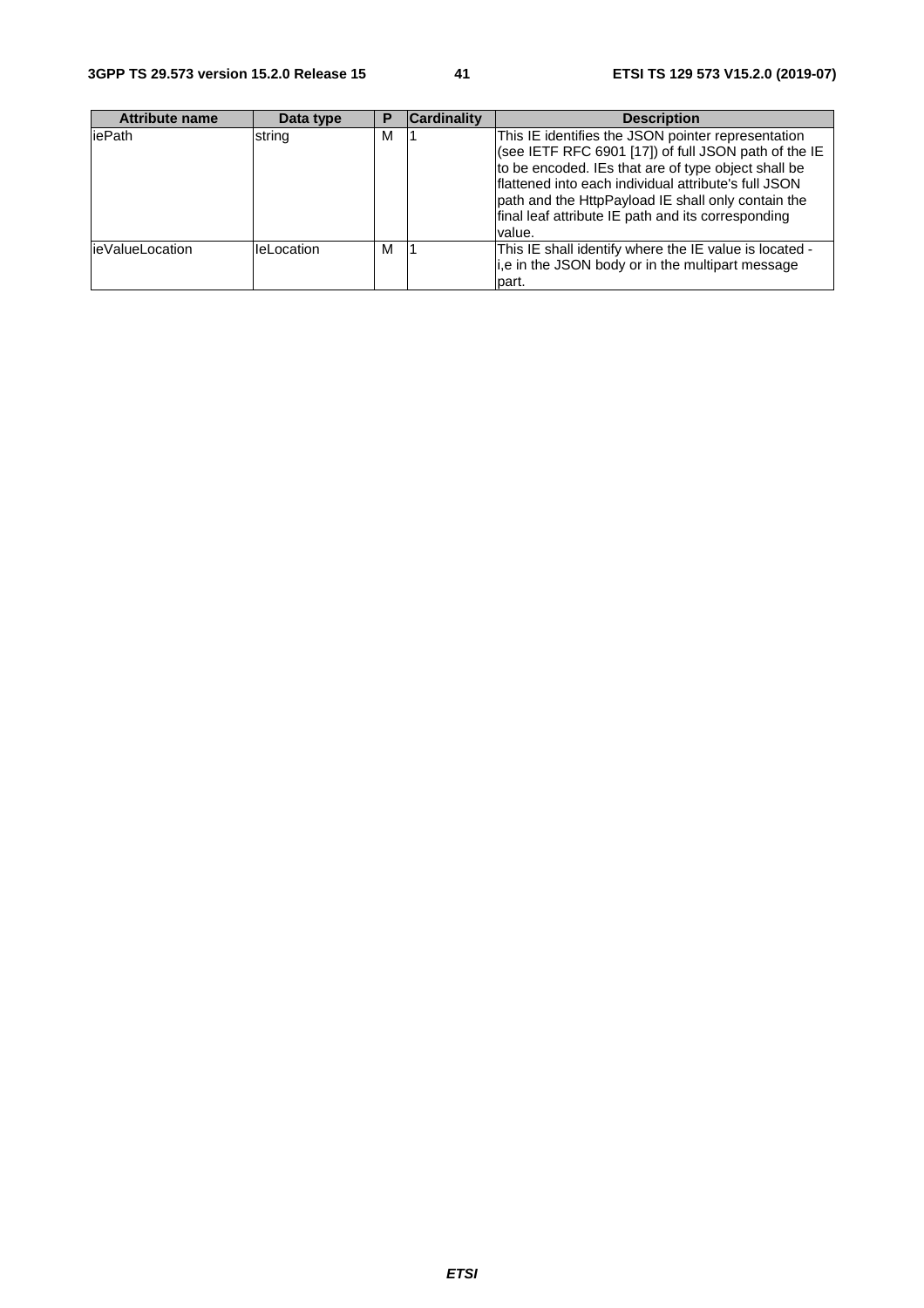#### **3GPP TS 29.573 version 15.2.0 Release 15 42 ETSI TS 129 573 V15.2.0 (2019-07)**

| value | object | м<br>11 | This IE shall contain the value of the IE<br>corresponding to "iePath", encoded as a free form                                                                                                                                                                                                                                                                               |
|-------|--------|---------|------------------------------------------------------------------------------------------------------------------------------------------------------------------------------------------------------------------------------------------------------------------------------------------------------------------------------------------------------------------------------|
|       |        |         | object.<br>If the value of this IE is encrypted, then the value<br>part shall be encoded as                                                                                                                                                                                                                                                                                  |
|       |        |         | "encBlockIndex": <array in<br="" index="">DataToIntegrityProtectAndCipherBlock&gt;</array>                                                                                                                                                                                                                                                                                   |
|       |        |         | (see clause 6.2.5.2.4).                                                                                                                                                                                                                                                                                                                                                      |
|       |        |         | If the value of this IE is a RefToBinary data type (see<br>3GPP TS 29.571 [12], then value shall contain the<br>value of the Content-ID header field of the<br>referenced binary body part.                                                                                                                                                                                  |
|       |        |         | The referenced binary body part of the<br>multipart/related message shall be either encrypted<br>or not encrypted depending on the protection policy<br>exchanged between the SEPPs.                                                                                                                                                                                         |
|       |        |         | If the referenced binary body part is required to be<br>encrypted, then the binary part is first base64<br>encoded into a byte array and then inserted into the<br>"DataToIntegrityProtectAndCipherBlock". Then two<br>HttpPayload instances with the following values shall<br>be added immediately after this HttpPayload<br>instance in the "DataToIntegrityProtectBlock" |
|       |        |         | "iePath": <json of="" pointer="" reftobinary<br="">type IE that is referring to the multipart<br/>binary parth&gt;/contenttype<br/>"ieValueLocation": "MULTIPART_BINARY"<br/>"value": <value content="" of="" of<br="" the="" type="">multipart binary&gt;<br/><math>\}</math>,</value></json>                                                                               |
|       |        |         | "iePath": <json of="" pointer="" reftobinary<br="">type IE that is referring to the multipart<br/>binary parth&gt;/data,<br/>"ieValueLocation": "MULTIPART BINARY"<br/>"value": {"encBlockIndex": <array in<br="" index="">DataToIntegrityProtectAndCipherBlock that<br/>contains the byte array&gt;}</array></json>                                                         |
|       |        |         | If the referenced binary body part is not required to<br>be encrypted, then the binary part is first base64<br>encoded into a byte array and then inserted as new<br>instance of HttpPayload IE in "<br>DataToIntegrityProtectBlock" as                                                                                                                                      |
|       |        |         | "iePath": <json of="" pointer="" reftobinary<br="">type IE that is referring to the multipart<br/>binary parth&gt;/contenttype<br/>"ieValueLocation": "MULTIPART_BINARY"<br/>"value": <value content="" of="" of<br="" the="" type="">multipart binary&gt;<br/><math>\}</math>,</value></json>                                                                               |
|       |        |         | "iePath": <json of="" path="" reftobinary="" type<br="">IE that is referring to the multipart<br/>binary parth&gt;/data,<br/>"ieValueLocation": "MULTIPART_BINARY"<br/>"value": &lt; base64 encoded byte array&gt;</json>                                                                                                                                                    |
|       |        |         | See NOTE 1.                                                                                                                                                                                                                                                                                                                                                                  |
|       |        |         | NOTE 1: In this release of this specification only N16 interface has binary content and there is no sensitive<br>information carried over N16 interface. Consequently ciphering of binary part is not required in this release<br>of this specification. The encoding specified here is to provide a N32-f framework in a future proof manner                                |
|       |        |         | so that if a binary part need to be encrypted in future this structure can be used.                                                                                                                                                                                                                                                                                          |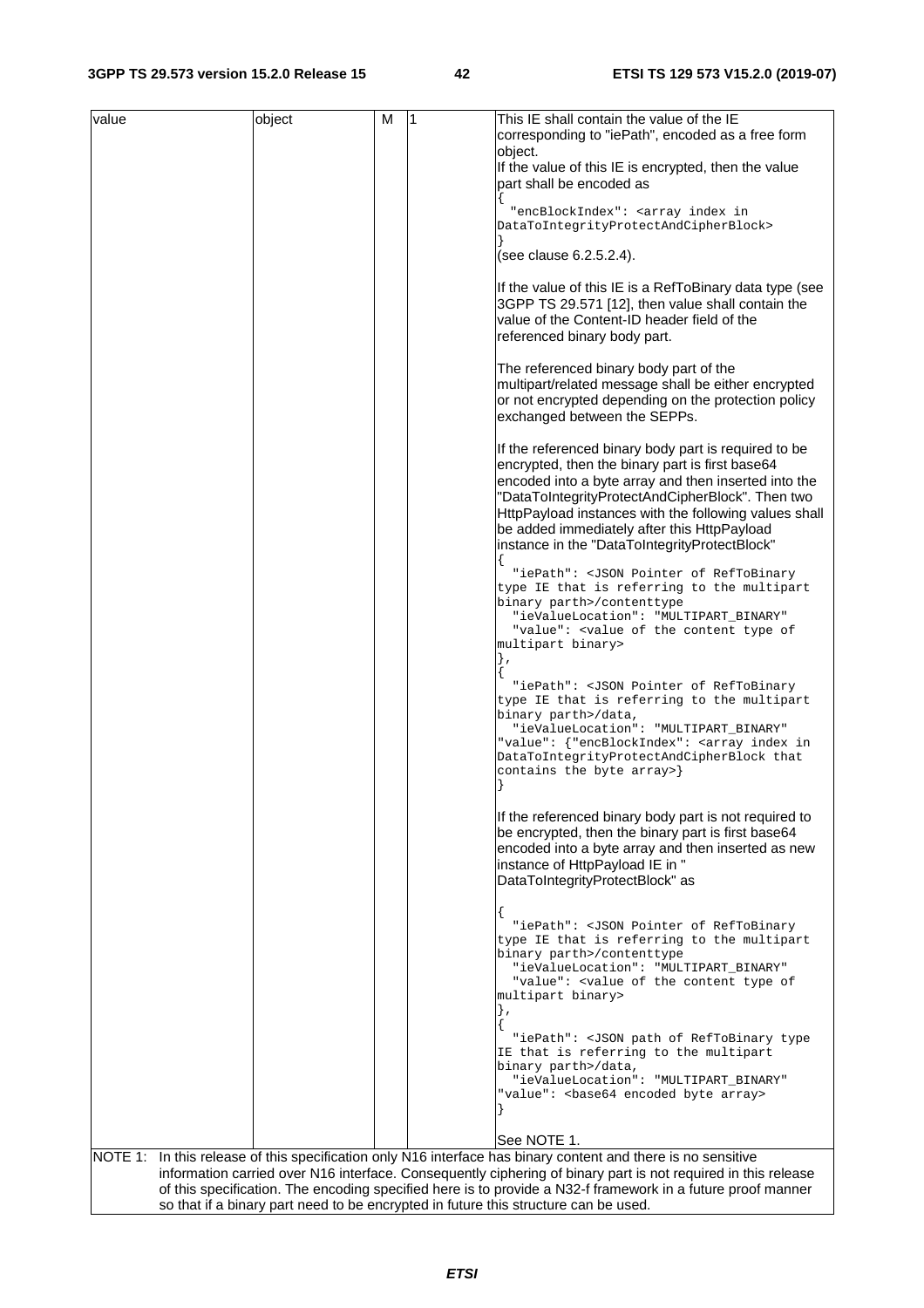# 6.2.5.2.9 Type: MetaData

| <b>Attribute name</b> | Data type | Р | <b>Cardinality</b> | <b>Description</b>                                                                                                                                                                                                                                                                                              |
|-----------------------|-----------|---|--------------------|-----------------------------------------------------------------------------------------------------------------------------------------------------------------------------------------------------------------------------------------------------------------------------------------------------------------|
| In32fContextId        | string    | м |                    | This IE shall contain the n32fContextId provided by<br>the initiating SEPP to the responding SEPP during<br>the parameter exchange procedure (see<br>clause 5.2.3).                                                                                                                                             |
| messageld             | string    | м |                    | This IE identifies a particular request that is<br>transformed by the SEPP. The value of this IE shall<br>be encoded in hexadecimal representation of a 64<br>bit integer. This identifier is used in the N32-f error<br>reporting procedure as specified in clause 6.1.4.5.<br> Pattern: ^[a-fA-F0-9]{1, 16}\$ |
| authorizedIpxId       | string    | м |                    | This IE identifies the first hop IPX that is authorized<br>Ito insert modifications block. The identifier of the IPX<br>Ishall be an FQDN. When there is no IPX that's<br>authorized to update, the value of this IE is set to the<br>string "NULL".                                                            |

# 6.2.5.2.10 Type: Modifications

| Table 6.2.5.2.10-1: Definition of type Modifications |  |  |  |
|------------------------------------------------------|--|--|--|
|------------------------------------------------------|--|--|--|

| <b>Attribute name</b> | Data type        |   | <b>Cardinality</b> | <b>Description</b>                                                                                                                                                                                                                                                                                            |
|-----------------------|------------------|---|--------------------|---------------------------------------------------------------------------------------------------------------------------------------------------------------------------------------------------------------------------------------------------------------------------------------------------------------|
| <b>Operations</b>     | array(PatchItem) | C | 1N                 | This IE shall be included if an intermediary IPX<br>linserts modification instructions on the JSON data<br>carried in the "authenticatedBlock" part of the N32-f<br>forwarded message. For the first modifications entry,<br>this IE shall not be included, since the first entry is<br>inserted by the SEPP. |
| identity              | Fgdn             | м |                    | This IE shall contain the identity of the entity<br>inserting the modifications entry. The identity shall<br>be encoded in the form of an URI.                                                                                                                                                                |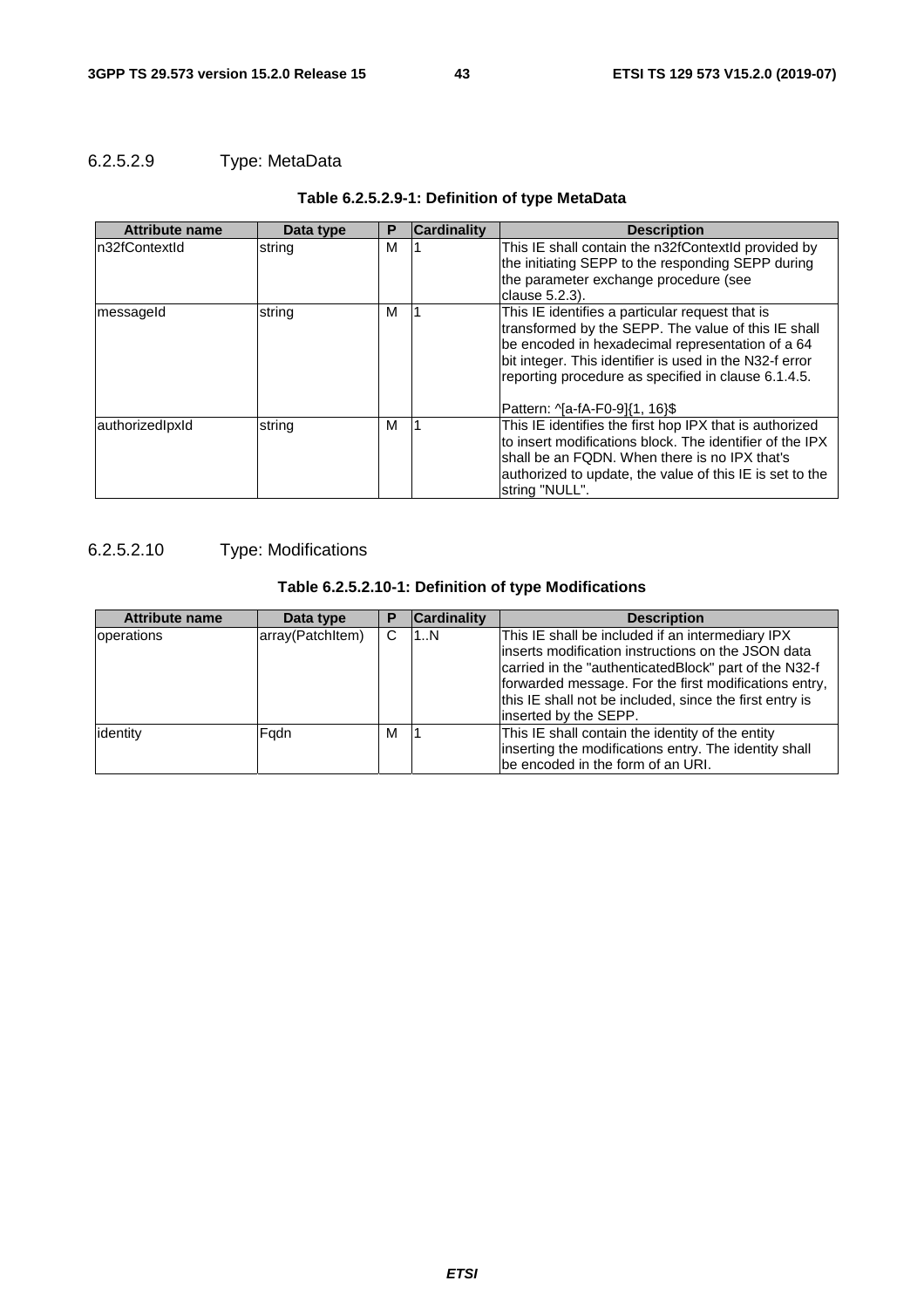# 6.2.5.2.11 Type: FlatJweJson

| <b>Attribute name</b> | Data type | P                     | <b>Cardinality</b> | <b>Description</b>                                                                                                                                                                                                                                                                                                                             |
|-----------------------|-----------|-----------------------|--------------------|------------------------------------------------------------------------------------------------------------------------------------------------------------------------------------------------------------------------------------------------------------------------------------------------------------------------------------------------|
| protected             | string    | $\overline{\text{c}}$ | 0.1                | This IE shall be present if there is a JWE Protected<br>Header part of the JOSE header to encode as<br>specified in IETF RFC 7516 [14]. When present, this<br>IE shall contain the BASE64URL(UTF8(JWE<br>Protected Header)) encoding of the JWE protected<br>header.                                                                           |
| unprotected           | object    | $\overline{C}$        | 0.1                | This IE shall be present if there is a JWE<br>unprotected header part of the JOSE header that is<br>shared across recipients, to encode as specified in<br>IETF RFC 7515 [16]. This value is represented as<br>an unencoded free form JSON object, rather than as<br>a string. These Header Parameter values are not<br>integrity protected.   |
| header                | object    | C                     | 0.1                | This IE shall be present if there is a JWE<br>unprotected header part of the JOSE header that is<br>specific for the recipient, to encode as specified in<br>IETF RFC 7515 [16]. This value is represented as<br>an unencoded free form JSON object, rather than as<br>a string. These Header Parameter values are not<br>integrity protected. |
| encrypted_key         | string    | C                     | 0.1                | This IE shall be present when the JWE Encrypted<br>Key for the recipient is non empty. When present this<br>IE shall contain BASE64URL(JWE Encrypted Key).                                                                                                                                                                                     |
| aad                   | string    | $\overline{C}$        | 0.1                | This IE shall be present when the JWE AAD value is<br>non-empty as specified in IETF RFC 7515 [16].<br>When present, this IE shall contain BASE64URL<br>encoding of the DataToIntegrityProtectBlock JSON<br>object (see clause 6.2.5.2.5).                                                                                                     |
| iv                    | string    | $\mathsf{C}$          | 0.1                | This IE shall be present when the JWE Initialization<br>Vector is non-empty as specified in<br>IETF RFC 7515 [16]. When present, this IE shall<br>contain the BASE64URL(JWE Initialization Vector).                                                                                                                                            |
| ciphertext            | string    | M                     | 1                  | This IE shall contain BASE64URL(JWE Ciphertext).<br>The input for JWE ciphering is the<br>DataToIntegrityProtecAndCiphertBlock (see<br>clause 6.2.5.2.5).                                                                                                                                                                                      |
| tag                   | string    | C                     | 0.1                | This IE shall be present when the JWE<br>Authentication Tag value is non-empty as specified<br>in IETF RFC 7515 [16]. When present, this IE shall<br>contain the BASE64URL(JWE Authentication Tag).                                                                                                                                            |

# **Table 6.2.5.2.11-1: Definition of type FlatJweJson**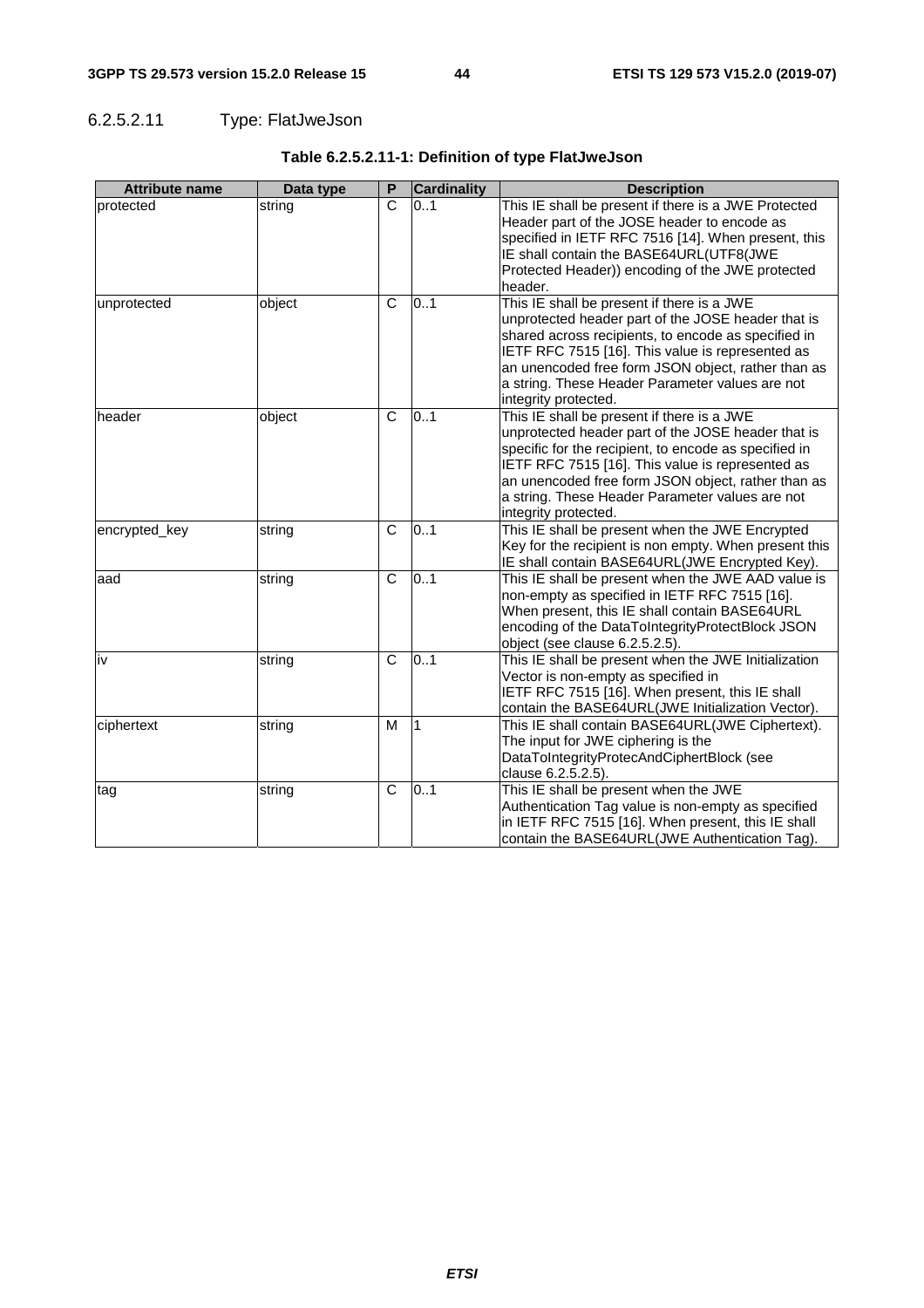#### 6.2.5.2.12 Type: FlatJwsJson

| <b>Attribute name</b> | Data type | Р | <b>Cardinality</b> | <b>Description</b>                                                                                                                                                                                                                                                                                         |
|-----------------------|-----------|---|--------------------|------------------------------------------------------------------------------------------------------------------------------------------------------------------------------------------------------------------------------------------------------------------------------------------------------------|
| payload               | string    | м |                    | This IE shall contain the BASE64URL encoding of<br>the Modifications JSON object (see<br>clause 6.2.5.2.10).                                                                                                                                                                                               |
| protected             | string    | C | 101                | This IE shall be present if there is a JWS Protected<br>Header part of the JOSE header to encode as<br>specified in IETF RFC 7515 [16]. When present, this<br>IE shall contain the BASE64URL(UTF8(JWS<br>Protected Header)) encoding of the JWS protected<br>header.                                       |
| header                | object    | C | 0.1                | This IE shall be present if there is a JWS<br>unprotected header part of the JOSE header to<br>encode as specified in IETF RFC 7515 [16]. This<br>value is represented as<br>an unencoded free form JSON object, rather than as<br>a string. These Header Parameter values are not<br>integrity protected. |
| signature             | string    | м |                    | This IE shall contain the BASE64URL encoded value<br>of the calculated JWS signature.                                                                                                                                                                                                                      |

#### **Table 6.2.5.2.12-1: Definition of type FlatJwsJson**

#### 6.2.5.2.13 Type: IndexToEncryptedValue

#### **Table 6.2.5.2.13-1: Definition of type IndexToEncryptedHttpHeader**

| <b>Attribute name</b> | Data type |   | <b>Cardinality</b> | <b>Description</b>                   |
|-----------------------|-----------|---|--------------------|--------------------------------------|
| lencBlockIndex        | Uinteger  | М |                    | Index to the value in                |
|                       |           |   |                    | DataToIntegrityProtectAndCipherBlock |

#### 6.2.5.2.14 Type: EncodedHttpHeaderValue

#### **Table 6.2.5.2.14-1: Definition of type EncodedHttpHeaderValue as a list of "mutually exclusive alternatives"**

| Data type             | <b>Cardinality</b> | <b>Description</b>                                                                     | Applicability |
|-----------------------|--------------------|----------------------------------------------------------------------------------------|---------------|
| Istrina               |                    | <b>IHTTP</b> header value.                                                             |               |
| IndexToEncryptedValue |                    | Index to encrypted HTTP header in<br>lthe<br>DataToIntegrityProtectAndCipherBI<br>lock |               |

#### 6.2.5.3 Simple data types and enumerations

#### 6.2.5.3.1 Introduction

This clause defines simple data types and enumerations that can be referenced from data structures defined in the previous clauses.

#### 6.2.5.3.2 Simple data types

The simple data types defined in table 6.1.5.3.2-1 shall be supported.

#### **Table 6.2.5.3.2-1: Simple data types**

| <b>Type Name</b> | <b>Type Definition</b> | <b>Daaarint</b><br>Description |
|------------------|------------------------|--------------------------------|
|                  |                        |                                |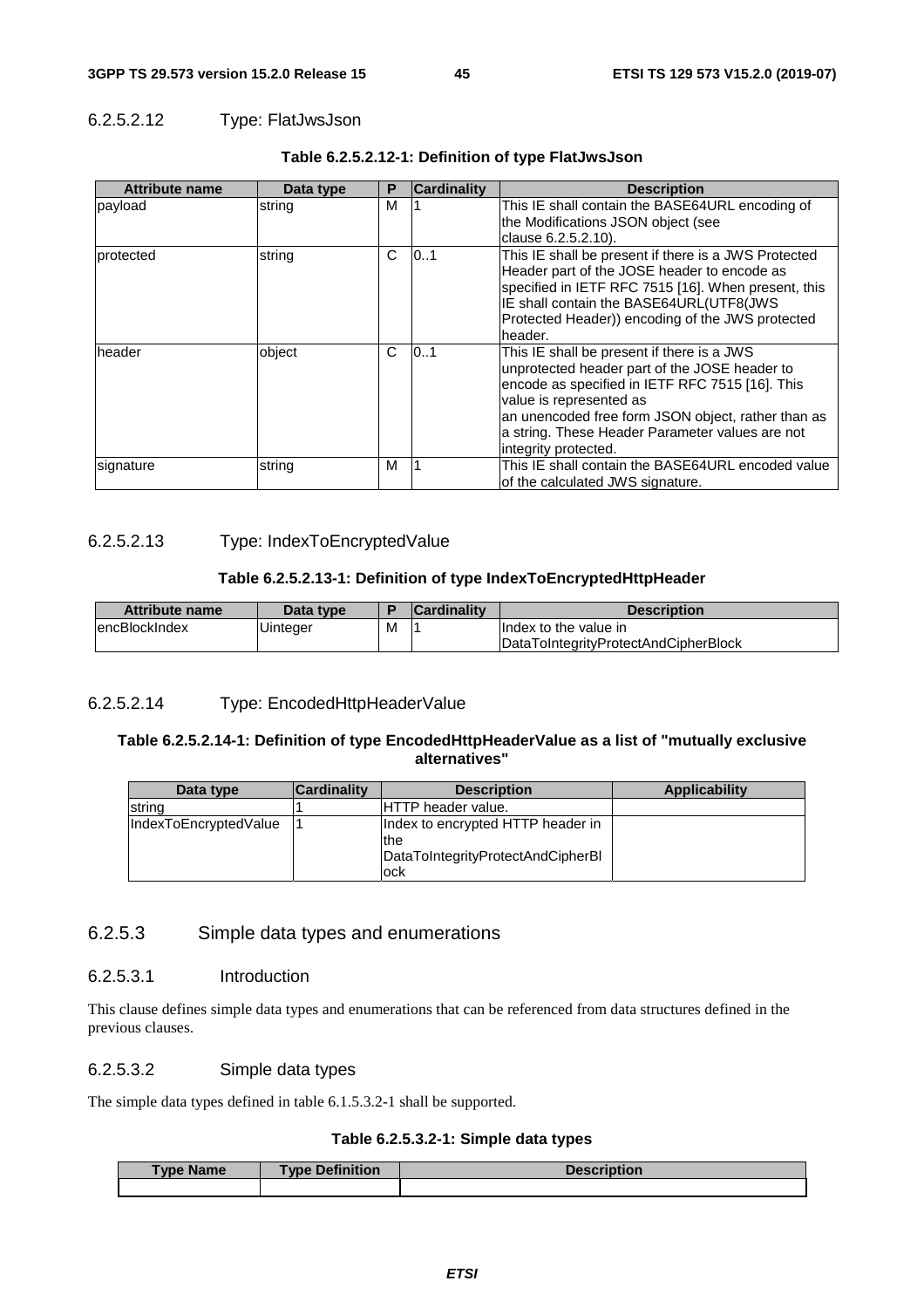6.2.5.3.3 Void

6.2.5.3.4 Void

# 6.2.6 Error Handling

#### 6.2.6.1 General

HTTP error handling shall be supported as specified in clause 5.2.4 of 3GPP TS 29.500 [4].

#### 6.2.6.2 Protocol Errors

Protocol Error Handling shall be supported as specified in clause 5.2.7.2 of 3GPP TS 29.500 [4].

### 6.2.6.3 Application Errors

The application errors defined for the JOSE protected message forwarding API on N32-f are listed in Table 6.2.6.3-1.

#### **Table 6.2.6.3-1: Application errors**

| <b>Application Error</b> | <b>HTTP status code</b> | <b>Description</b>                                                                                                                                          |
|--------------------------|-------------------------|-------------------------------------------------------------------------------------------------------------------------------------------------------------|
| PLMNID MISMATCH          | 1403 Forbidden          | IThe PLMN ID in the Bearer token carried in the<br>"Authorization" header of the reconstructed message does<br>Inot match the PLMN ID of the N32-f context. |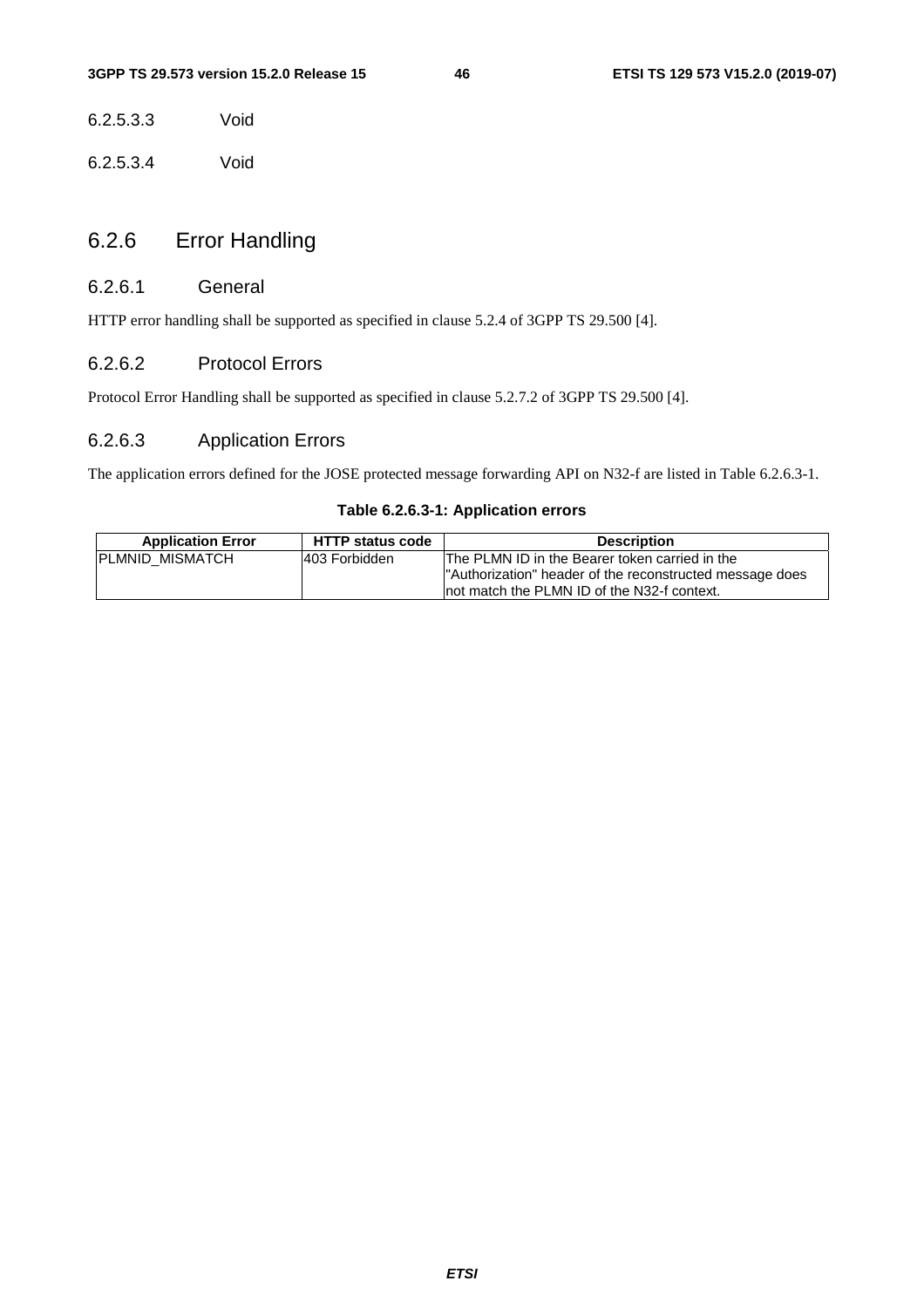# Annex A (normative): OpenAPI Specification

# A.1 General

This Annex specifies the formal definition of the N32 Handshake API(s) on the N32-c interface. It consists of OpenAPI 3.0.0 specifications, in YAML format.

This Annex takes precedence when being discrepant to other parts of the specification with respect to the encoding of information elements and methods within the API(s).

NOTE 1: The semantics and procedures, as well as conditions, e.g. for the applicability and allowed combinations of attributes or values, not expressed in the OpenAPI definitions but defined in other parts of the specification also apply.

Informative copies of the OpenAPI specification files contained in this 3GPP Technical Specification are available on the public 3GPP file server in the following locations (see clause 5B of the 3GPP TR 21.900 [20] for further information):

- [https://www.3gpp.org/ftp/Specs/archive/OpenAPI/<Release>/](https://www.3gpp.org/ftp/Specs/archive/OpenAPI/%3cRelease%3e/), and
- [https://www.3gpp.org/ftp/Specs/<Plenary>/<Release>/OpenAPI/.](https://www.3gpp.org/ftp/Specs/%3cPlenary%3e/%3cRelease%3e/OpenAPI/)
- NOTE 2: To fetch the OpenAPI specification file after CT#83 plenary meeting for Release 15 in the above links  $\leq$ Plenary $>$  must be replaced with the date the CT Plenary occurs, in the form of year-month (yyyy-mm), e.g. for CT#83 meeting <Plenary> must be replaced with value "2019-03" and <Release> must be replaced with value "Rel-15".

# A.2 N32 Handshake API

openapi: 3.0.0

```
info: 
   version: '1.0.1' 
   title: 'N32 Handshake API' 
  description: | 
  N32-c Handshake Service. © 2019, 3GPP Organizational Partners (ARIB, ATIS, CCSA, ETSI, TSDSI, TTA, TTC). 
     All rights reserved. 
servers: 
   - url: '{apiRoot}/n32c-handshake/v1' 
     variables: 
       apiRoot: 
         default: https://example.com 
         description: apiRoot as defined in clause 4.4 of 3GPP TS 29.501. 
externalDocs: 
   description: 3GPP TS 29.573 V15.1.0; 5G System; Public Land Mobile Network (PLMN) Interconnection; 
Stage 3
   url: http://www.3gpp.org/ftp/Specs/archive/29_series/29.573/ 
paths: 
   /exchange-capability: 
     post: 
       summary: Security Capability Negotiation 
       tags: 
         - Security Capability Negotiation 
       operationId: PostExchangeCapability 
       requestBody: 
         description: Custom operation for security capability negotiation 
         required: true 
         content: 
           application/json: 
              schema: 
                $ref: '#/components/schemas/SecNegotiateReqData' 
       responses: 
          '200':
```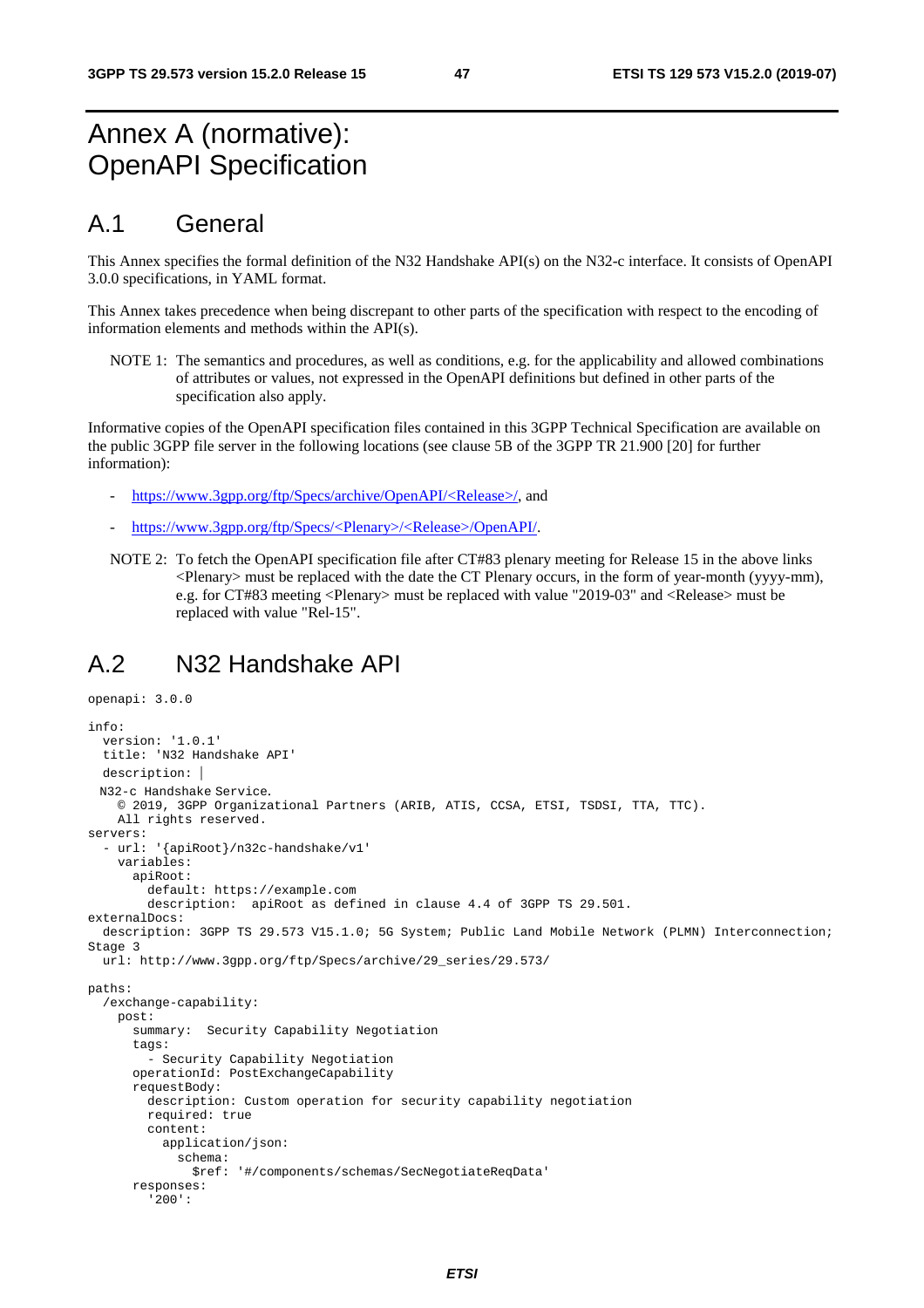description: OK (Successful negitiation of security capabilities) content: application/json: schema: \$ref: '#/components/schemas/SecNegotiateRspData' '400': \$ref: 'TS29571\_CommonData.yaml#/components/responses/400' '411': \$ref: 'TS29571\_CommonData.yaml#/components/responses/411' '413': \$ref: 'TS29571\_CommonData.yaml#/components/responses/413' '415': \$ref: 'TS29571\_CommonData.yaml#/components/responses/415' '429': \$ref: 'TS29571\_CommonData.yaml#/components/responses/429' '500': \$ref: 'TS29571\_CommonData.yaml#/components/responses/500' '503': \$ref: 'TS29571\_CommonData.yaml#/components/responses/503' default: description: Unexpected error /exchange-params: post: summary: Parameter Exchange tags: - Parameter Exchange operationId: PostExchangeParams requestBody: description: Custom operation for parameter exchange required: true content: application/json: schema: \$ref: '#/components/schemas/SecParamExchReqData' responses: '200': description: OK (Successful exchange of parameters) content: application/json: schema: \$ref: '#/components/schemas/SecParamExchRspData' '400': \$ref: 'TS29571\_CommonData.yaml#/components/responses/400' '411': \$ref: 'TS29571\_CommonData.yaml#/components/responses/411' '413': \$ref: 'TS29571\_CommonData.yaml#/components/responses/413' '415': \$ref: 'TS29571\_CommonData.yaml#/components/responses/415' '429': \$ref: 'TS29571\_CommonData.yaml#/components/responses/429' '500': \$ref: 'TS29571\_CommonData.yaml#/components/responses/500' '503': \$ref: 'TS29571\_CommonData.yaml#/components/responses/503' default: description: Unexpected error /n32f-terminate: post: summary: N32-f Context Terminate tags: - N32-f Context Terminate operationId: PostN32fTerminate requestBody: description: Custom operation for n32-f context termination required: true content: application/json: schema: \$ref: '#/components/schemas/N32fContextInfo' responses: '200': description: OK (Successful exchange of parameters) content: application/json: schema: \$ref: '#/components/schemas/N32fContextInfo' '400':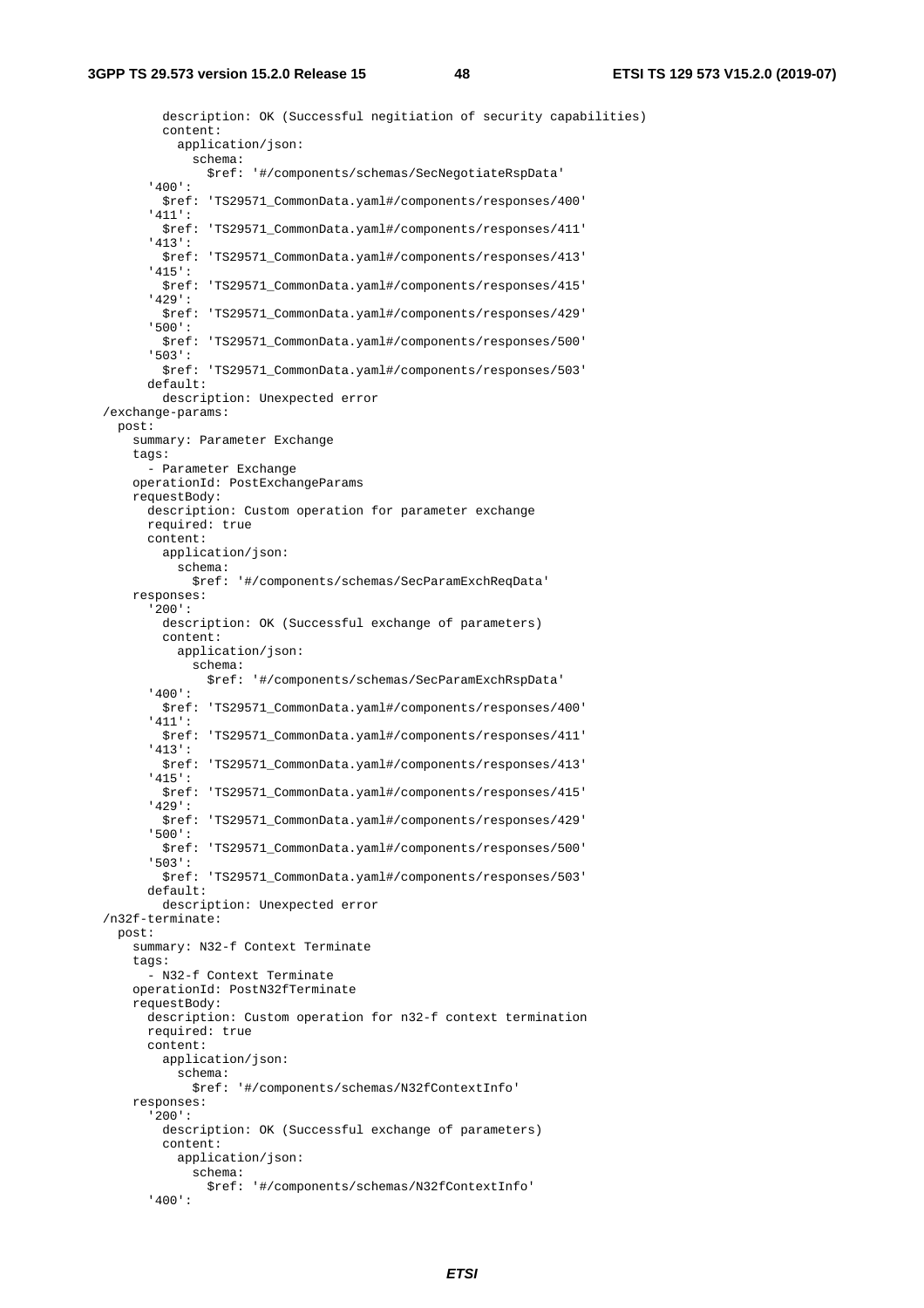\$ref: 'TS29571\_CommonData.yaml#/components/responses/400' '411': \$ref: 'TS29571\_CommonData.yaml#/components/responses/411' '413': \$ref: 'TS29571\_CommonData.yaml#/components/responses/413' '415': \$ref: 'TS29571\_CommonData.yaml#/components/responses/415' '429': \$ref: 'TS29571\_CommonData.yaml#/components/responses/429' '500': \$ref: 'TS29571\_CommonData.yaml#/components/responses/500' '503': \$ref: 'TS29571\_CommonData.yaml#/components/responses/503' default: description: Unexpected error /n32f-error: post: summary: N32-f Error Reporting Procedure tags: - N32-f Error Report operationId: PostN32fError requestBody: description: Custom operation for n32-f error reporting procedure required: true content: application/json: schema: \$ref: '#/components/schemas/N32fErrorInfo' responses: '204': description: successful error reporting '400': \$ref: 'TS29571\_CommonData.yaml#/components/responses/400' '411': \$ref: 'TS29571\_CommonData.yaml#/components/responses/411' '413': \$ref: 'TS29571\_CommonData.yaml#/components/responses/413' '415': \$ref: 'TS29571\_CommonData.yaml#/components/responses/415' '429': \$ref: 'TS29571\_CommonData.yaml#/components/responses/429' '500': \$ref: 'TS29571\_CommonData.yaml#/components/responses/500' '503': \$ref: 'TS29571\_CommonData.yaml#/components/responses/503' default: description: Unexpected error components: schemas: SecurityCapability: anyOf: - type: string enum: - TLS - PRINS - type: string ApiSignature: oneOf: - \$ref: 'TS29571\_CommonData.yaml#/components/schemas/Uri' - \$ref: '#/components/schemas/CallbackName' HttpMethod: anyOf: - type: string enum:  $-$  GET - PUT - POST - DELETE - PATCH - HEAD - OPTIONS - CONNECT - TRACE - type: string IeType: anyOf: - type: string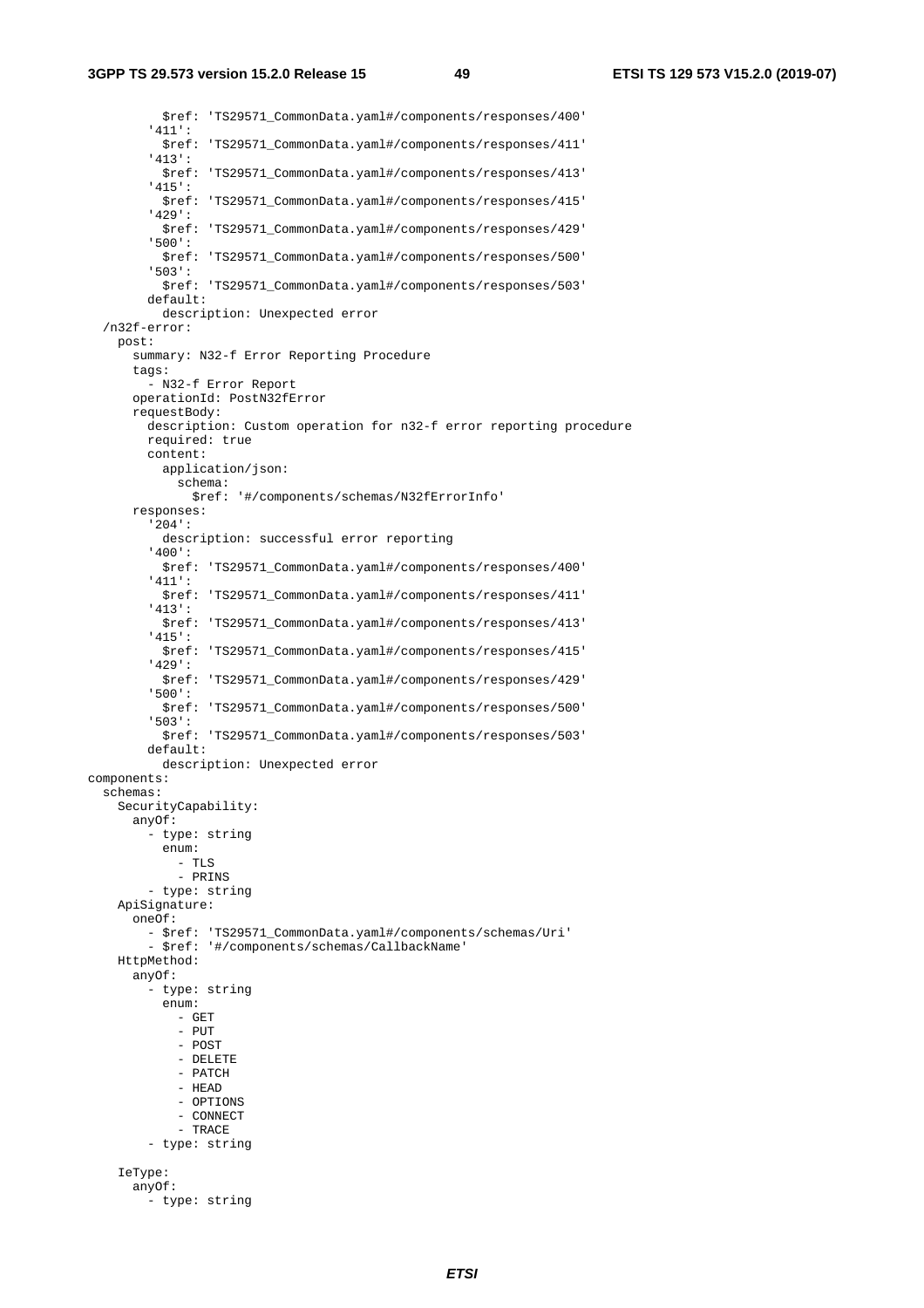enum: - UEID - LOCATION - KEY\_MATERIAL - AUTHENTICATION\_MATERIAL - AUTHORIZATION\_TOKEN - OTHER - NONSENSITIVE - type: string IeLocation: anyOf: - type: string enum: - URI\_PARAM - HEADER - BODY - MULTIPART\_BINARY - type: string IeInfo: type: object required: - ieLoc - ieType properties: ieLoc: \$ref: '#/components/schemas/IeLocation' ieType: \$ref: '#/components/schemas/IeType' reqIe: type: string rspIe: type: string isModifiable: type: boolean ApiIeMapping: type: object required: - apiSignature - apiMethod - IeList properties: apiSignature: \$ref: '#/components/schemas/ApiSignature' apiMethod: \$ref: '#/components/schemas/HttpMethod' IeList: type: array items: \$ref: '#/components/schemas/IeInfo' minItems: 1 ProtectionPolicy: type: object required: - apiIeMappingList properties: apiIeMappingList: type: array items: \$ref: '#/components/schemas/ApiIeMapping' minItems: 1 dataTypeEncPolicy: type: array items: \$ref: '#/components/schemas/IeType' minItems: 1 SecNegotiateReqData: type: object required: - sender - supportedSecCapabilityList properties: sender: \$ref: 'TS29510\_Nnrf\_NFManagement.yaml#/components/schemas/Fqdn'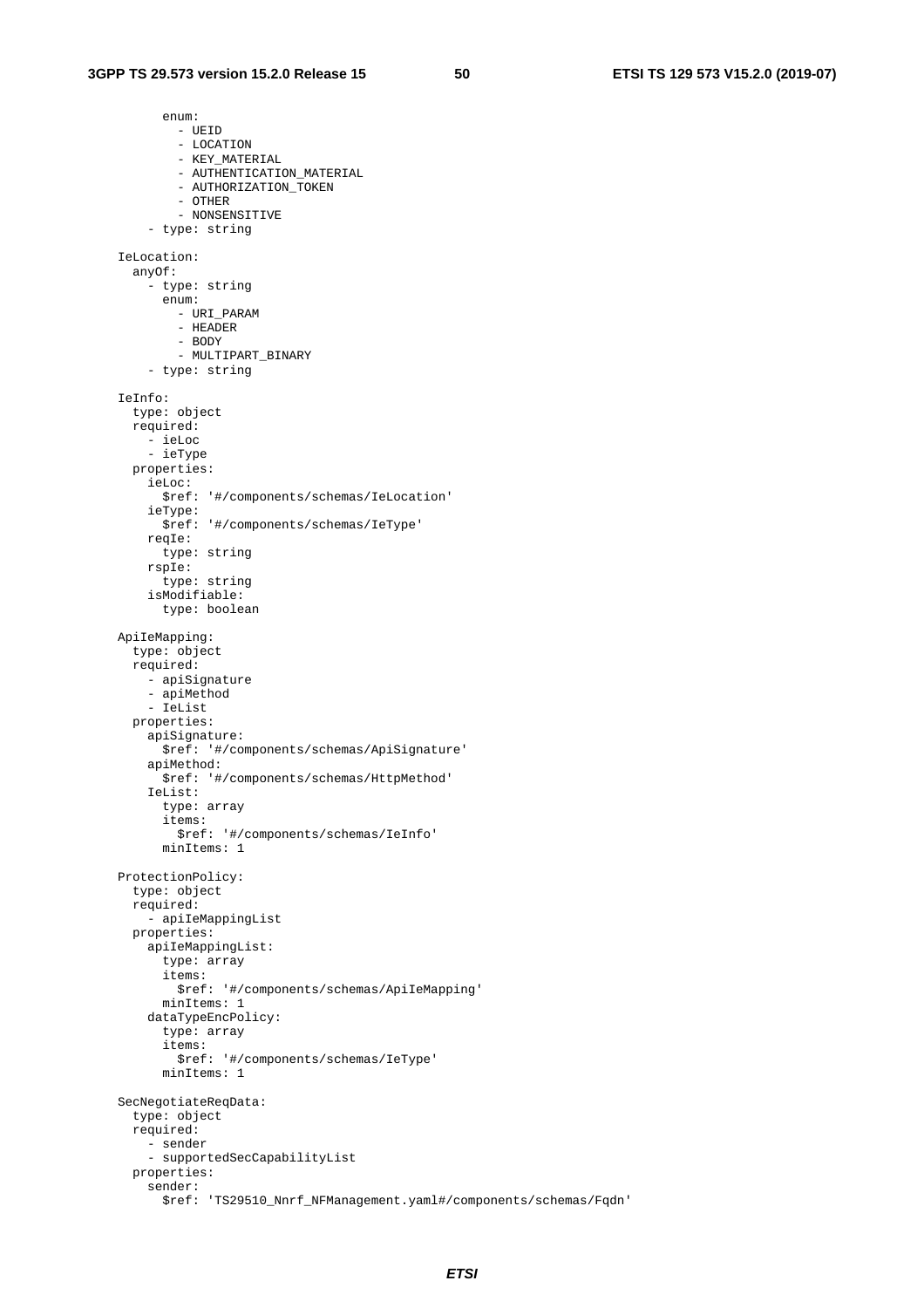supportedSecCapabilityList: type: array items: \$ref: '#/components/schemas/SecurityCapability' minItems: 1 SecNegotiateRspData: type: object required: - sender - selectedSecCapability properties: sender: \$ref: 'TS29510\_Nnrf\_NFManagement.yaml#/components/schemas/Fqdn' selectedSecCapability: \$ref: '#/components/schemas/SecurityCapability' SecParamExchReqData: type: object required:  $-$  n32fContextId properties: n32fContextId: type: string jweCipherSuiteList: type: array items: type: string minItems: 1 jwsCipherSuiteList: type: array items: type: string minItems: 1 protectionPolicyInfo: \$ref: '#/components/schemas/ProtectionPolicy' SecParamExchRspData: type: object required: - n32fContextId properties: n32fContextId: type: string selectedJweCipherSuite: type: string selectedJwsCipherSuite: type: string selProtectionPolicyInfo: \$ref: '#/components/schemas/ProtectionPolicy' N32fContextInfo: type: object required: - n32fContextId properties: n32fContextId: type: string CallbackName: type: object required: - callbackType properties: callbackType: type: string N32fErrorInfo: type: object required: -<br>- n32fMessageId - n32fErrorType properties: n32fMessageId: type: string n32fErrorType: \$ref: '#/components/schemas/N32fErrorType' failedModificationList: type: array items: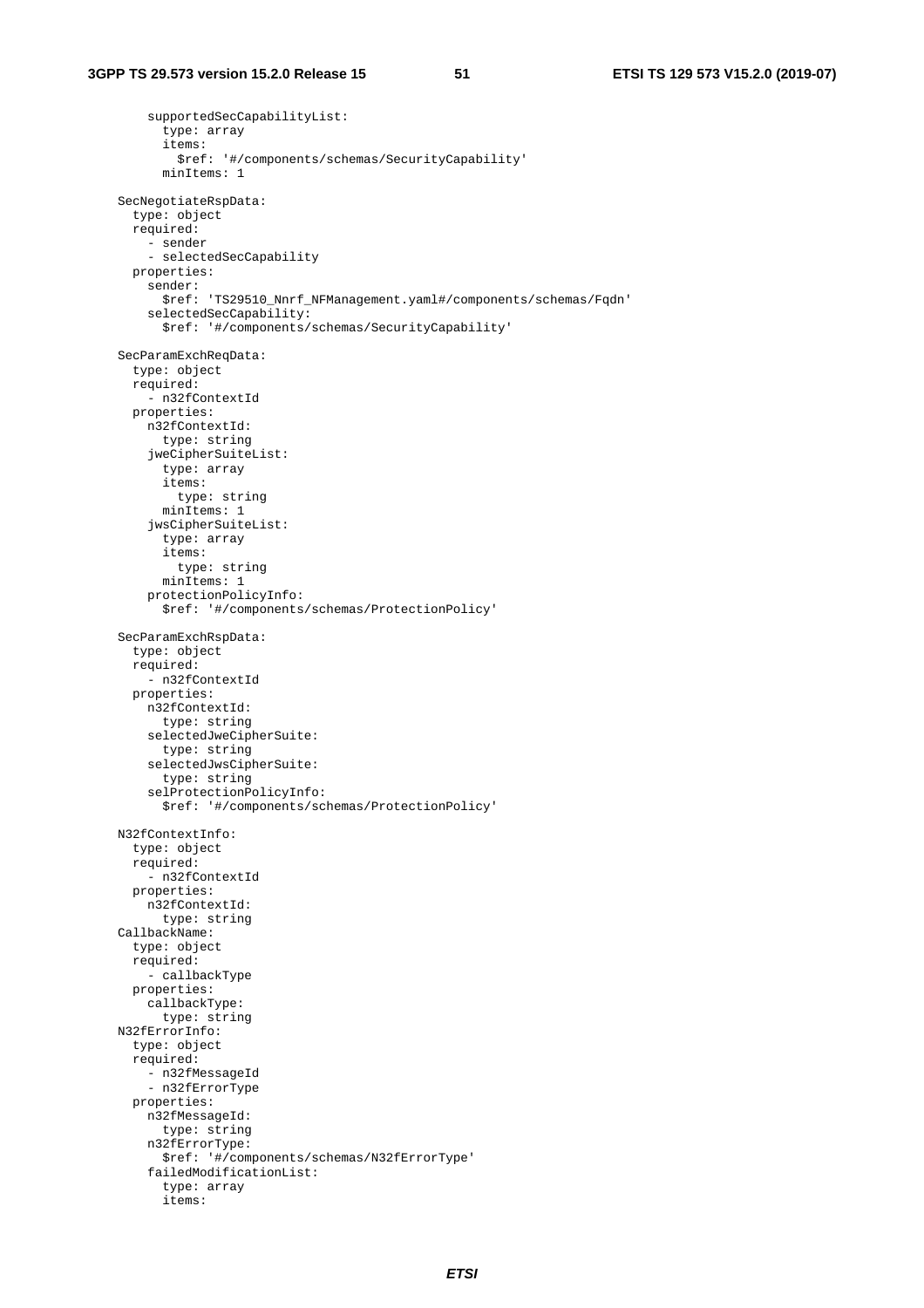```
 $ref: '#/components/schemas/FailedModificationInfo' 
       minItems: 1 
     errorDetailsList: 
       type: array 
       items: 
          $ref: '#/components/schemas/N32fErrorDetail' 
       minItems: 1 
 FailedModificationInfo: 
   type: object 
   required: 
     - ipxId 
     - n32fErrorType 
   properties: 
     ipxId: 
       $ref: 'TS29510_Nnrf_NFManagement.yaml#/components/schemas/Fqdn' 
     n32fErrorType: 
       $ref: '#/components/schemas/N32fErrorType' 
 N32fErrorDetail: 
   type: object 
   required: 
     - attribute 
     - msgReconstructFailReason 
   properties: 
     attribute: 
       type: string 
     msgReconstructFailReason: 
       $ref: '#/components/schemas/FailureReason' 
 N32fErrorType: 
   anyOf: 
     - type: string 
       enum: 
         - INTEGRITY_CHECK_FAILED 
         - INTEGRITY_CHECK_ON_MODIFICATIONS_FAILED
        - MODIFICATIONS INSTRUCTIONS FAILED
         - DECIPHERING_FAILED 
          - MESSAGE_RECONSTRUCTION_FAILED 
     - type: string 
 FailureReason: 
   anyOf: 
     - type: string 
       enum: 
         - INVALID_JSON_POINTER 
         - INVALID_INDEX_TO_ENCRYPTED BLOCK
         - INVALID_HTTP_HEADER 
     - type: string
```
# A.3 JOSE Protected Message Forwarding API on N32-f

```
openapi: 3.0.0 
info: 
   version: '1.0.1' 
   title: 'JOSE Protected Message Forwarding API' 
   description: | 
     N32-f Message Forwarding Service. 
     © 2019, 3GPP Organizational Partners (ARIB, ATIS, CCSA, ETSI, TSDSI, TTA, TTC). 
     All rights reserved. 
servers: 
   - url: '{apiRoot}/n32f-forward/v1' 
     variables: 
       apiRoot: 
         default: https://example.com 
         description: apiRoot as defined in clause 4.4 of 3GPP TS 29.501. 
externalDocs: 
   description: 3GPP TS 29.573 V15.1.0; 5G System; Public Land Mobile Network (PLMN) Interconnection; 
Stage 3
   url: http://www.3gpp.org/ftp/Specs/archive/29_series/29.573/ 
paths: 
   /n32f-process: 
    post: 
       summary: N32-f Message Forwarding 
       tags: 
         - N32-f Forward 
       operationId: PostN32fProcess
```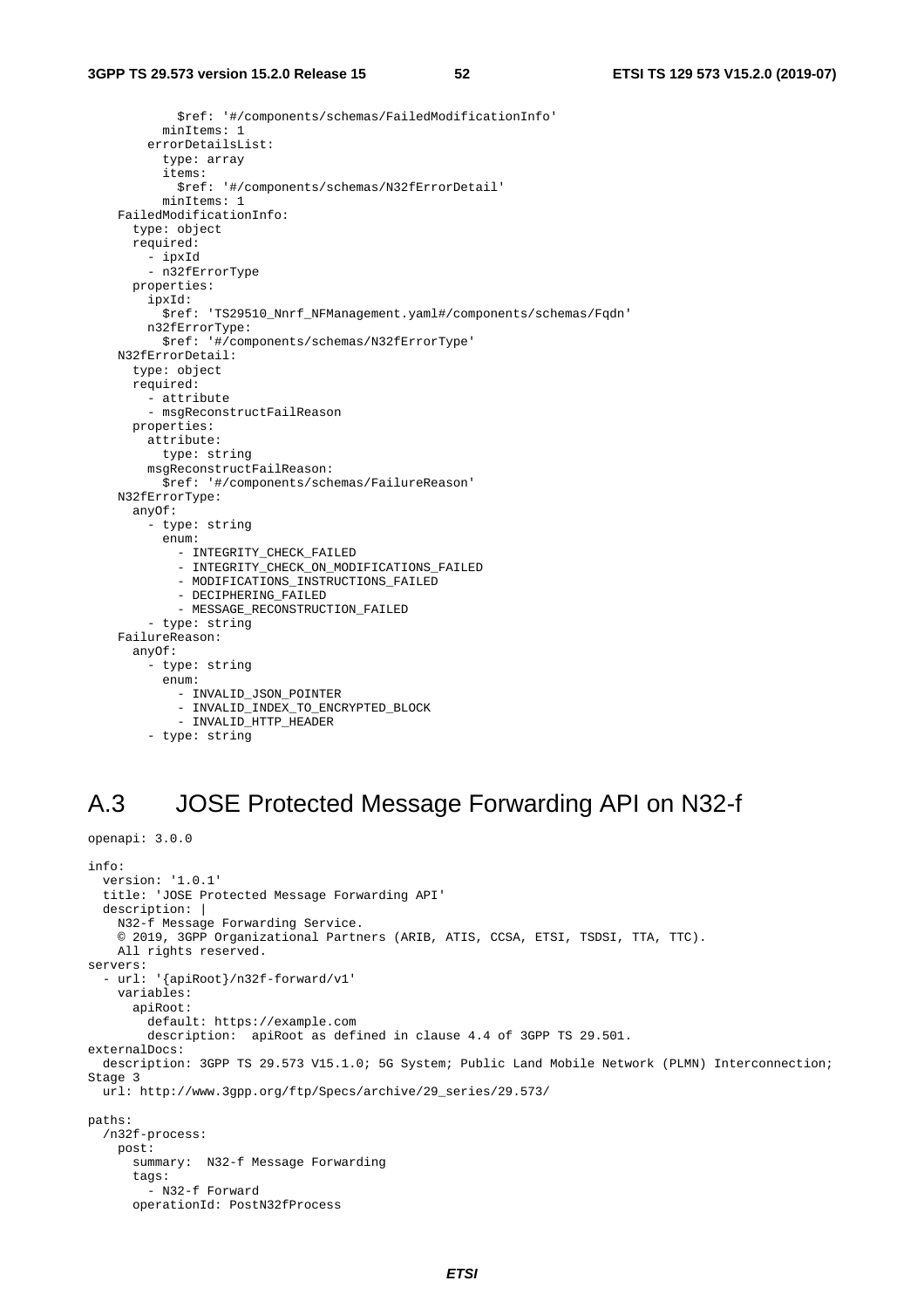#### **3GPP TS 29.573 version 15.2.0 Release 15 53 ETSI TS 129 573 V15.2.0 (2019-07)**

 requestBody: description: Custom operation N32-f Message Forwarding required: true content: application/json: schema: \$ref: '#/components/schemas/N32fReformattedReqMsg' responses: '200': description: OK (Successful forwarding of reformatted message over N32-f) content: application/json: schema: \$ref: '#/components/schemas/N32fReformattedRspMsg' '400': \$ref: 'TS29571\_CommonData.yaml#/components/responses/400' '403': \$ref: 'TS29571\_CommonData.yaml#/components/responses/403' '411': \$ref: 'TS29571\_CommonData.yaml#/components/responses/411' '413': \$ref: 'TS29571\_CommonData.yaml#/components/responses/413' '415': \$ref: 'TS29571\_CommonData.yaml#/components/responses/415' '429': \$ref: 'TS29571\_CommonData.yaml#/components/responses/429' '500': \$ref: 'TS29571\_CommonData.yaml#/components/responses/500' '503': \$ref: 'TS29571\_CommonData.yaml#/components/responses/503' default: description: Unexpected error components: schemas: FlatJweJson: type: object required: - ciphertext properties: protected: type: string unprotected: type: object header: type: object encrypted\_key: type: string aad: type: string iv: type: string ciphertext: type: string tag: type: string FlatJwsJson: type: object required: - payload - signature properties: payload: type: string protected: type: string header: type: object signature: type: string N32fReformattedReqMsg: type: object required: - reformattedData properties: reformattedData: \$ref: '#/components/schemas/FlatJweJson'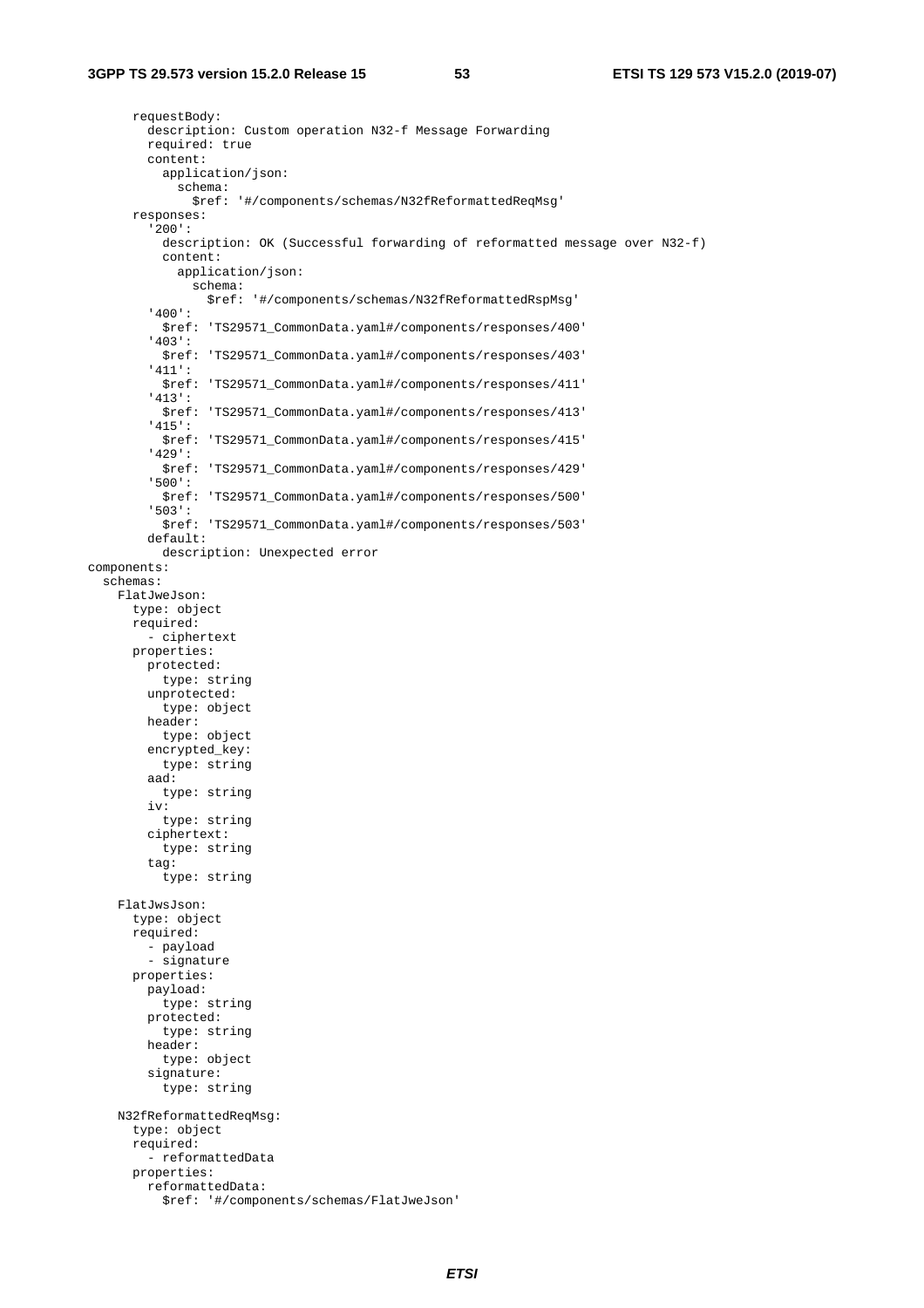modificationsBlock: type: array items: \$ref: '#/components/schemas/FlatJwsJson' minItems: 1 N32fReformattedRspMsg: type: object required: - reformattedData properties: reformattedData: \$ref: '#/components/schemas/FlatJweJson' modificationsBlock: type: array items: \$ref: '#/components/schemas/FlatJwsJson' minItems: 1 DataToIntegrityProtectAndCipherBlock: type: object required: - dataToEncrypt properties: dataToEncrypt: type: array items: type: object minItems: 1 DataToIntegrityProtectBlock: type: object properties: metaData: \$ref: '#/components/schemas/MetaData' requestLine: \$ref: '#/components/schemas/RequestLine' statusLine: type: string headers: type: array items: \$ref: '#/components/schemas/HttpHeader' minItems: 1 payload: type: array items: \$ref: '#/components/schemas/HttpPayload' minItems: 1 RequestLine: type: object required: - method - scheme - authority - path - protocolVersion properties: method: \$ref: 'TS29573\_N32\_Handshake.yaml#/components/schemas/HttpMethod' scheme: \$ref: 'TS29571\_CommonData.yaml#/components/schemas/UriScheme' authority: type: string path: type: string protocolVersion: type: string queryFragment: type: string HttpHeader: type: object required: - header - value properties: header: type: string value: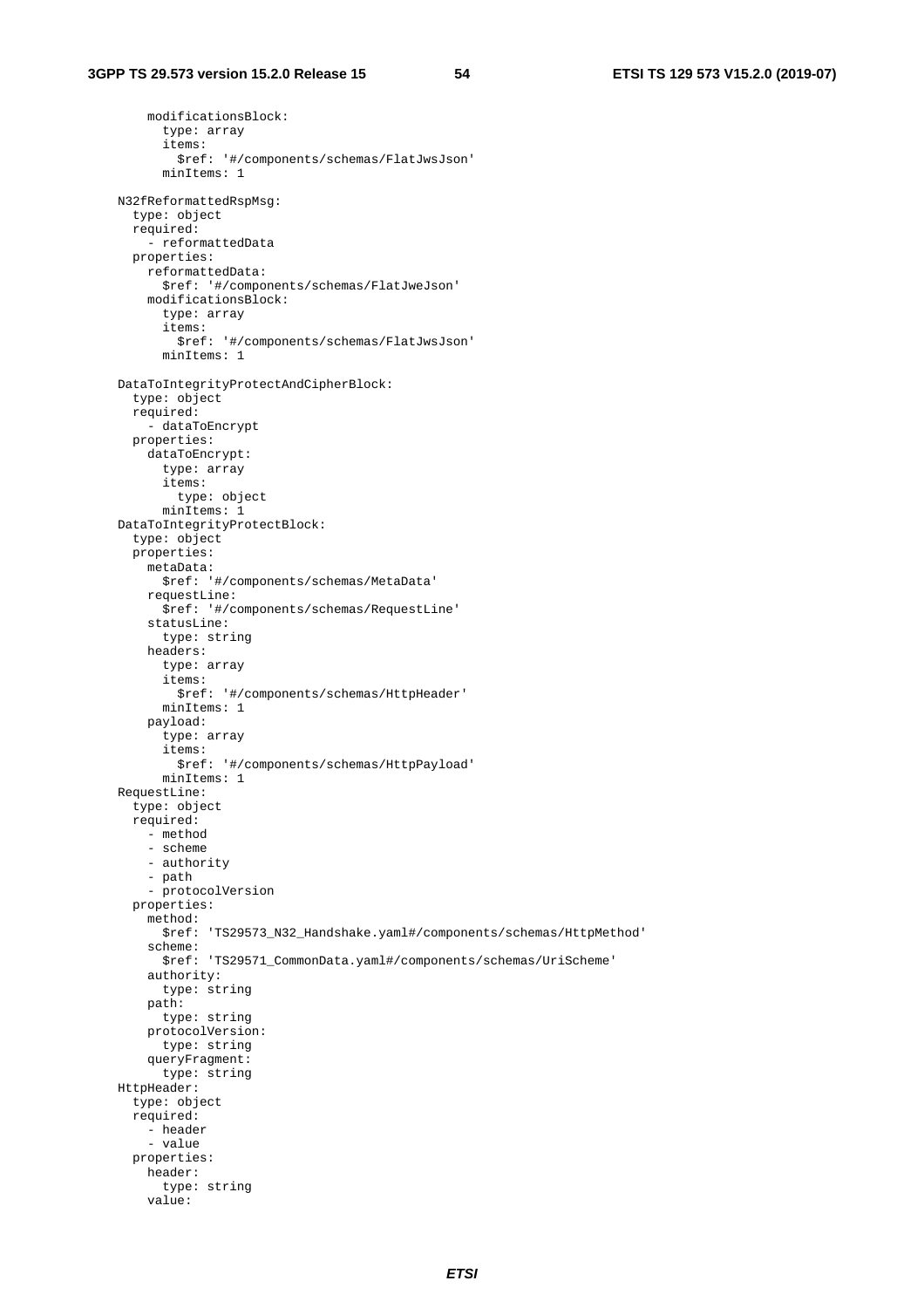#### **3GPP TS 29.573 version 15.2.0 Release 15 55 ETSI TS 129 573 V15.2.0 (2019-07)**

 \$ref: '#/components/schemas/EncodedHttpHeaderValue' HttpPayload: type: object required: - iePath - ieValueLocation - value properties: iePath: type: string ieValueLocation: \$ref: 'TS29573\_N32\_Handshake.yaml#/components/schemas/IeLocation' value: type: object MetaData: type: object required: - n32fContextId - messageId - authorizedIpxId properties: n32fContextId: type: string messageId: type: string authorizedIpxId: type: string Modifications: type: object required: - identity properties: identity: \$ref: 'TS29510\_Nnrf\_NFManagement.yaml#/components/schemas/Fqdn' operations: type: array items: \$ref: 'TS29571\_CommonData.yaml#/components/schemas/PatchItem' minItems: 1 IndexToEncryptedValue: type: object required: - encBlockIndex properties: encBlockIndex: \$ref: 'TS29571\_CommonData.yaml#/components/schemas/Uinteger' EncodedHttpHeaderValue: oneOf: - type: string - \$ref: '#/components/schemas/IndexToEncryptedValue'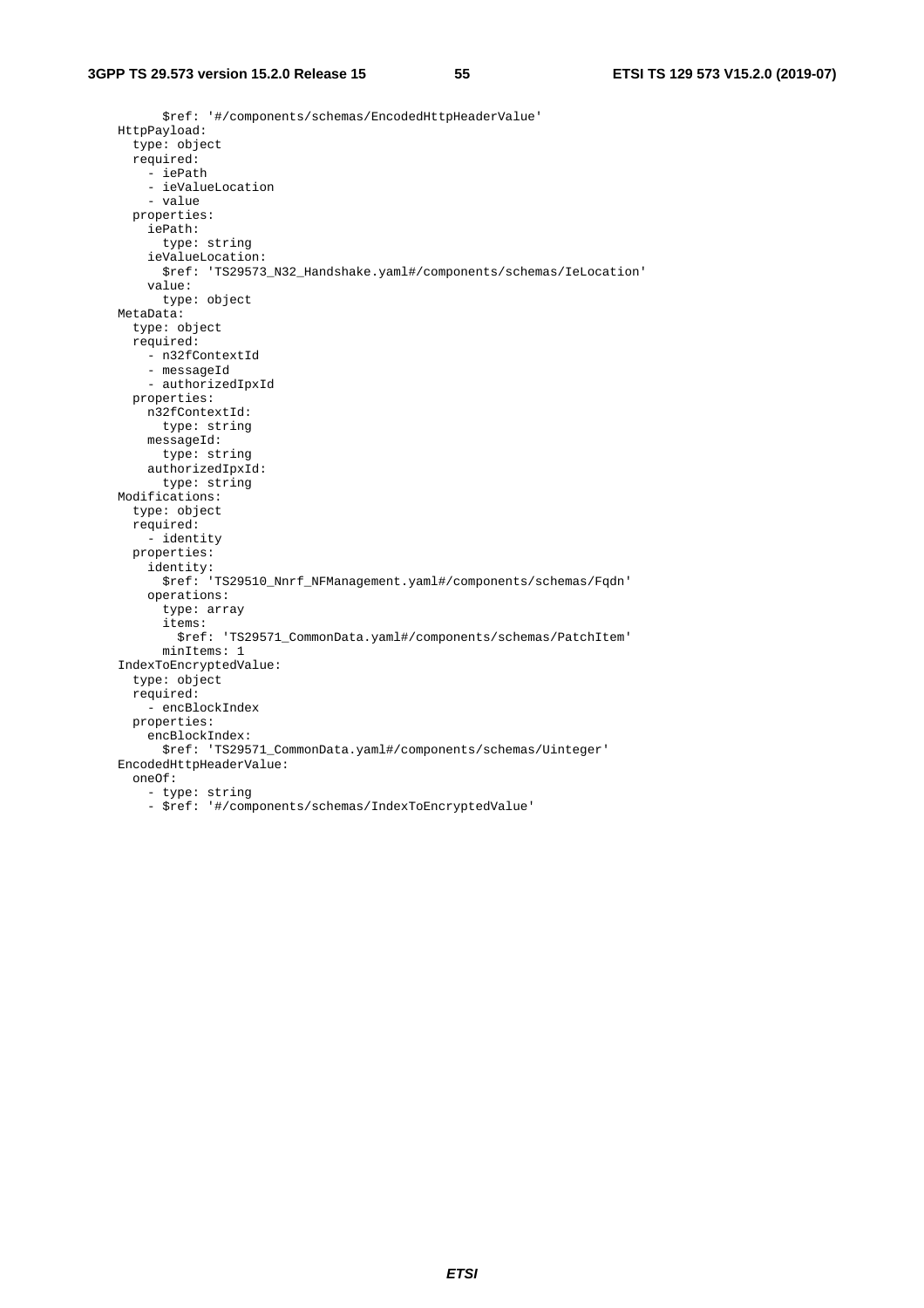# Annex B (informative): Examples of N32-f Encoding

# B.1 General

This Annex provides some example encodings of HTTP/2 request and response messages initiated by NF service consumer / producer when they are reformatted and sent over N32-f

# B.2 Input Message Containing No Binary Part

Consider the following example:

- Some headers of the input HTTP/2 message need to be integrity protected and ciphered.
- Some payload part of the input HTTP/2 message need to be integrity protected and ciphered.
- The input HTTP/2 message has no multipart/related binary content.
- The headers and payload that are not required to be integrity protected and ciphered in the input HTTP/2 message need to be only integrity protected.

The N32fReformattedReqMessage for this example looks like

```
"reformattedData": { 
   "protected": BASE64URL(UTF8(JWE Protected Header), 
  "unprotected": < non integrity protected shared JOSE headers>,
   "header": <non integrity protected recipient specific JOSE headers>, 
   "encrypted_key": BASE64URL(JWE Encrypted Key), 
   "aad": BASE64URL(DataToIntegrityProtectBlock), 
   "iv": BASE64URL(JWE Initialization Vector), 
   "ciphertext": BASE64URL(JWE CipherText(DataToIntegrityProtectAndCipherBlock), 
   "tag": BASE64URL(JWE Authentication Tag) 
} 
The DataToIntegrityProtectBlock for this example looks like 
{ 
   "metaData": {"n32fContextId": <the n32fcontext Id of receiving SEPP>, "nextHopId": <FQDN of IPX>}, 
   "requestLine": 
     { 
       "method": <http method of the NF service API>, 
       "scheme": <http scheme of the NF service API>, 
       "authority": <authority part of the NF service API URI>, 
      "path": <path part of the NF service API URI>,
       "protocolVersion": <HTTP protocol version>, 
       "queryFragment": <query fragment of the NF service API, if available> 
     }, 
   "headers": 
    \Box { 
         "header": < name of HTTP header 1>,
          "value": {"headerval": <string carrying value of the header>} 
       }, 
\left\{\begin{array}{ccc} \end{array}\right\} "header": <name of HTTP header 2>, 
 "value": {"encBlockIndex": 1} 
       } 
     ], 
   "payload": 
    \Gamma { 
          "iePath": <JSON Pointer of IE 1>, 
          "ieValueLocation": "BODY", 
          "value": <value of IE> 
       }, 
\left\{\begin{array}{ccc} \end{array}\right\} "iePath": <JSON Pointer of IE 2>,
```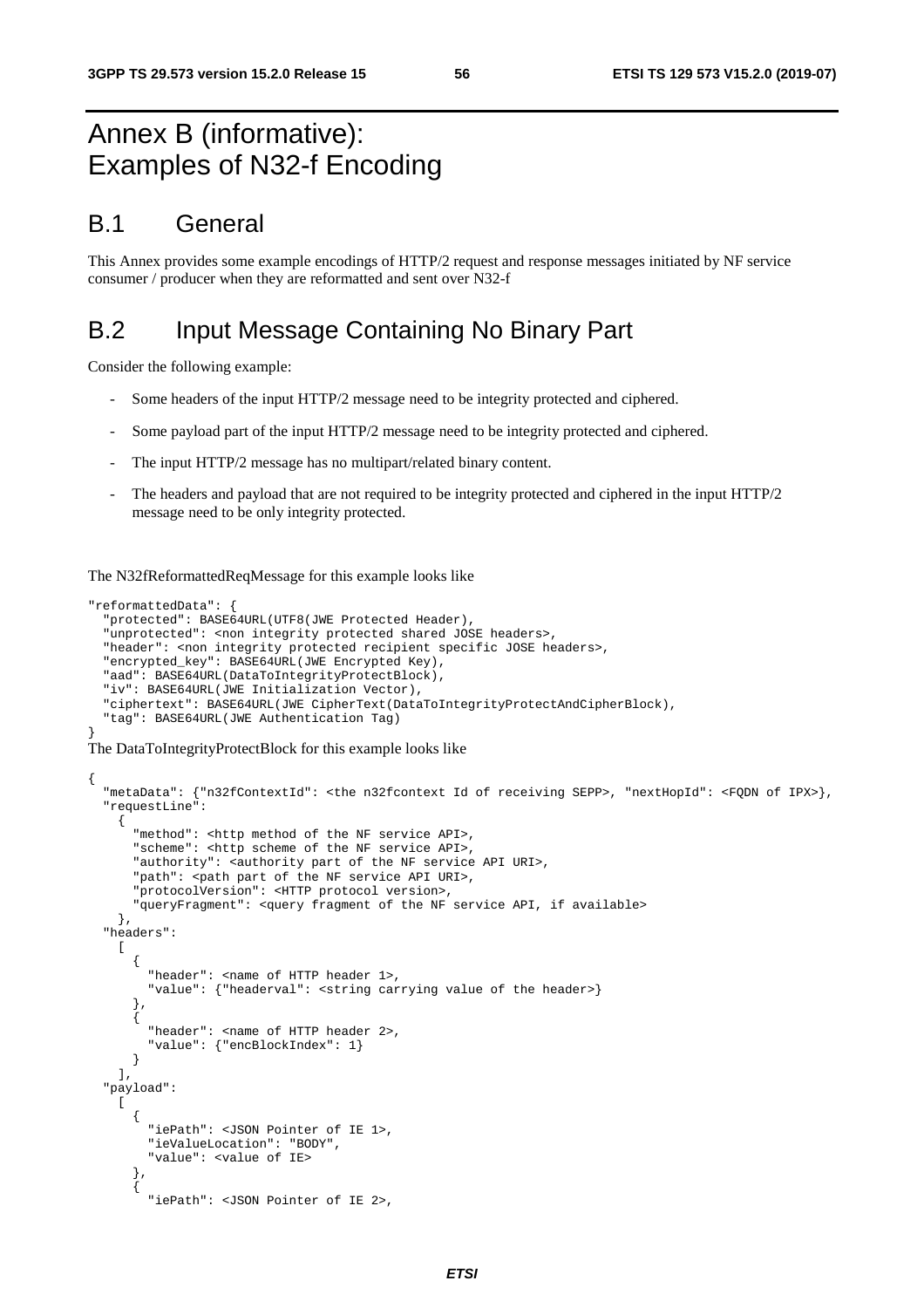```
 "ieValueLocation": "BODY", 
          "value": {"encBlockIndex": 2} 
       } 
     ] 
}
```
The DataToIntegrityProtectAndCipherBlock for this example looks like

```
{ 
   "dataToEncrypt": 
    \Gamma {<value of HTTP header 2>}, 
        {<value of payload 2>} 
     ] 
}
```
# B.3 Input Message Containing Multipart Binary Part

Consider the following example:

- Some headers of the input HTTP/2 message need to be integrity protected and ciphered.
- Some payload part of the input HTTP/2 message need to be integrity protected and ciphered.
- The input HTTP/2 message has two multipart/related binary content out of which one binary content needs to be integrity protected and ciphered while the other is only required to be integrity protected.
- The headers and payload that are not required to be integrity protected and ciphered in the input HTTP/2 message need to be only integrity protected.

The N32fReformattedReqMessage for this example looks like

```
"reformattedData": { 
   "protected": BASE64URL(UTF8(JWE Protected Header), 
   "unprotected": <non integrity protected shared JOSE headers>, 
 "header": <non integrity protected recipient specific JOSE headers>,
   "encrypted_key": BASE64URL(JWE Encrypted Key), 
   "aad": BASE64URL(DataToIntegrityProtectBlock), 
   "iv": BASE64URL(JWE Initialization Vector), 
   "ciphertext": BASE64URL(JWE CipherText(DataToIntegrityProtectAndCipherBlock), 
  "tag": BASE64URL(JWE Authentication Tag) 
}
```
The DataToIntegrityProtectBlock for this example looks like

```
{ 
    "metaData": {"n32fContextId": <the n32fcontext Id of receiving SEPP>, "nextHopId": <FQDN of IPX>}, 
    "requestLine": 
       { 
          "method": <http method of the NF service API>, 
          "scheme": <http scheme of the NF service API>, 
          "authority": <authority part of the NF service API URI>, 
         "path": <path part of the NF service API URI>,
          "protocolVersion": <HTTP protocol version>, 
          "queryFragment": <query fragment of the NF service API, if available> 
       }, 
    "headers": 
      \Gamma { 
            "header": < name of HTTP header 1>,
             "value": {"headerval": <string carrying value of the header>} 
          }, 
\left\{ \begin{array}{ccc} 0 & 0 & 0 \\ 0 & 0 & 0 \\ 0 & 0 & 0 \\ 0 & 0 & 0 \\ 0 & 0 & 0 \\ 0 & 0 & 0 \\ 0 & 0 & 0 \\ 0 & 0 & 0 \\ 0 & 0 & 0 \\ 0 & 0 & 0 \\ 0 & 0 & 0 \\ 0 & 0 & 0 \\ 0 & 0 & 0 \\ 0 & 0 & 0 & 0 \\ 0 & 0 & 0 & 0 \\ 0 & 0 & 0 & 0 \\ 0 & 0 & 0 & 0 \\ 0 & 0 & 0 & 0 & 0 \\ 0 & 0 & 0 & 0 & 0 \\ 0 & 0 & 0 & 0 & 0"header": < name of HTTP header 2>,
             "value": {"encBlockIndex": 1} 
          } 
       ], 
    "payload": 
       [ 
          {
```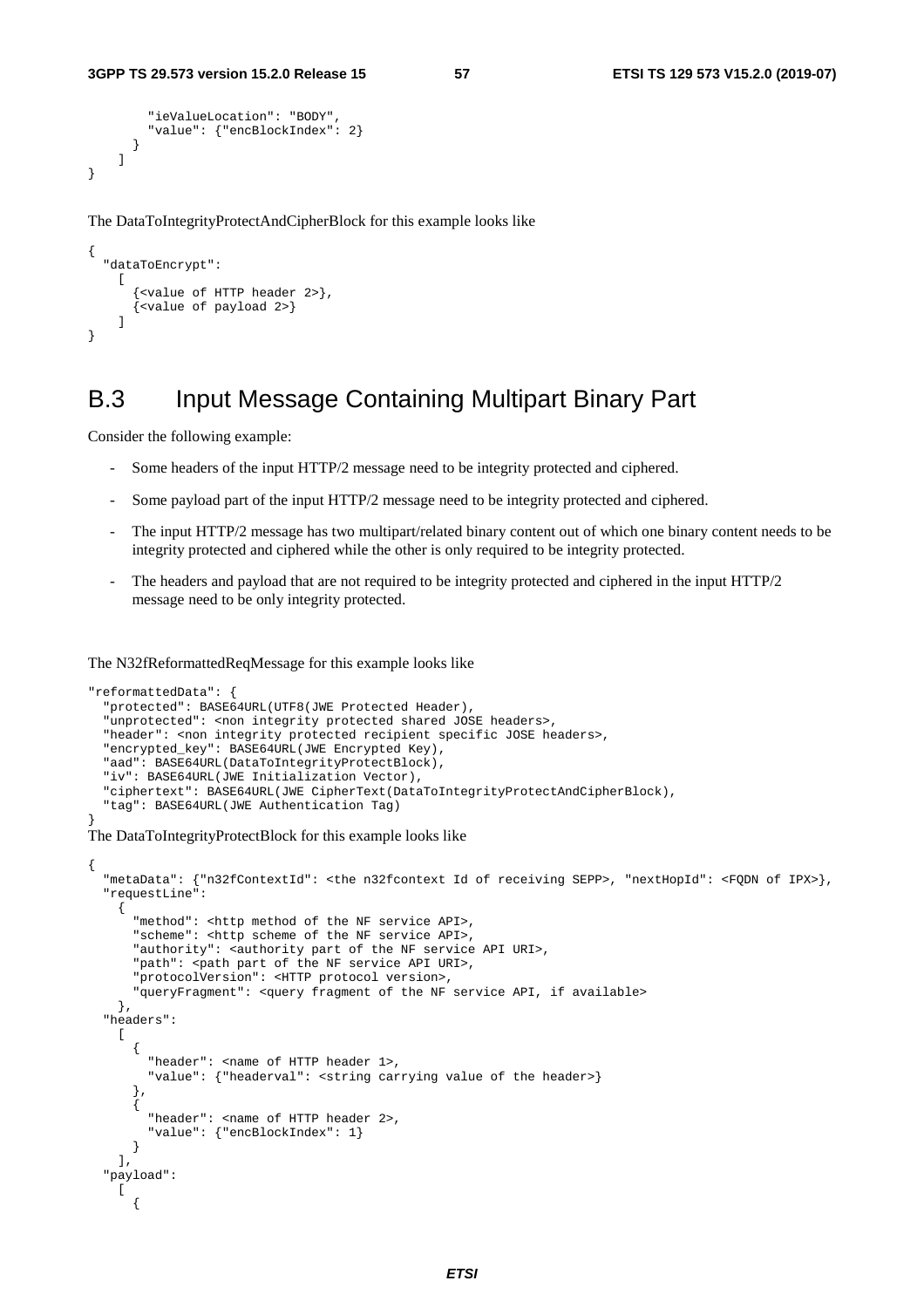```
 "iePath": <JSON Pointer of IE 1>, 
          "ieValueLocation": "BODY", 
          "value": <value of IE> 
        }, 
        { 
          "iePath": <JSON Pointer of IE 2 - which is a RefToBinary type IE>, 
          "ieValueLocation": "BODY", 
          "value": <value of the Content ID> 
        }, 
        { 
          "iePath": <JSON Pointer of IE 2 - which is a RefToBinary type IE>/contenttype, 
          "ieValueLocation": "MULTIPART_BINARY", 
          "value": <value of the Content Type> 
        }, 
\left\{\begin{array}{ccc} \end{array}\right\} "iePath": <JSON Pointer of IE 2 - which is a RefToBinary type IE>/data, 
          "ieValueLocation": "MULTIPART_BINARY", 
          "value": <BASE 64 encoded byte array of the binary part> 
 } 
\left\{\begin{array}{ccc} \end{array}\right\} "iePath": <JSON Pointer of IE 3 - which is a RefToBinary type IE>, 
          "ieValueLocation": "BODY", 
          "value": <value of the Content ID> 
        }, 
\left\{ \begin{array}{ccc} 1 & 1 \\ 1 & 1 \end{array} \right\} "iePath": <JSON Pointer of IE 2 - which is a RefToBinary type IE>/contenttype, 
          "ieValueLocation": "MULTIPART_BINARY", 
          "value": <value of the Content Type> 
        }, 
\left\{ \begin{array}{ccc} 1 & 1 \\ 1 & 1 \end{array} \right\} "iePath": <JSON Pointer of IE 3 - which is a RefToBinary type IE>/data, 
          "ieValueLocation": "MULTIPART_BINARY", 
          "value": {"encBlockIndex": 2} 
       } 
     ]
```
The DataToIntegrityProtectAndCipherBlock for this example looks like

}

```
{ 
   "dataToEncrypt": 
    \lceil {<value of HTTP header 2>}, 
       \cos \theta <br/>byte array containing BASE 64 encoding of the binary part>}
      ] 
}
```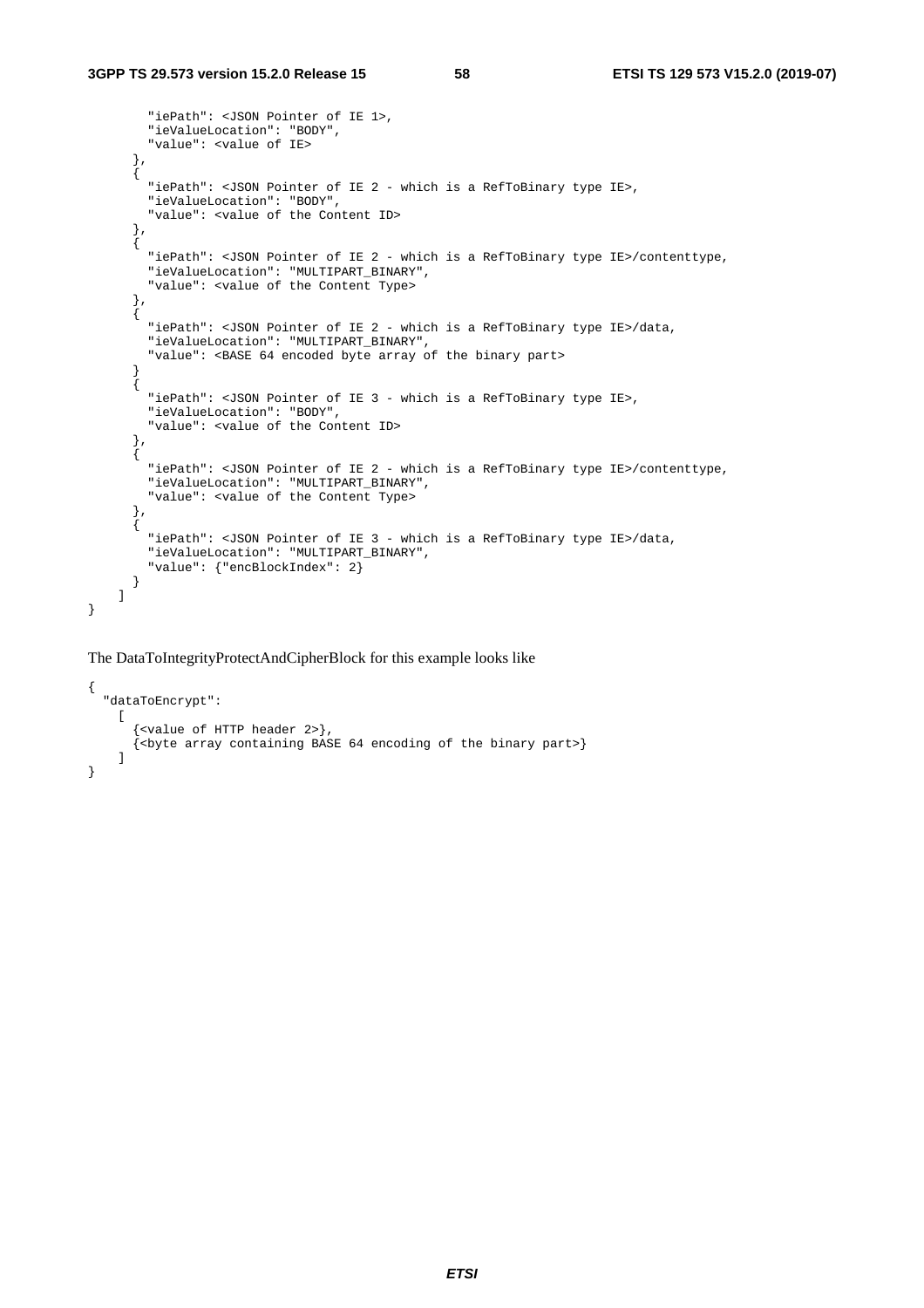# Annex C (informative): End to end call flows when SEPP is on path

# C.1 General

This Annex provides an informative reference for how the end to end call flow works when the NF service consumer and the NF service producer are in different PLMN and SEPP is involved on path.

The following clauses explain how the HTTP messages are forwarded between NF services in two PLMNs via the SEPP. In these clauses, the following aspects are not shown to avoid cluttering of the figures and procedure

Resolution of FQDN into an IP address using DNS. TCP / TLS connection for sending the HTTP/2 messages is initiated towards the IP address obtained from DNS resolution.

# C.2 TLS security between SEPPs

# C.2.1 When http URI scheme is used

The following figure shows the end to end call flow between an NF service consumer and a NF service producer in different PLMNs when:

- the SEPP in each PLMN acts as a security proxy;
- the negotiated security policy between the SEPPs is TLS;
- "http" scheme URI is used between the NF service consumer and NF service producer; and
- "http" scheme URI is used for accessing NRF's NF discovery service.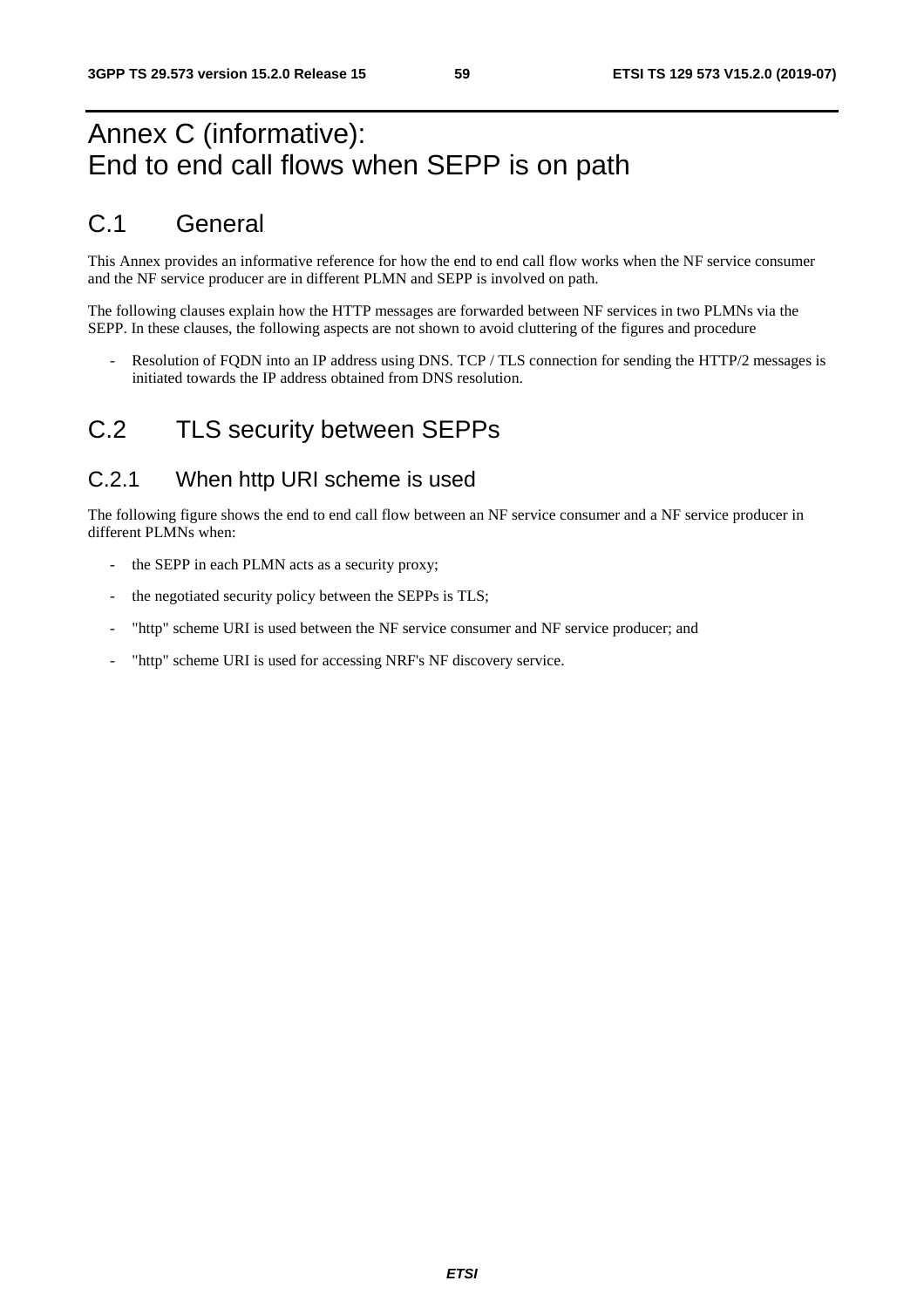

#### **Figure C.2.1-1 End to end call flow when http scheme URI is used and TLS security is used between SEPPs**

- 1. The SEPP on the NF service consumer side (c-SEPP) and the SEPP on the NF service producer side (p-SEPP) negotiate the security capabilities using the procedure specified in clause 5.2.2. The SEPPs mutually negotiate to use TLS as the security policy.
- 2. A TLS connection is setup between the c-SEPP and the p-SEPP for N32-f forwarding.
- 3. Before the NF service consumer starts using the API of the NF service producer it needs to discover the NF service profile of the producer by querying the NRF. The NF service consumer uses "http" scheme URI to access the Nnrf\_NFDiscovery service.
- 4. The NRF on the NF service consumer side (c-NRF) needs to further initiate a discovery request to the NRF on the NF service producer side (p-NRF). The c-NRF is configured to route all HTTP messages with inter PLMN FQDN as the "authority" part of the URI via the c-SEPP. The c-SEPP acts as a HTTP proxy.
- 5. The c-SEPP forwards the NF discovery request within the N32-f TLS tunnel established in step 2.
- 6. The p-SEPP forwards the NF discovery request to the p-NRF.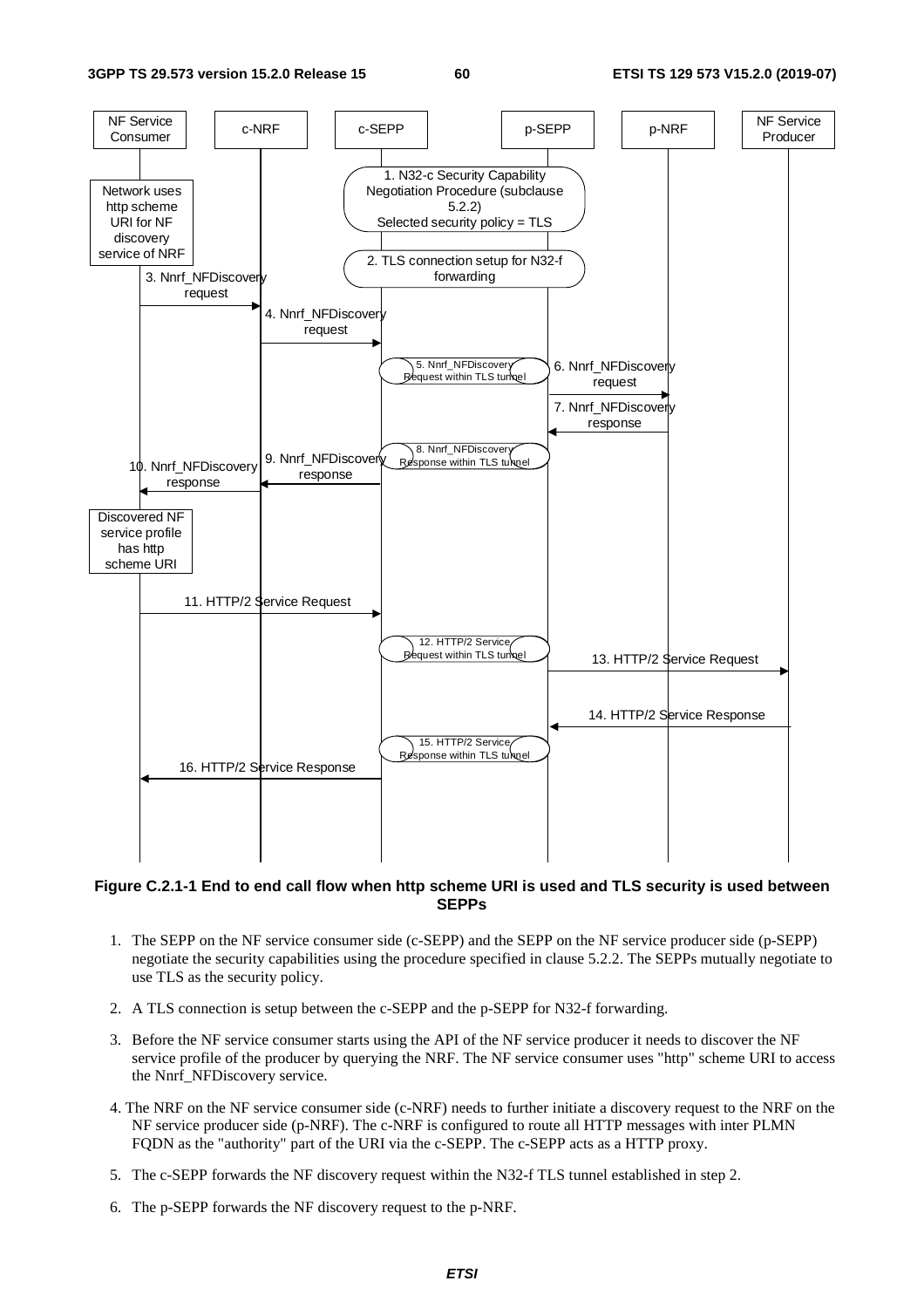- 7. The p-NRF sends the NF discovery response. The NF service profile contains service URI with "http" scheme. The FQDN of the NF service is an inter PLMN FQDN.
- 8. The p-SEPP forwards the NF discovery response within TLS tunnel to the c-SEPP.
- 9. The c-SEPP forwards the NF discovery response to c-NRF.
- 10. The c-NRF sends the NF discovery response to NF service consumer.
- 11. The NF service profile received at the NF service consumer contains service URI with "http" scheme. The NF service consumer initiates a HTTP message (as supported by the NF service producer API) using "http" scheme URI. The NF service consumer is configured to route all HTTP messages with inter PLMN FQDN as the "authority" part of the URI via the c-SEPP. The c-SEPP acts as a HTTP proxy.
- 12. The c-SEPP forwards the HTTP service request within the N32-f TLS tunnel established in step 2.
- 13. The p-SEPP forwards the HTTP service request to the NF service producer.
- 14. The NF service producer sends the HTTP service response.
- 15. The p-SEPP forwards the HTTP service response within TLS tunnel to the c-SEPP.
- 16. The c-SEPP forwards the HTTP service response to the NF service consumer.

# C.2.2 When https URI scheme is used

The following figure shows the end to end call flow between an NF service consumer and a NF service producer in different PLMNs when:

- the SEPP in each PLMN acts as a security proxy;
- the negotiated security policy between the SEPPs is TLS;
- "https" scheme URI is used between the NF service consumer and NF service producer; and
- "https" scheme URI is used for accessing NRF's NF discovery service.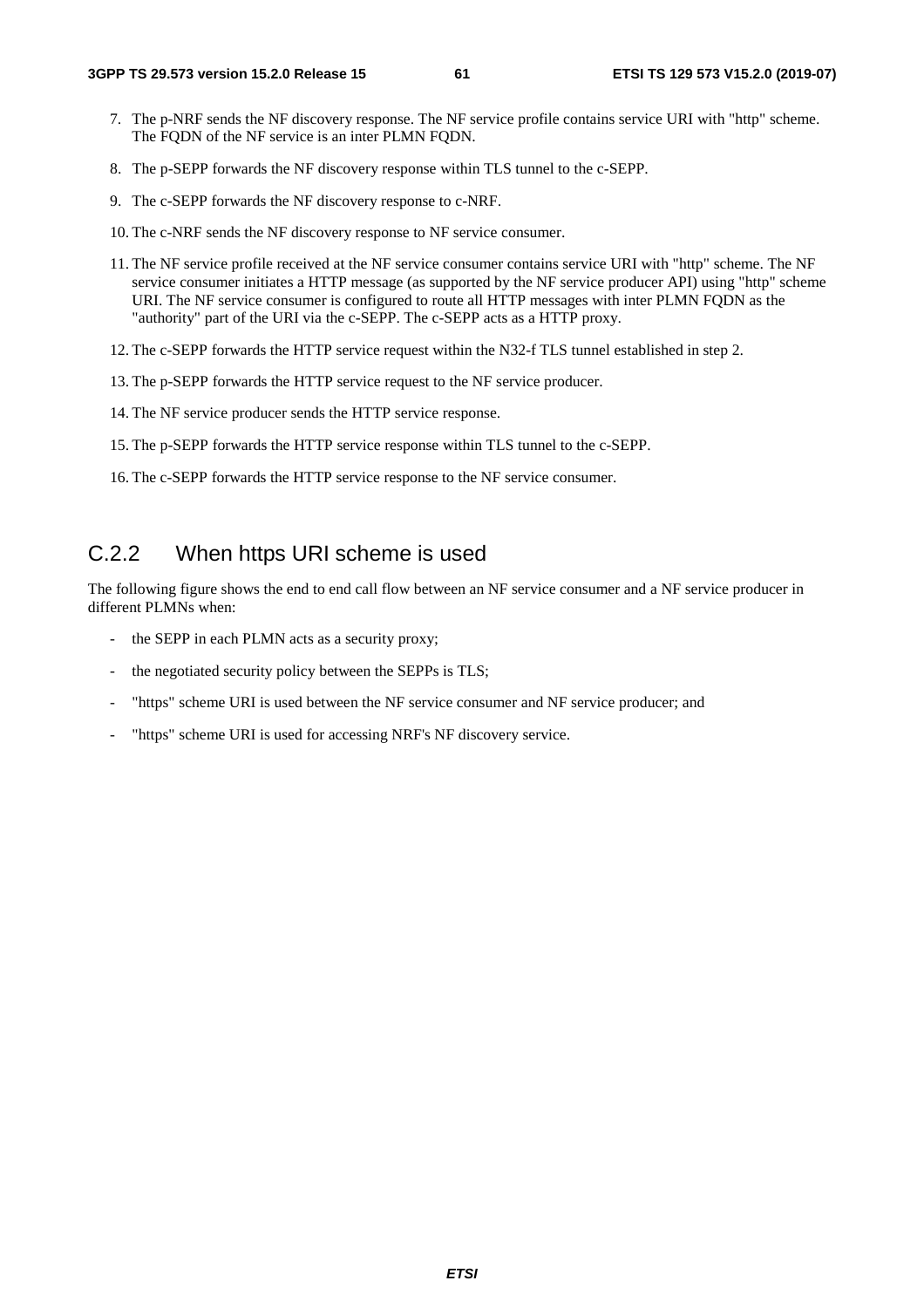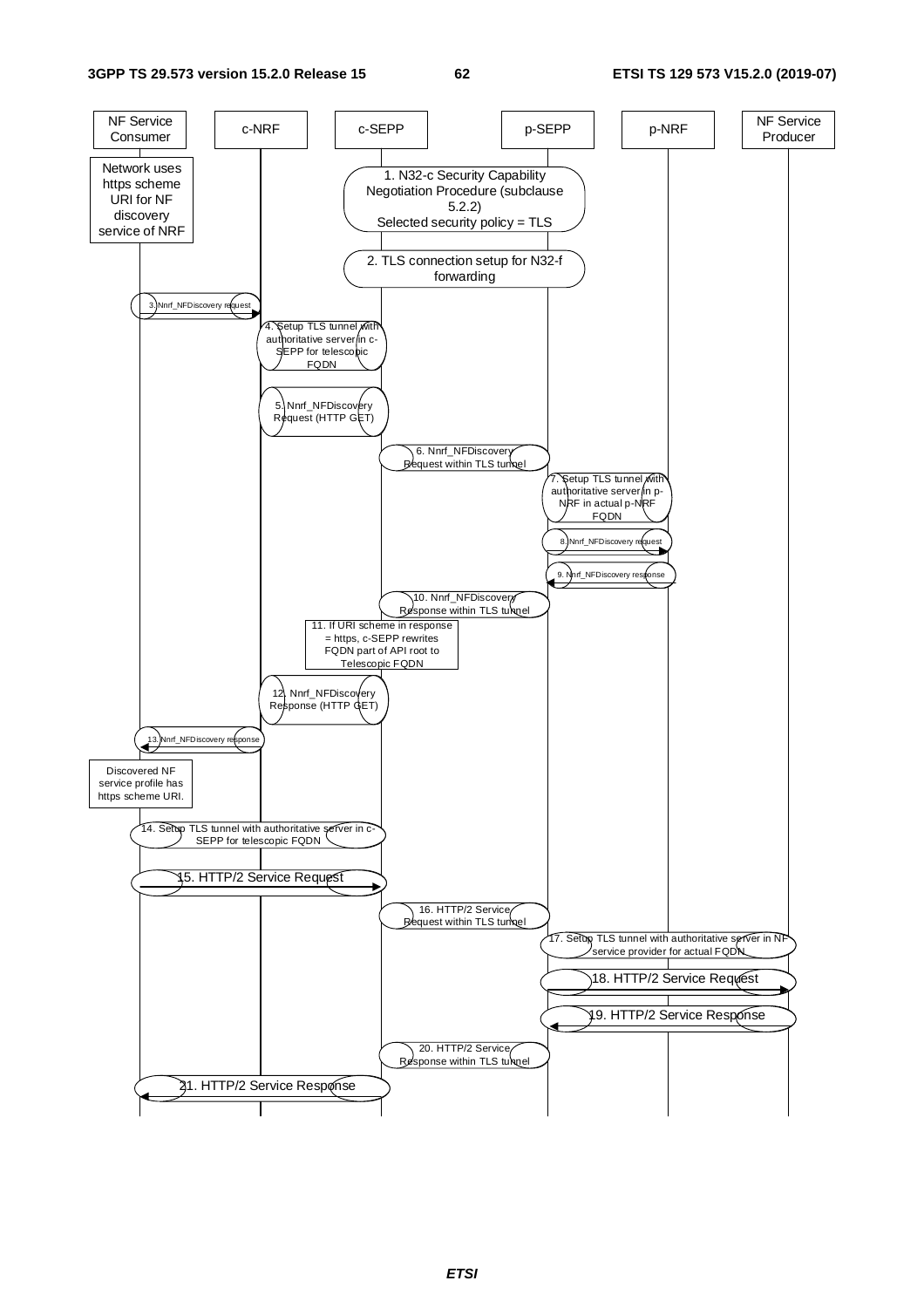#### **Figure C.2.2-1 End to end call flow when https scheme URI is used and TLS security is used between SEPPs**

- 1. The SEPP on the NF service consumer side (c-SEPP) and the SEPP on the NF service producer side (p-SEPP) negotiate the security capabilities using the procedure specified in clause 5.2.2. The SEPPs mutually negotiate to use TLS as the security policy.
- 2. A TLS connection is setup between the c-SEPP and the p-SEPP for N32-f forwarding.
- 3. Before the NF service consumer starts using the API of the NF service producer it needs to discover the NF service profile of the producer by querying the NRF. The NF service consumer uses "https" scheme URI to access the Nnrf\_NFDiscovery service. This implies that the NF service consumer sets up a TLS connection to the c-NRF and then sends the HTTP request over the TLS connection to the c-NRF.
- 4. The NRF on the NF service consumer side (c-NRF) needs to further initiate a discovery request to the NRF on the NF service producer side (p-NRF). The c-NRF uses "https" scheme URI to access the NF discovery service of the p-NRF. Since "https" requires setup of TLS connection with the p-NRF and it requires that c-NRF has to verify that the certificate presented by the endpoint of the TLS connection belngs to the authoritative server of the p-NRF, a telescopic FQDN with wildcarded certificate scheme mechanism is specified in 3GPP TS 33.501 [6]. The c-NRF is configured with the telescopic FQDN of the p-NRF with the telescopic FQDN having the FQDN of the c-SEPP as the trailing part. The c-NRF sets up a TLS connection with the authoritative server for the telescopic FQDN (i.e. the c-SEPP).
- 5. The c-NRF forwards the NF discovery request in this TLS connection.
- 6. The c-SEPP extracts the NF discovery request from the TLS connection, replaces the label part of the telescopic FQDN in the request URI with a corresponding label of the p-SEPP (if the label part of the telescopic FQDN contains a label of c-SEPP's local significance) and sends the request towards p-SEPP in the TLS tunnel setup in step 2. The c-SEPP and the p-SEPP act as a man in the middle proxy in this case.
- 7. The p-SEPP extracts the HTTP message received on the TLS connection, replaces the label part of the the telescopic FQDN in the request URI to the URI of the p-NRF's NF discovery service and then seeing that the URI scheme of the NF discovery service of the p-NRF is "https", the p-SEPP sets up a TLS connection with the p-NRF.
- 8. The p-SEPP forwards the NF discovery request to the p-NRF.
- 9. The p-NRF sends the NF discovery response within the TLS connection. The NF service profile contains service URI with "https" scheme. The FQDN of the NF service is an inter PLMN FQDN.
- 10. The p-SEPP forwards the NF discovery response within TLS tunnel setup in step 2 to the c-SEPP. The p-SEPP may replace the inter PLMN FQDN of the NF service producer's API endpoint with a label representing that FQDN. The p-SEPP re-maps the label with the NF service producer's API endpoint in step 17.
- 11. The c-SEPP upon receiving the HTTP response message for NF discovery response, within the TLS tunnel in step 2, replaces the trailing part of the inter PLMN FQDN of the NF service producer's API endpoint in the NF service profile with the FQDN of the c-SEPP, to form a telescopic FQDN as specified in clause 28.5.2 of 3GPP TS 23.003 [19]. The c-SEPP may replace the label part of the telescopic FQDN with a label of it's own significance. The p-SEPP re-maps the label in step 16.
- 12. The c-SEPP then forwards the NF discovery response to c-NRF, with the NF service profile containing the telescopic FQDN.
- 13. The c-NRF sends the NF discovery response to NF service consumer.
- 14. The NF service profile received at the NF service consumer contains service URI with "https" scheme. The NF service consumer sets up a TLS connection with the authoritative server for the telescopic FQDN (i.e. c-SEPP) received in step 13.
- 15. The NF service consumer sends the HTTP service request within the TLS connection to the c-SEPP.
- 16. The c-SEPP extracts the HTTP request from the TLS connection, replaces the label part of the telescopic FQDN in the request URI with a corresponding label of the p-SEPP and sends the request towards p-SEPP in the TLS tunnel setup in step 2. The c-SEPP and the p-SEPP act as a man in the middle proxy in this case.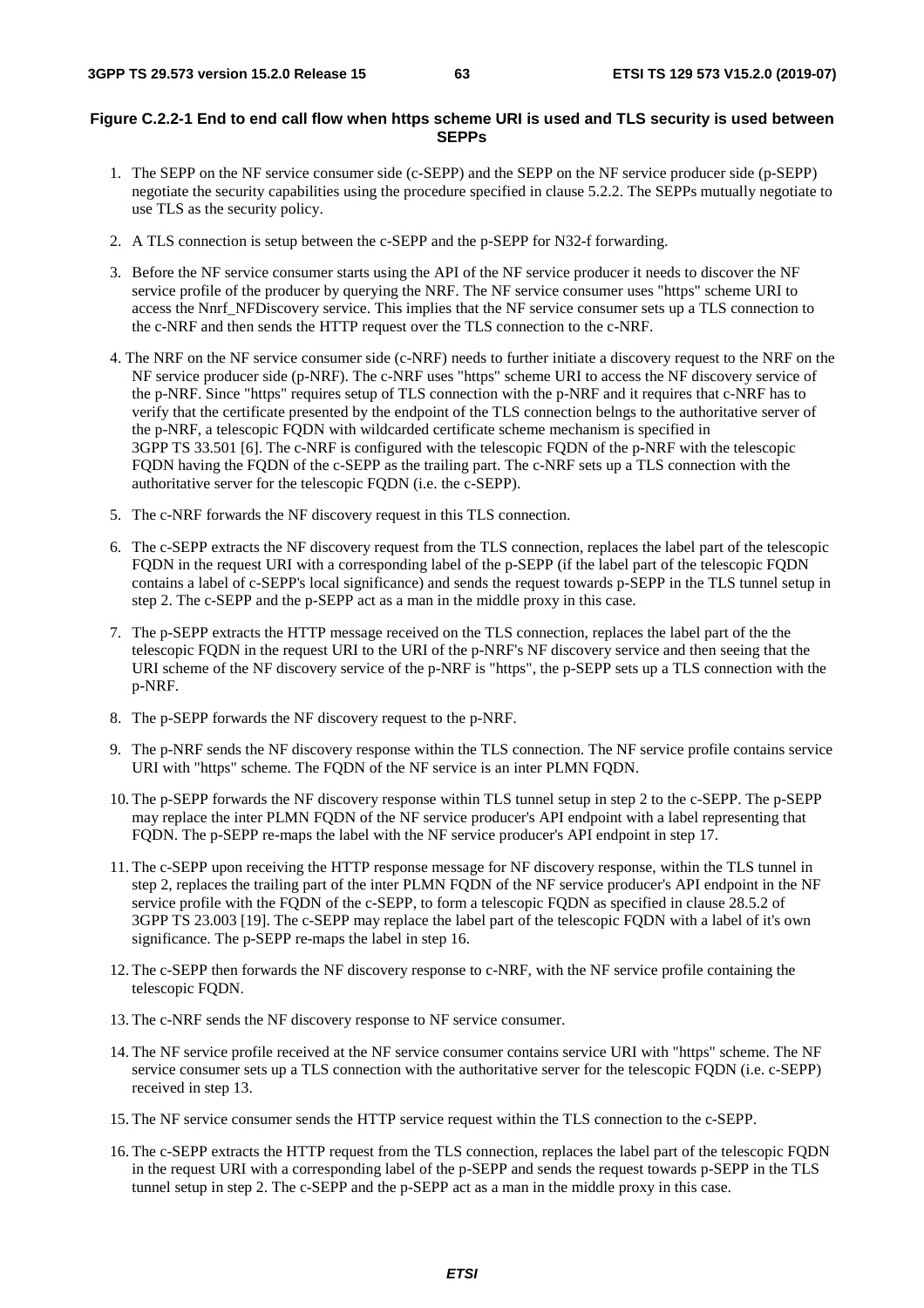- 17. The p-SEPP extracts the HTTP message received on the TLS connection, replaces the label part of the the telescopic FQDN in the request URI to the URI of the NF service producer and then seeing that the URI scheme of the NF service producer is "https", the p-SEPP sets up a TLS connection with the NF service producer. The p-SEPP also replaces callback URI and link relations within the extracted HTTP message with a telescopic FQDN containing the FQDN of the p-SEPP as the trailing part, as specified in clause 6.1.4.3 of 3GPP TS 29.500 [4].
- 18. The p-SEPP forwards the HTTP request to the NF service producer.
- 19. The NF service producer sends the HTTP response within the TLS connection.
- 20. The p-SEPP forwards the HTTP response within TLS tunnel setup in step 2 to the c-SEPP.
- 21. The c-SEPP upon receiving the HTTP response message within the TLS tunnel setup in step 2, forwards the response to the NF service consumer. The c-SEPP replaces callback URI and link relations within the extracted HTTP response message with a telescopic FQDN containing the FQDN of the c-SEPP as the trailing part, as specified in clause 6.1.4.3 of 3GPP TS 29.500 [4].

# C.3 ALS security between SEPPs

# C.3.1 When http URI scheme is used

The following figure shows the end to end call flow between an NF service consumer and a NF service producer in different PLMNs when:

- the SEPP in each PLMN acts as a security proxy:
- the negotiated security policy between the SEPPs is ALS;
- "http" scheme URI is used between the NF service consumer and NF service producer; and
- "http" scheme URI is used for accessing NRF's NF discovery service.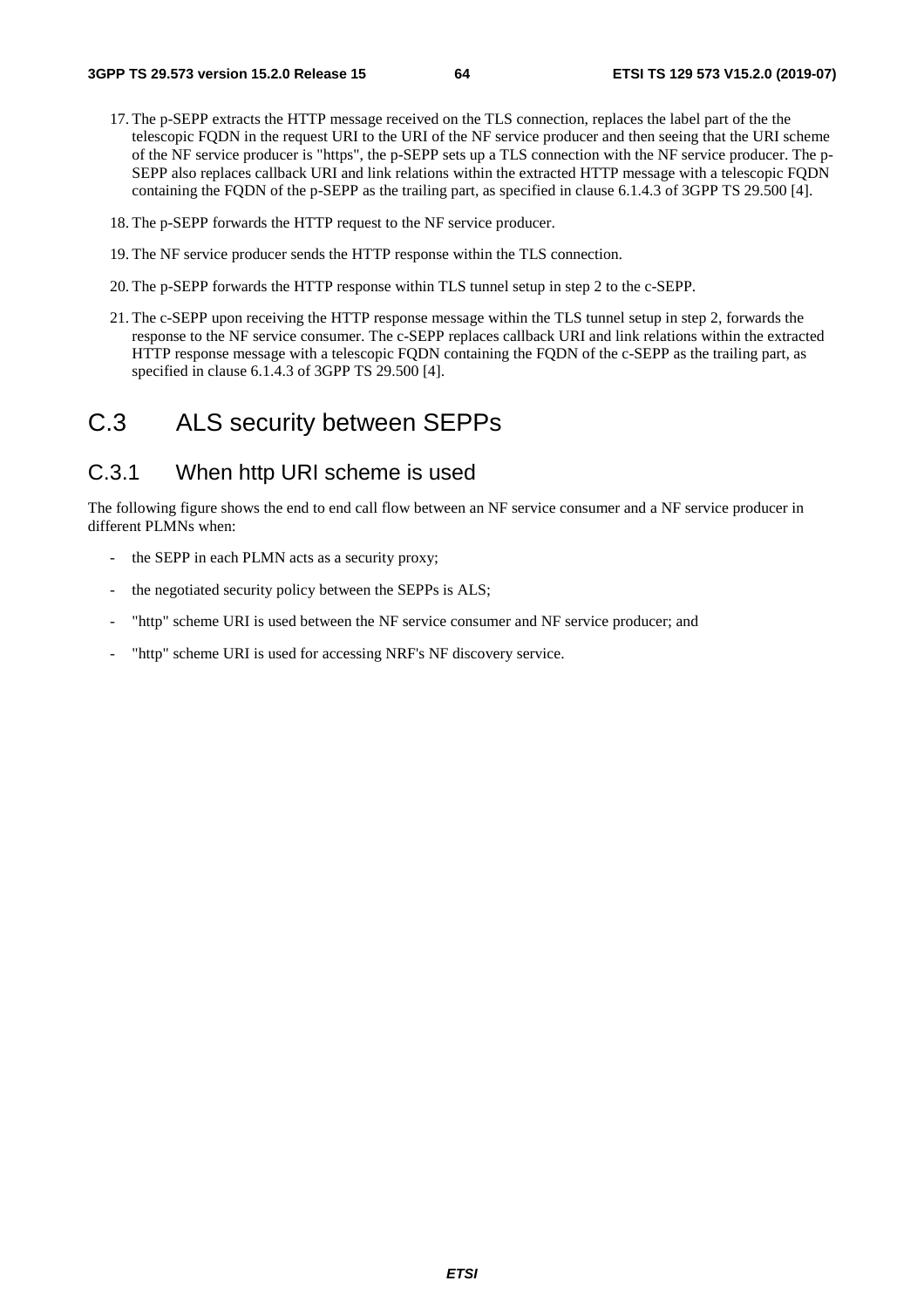

#### **Figure C.3.1-1 End to end call flow when http scheme URI is used and ALS security is used between SEPPs**

- 1. The SEPP on the NF service consumer side (c-SEPP) and the SEPP on the NF service producer side (p-SEPP) negotiate the security capabilities using the procedure specified in clause 5.2.2. The SEPPs mutually negotiate to use ALS as the security policy.
- 2. A TLS connection is setup between the c-SEPP and the p-SEPP for N32-f forwarding. If IPX-es are deployed between the c-SEPP and p-SEPP, the TLS connection is hop by hop.
- 3. Before the NF service consumer starts using the API of the NF service producer it needs to discover the NF service profile of the producer by querying the NRF. The NF service consumer uses "http" scheme URI to access the Nnrf\_NFDiscovery service.
- 4. The NRF on the NF service consumer side (c-NRF) needs to further initiate a discovery request to the NRF on the NF service producer side (p-NRF). The c-NRF is configured to route all HTTP messages with inter PLMN FQDN as the "authority" part of the URI via the c-SEPP. The c-SEPP acts as a HTTP proxy.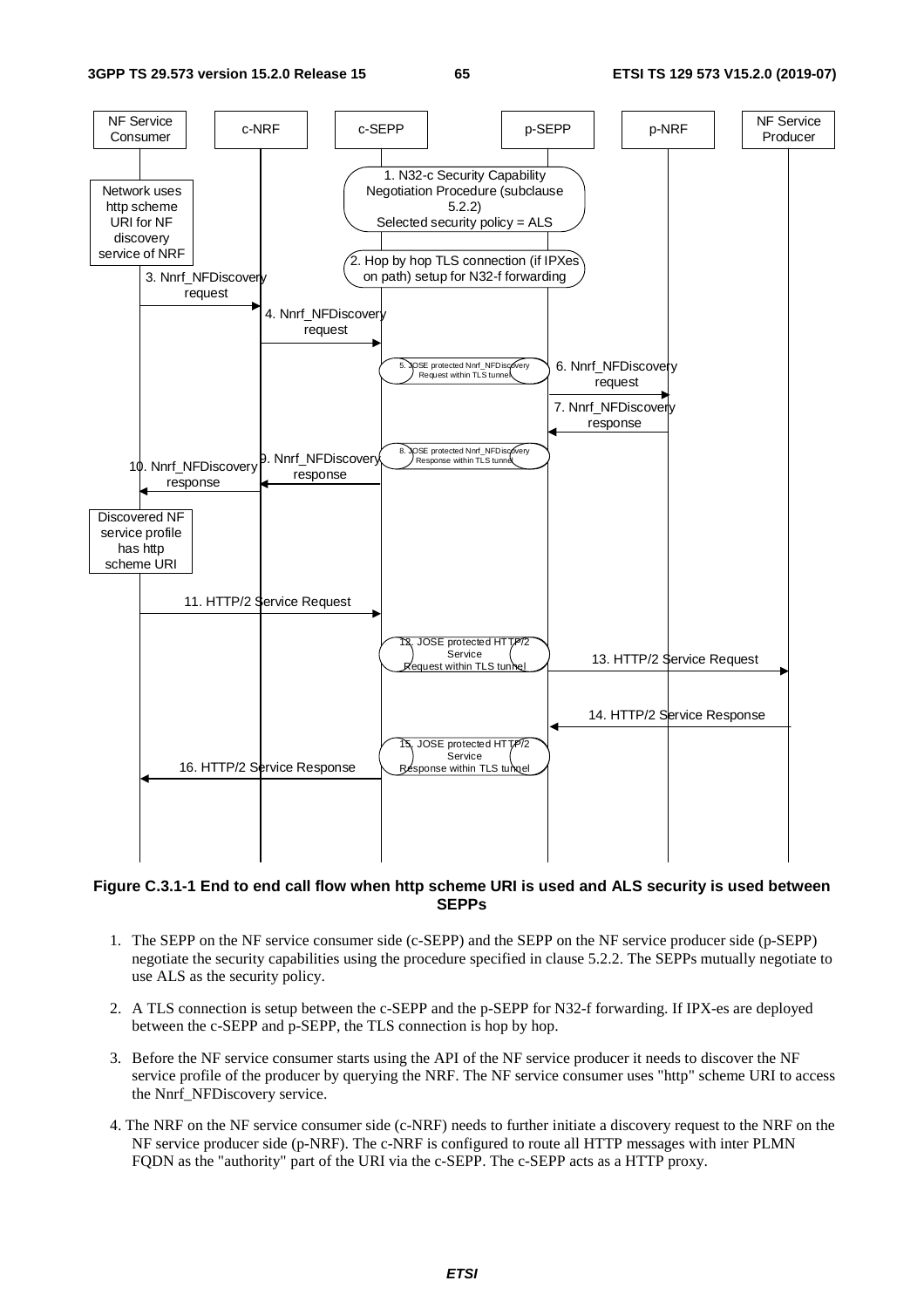- 5. The c-SEPP forwards the NF discovery request within the N32-f TLS tunnel established in step 2 and using the JOSE protected message forwarding procedure and API specified in clauses 5.3 and 6.2 respectively.
- 6. The p-SEPP forwards the NF discovery request to the p-NRF.
- 7. The p-NRF sends the NF discovery response. The NF service profile contains service URI with "http" scheme. The FQDN of the NF service is an inter PLMN FQDN.
- 8. The p-SEPP forwards the NF discovery response within TLS tunnel to the c-SEPP using the JOSE protected message forwarding procedure and API specified in clauses 5.3 and 6.2 respectively.
- 9. The c-SEPP forwards the NF discovery response to c-NRF.
- 10. The c-NRF sends the NF discovery response to NF service consumer.
- 11. The NF service profile received at the NF service consumer contains service URI with "http" scheme. The NF service consumer initiates a HTTP message (as supported by the NF service producer API) using "http" scheme URI. The NF service consumer is configured to route all HTTP messages with inter PLMN FQDN as the "authority" part of the URI via the c-SEPP. The c-SEPP acts as a HTTP proxy.
- 12. The c-SEPP forwards the HTTP service request within the N32-f TLS tunnel established in step 2 and using the JOSE protected message forwarding procedure and API specified in clauses 5.3 and 6.2 respectively.
- 13. The p-SEPP forwards the HTTP service request to the NF service producer.
- 14. The NF service producer sends the HTTP service response.
- 15. The p-SEPP forwards the HTTP service response within TLS tunnel to the c-SEPP using the JOSE protected message forwarding procedure and API specified in clauses 5.3 and 6.2 respectively.
- 16. The c-SEPP forwards the HTTP service response to the NF service consumer.

# C.3.2 When https URI scheme is used

The following figure shows the end to end call flow between an NF service consumer and a NF service producer in different PLMNs when:

- the SEPP in each PLMN acts as a security proxy;
- the negotiated security policy between the SEPPs is ALS;
- "https" scheme URI is used between the NF service consumer and NF service producer; and
- "https" scheme URI is used for accessing NRF's NF discovery service.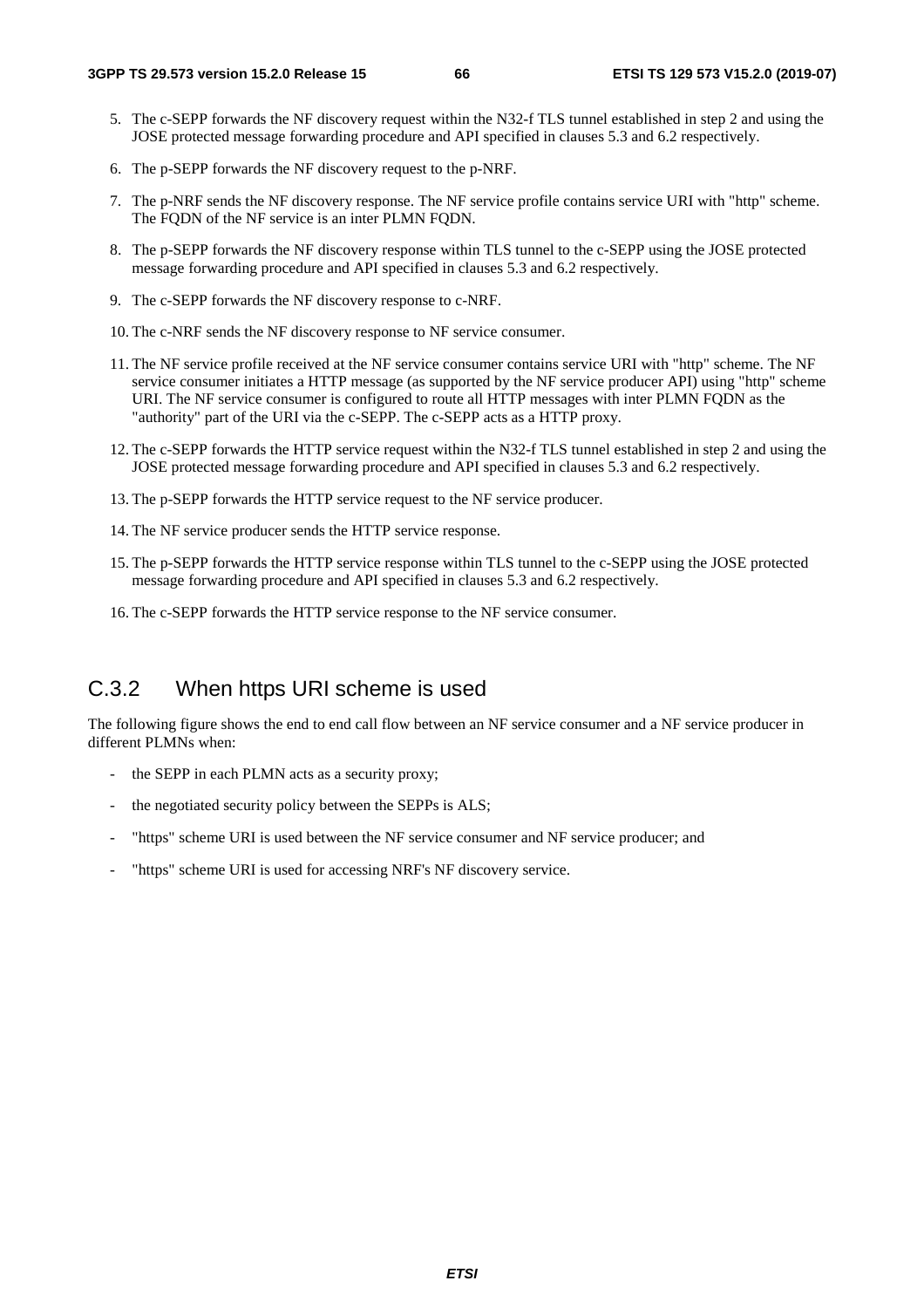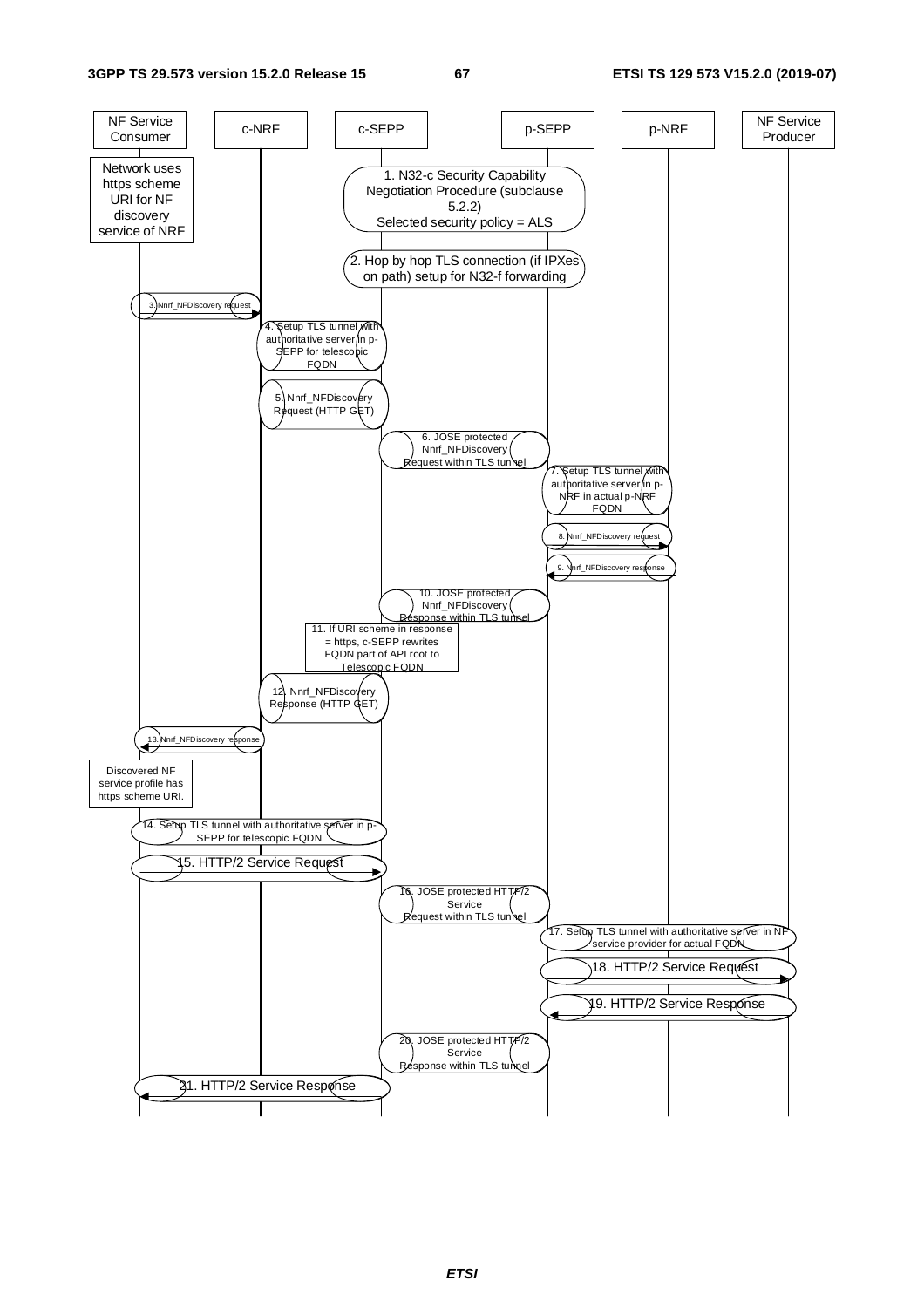#### **Figure C.3.2-1 End to end call flow when https scheme URI is used and ALS security is used between SEPPs**

- 1. The SEPP on the NF service consumer side (c-SEPP) and the SEPP on the NF service producer side (p-SEPP) negotiate the security capabilities using the procedure specified in clause 5.2.2. The SEPPs mutually negotiate to use TLS as the security policy.
- 2. A TLS connection is setup between the c-SEPP and the p-SEPP for N32-f forwarding. If IPX-es are deployed between the c-SEPP and p-SEPP, the TLS connection is hop by hop.
- 3. Before the NF service consumer starts using the API of the NF service producer it needs to discover the NF service profile of the producer by querying the NRF. The NF service consumer uses "https" scheme URI to access the Nnrf\_NFDiscovery service. This implies that the NF service consumer sets up a TLS connection to the c-NRF and then sends the HTTP request over the TLS connection to the c-NRF.
- 4. The NRF on the NF service consumer side (c-NRF) needs to further initiate a discovery request to the NRF on the NF service producer side (p-NRF). The c-NRF uses "https" scheme URI to access the NF discovery service of the p-NRF. Since "https" requires setup of TLS connection with the p-NRF and it requires that c-NRF has to verify that the certificate presented by the endpoint of the TLS connection belngs to the authoritative server of the p-NRF, a telescopic FQDN with wildcarded certificate scheme mechanism is specified in 3GPP TS 33.501 [6]. The c-NRF is configured with the telescopic FQDN of the p-NRF with the telescopic FQDN having the FQDN of the c-SEPP as the trailing part. The c-NRF sets up a TLS connection with the authoritative server for the telescopic FQDN (i.e. the c-SEPP).
- 5. The c-NRF forwards the NF discovery request in this TLS connection.
- 6. The c-SEPP extracts the NF discovery request from the TLS connection, replaces the label part of the telescopic FQDN in the request URI with a corresponding label of the p-SEPP (if the label part of the telescopic FQDN contains a label of c-SEPP's local significance) and sends the request towards p-SEPP in the TLS tunnel setup in step 2 and using the JOSE protected message forwarding procedure and API specified in clauses 5.3 and 6.2 respectively. The c-SEPP and the p-SEPP act as a man in the middle proxy in this case.
- 7. The p-SEPP extracts the HTTP message received on the TLS connection, replaces the label part of the the telescopic FQDN in the request URI to the URI of the p-NRF's NF discovery service and then seeing that the URI scheme of the NF discovery service of the p-NRF is "https", the p-SEPP sets up a TLS connection with the p-NRF.
- 8. The p-SEPP forwards the NF discovery request to the p-NRF.
- 9. The p-NRF sends the NF discovery response within the TLS connection. The NF service profile contains service URI with "https" scheme. The FQDN of the NF service is an inter PLMN FODN.
- 10. The p-SEPP forwards the NF discovery response within TLS tunnel setup in step 2 using the JOSE protected message forwarding procedure and API specified in clauses 5.3 and 6.2 respectively, to the c-SEPP. The p-SEPP may replace the inter PLMN FQDN of the NF service producer's API endpoint with a label representing that FQDN. The p-SEPP re-maps the label with the NF service producer's API endpoint in step 17.
- 11. The c-SEPP upon receiving the HTTP response message for NF discovery response, within the TLS tunnel in step 2, replaces the trailing part of the inter PLMN FQDN of the NF service producer's API endpoint in the NF service profile with the FQDN of the c-SEPP, to form a telescopic FQDN as specified in clause 28.5.2 of 3GPP TS 23.003 [19]. The c-SEPP may replace the label part of the telescopic FQDN with a label of it's own significance. The p-SEPP re-maps the label in step 16.
- 12. The c-SEPP then forwards the NF discovery response to c-NRF, with the NF service profile containing the telescopic FQDN.
- 13. The c-NRF sends the NF discovery response to NF service consumer.
- 14. The NF service profile received at the NF service consumer contains service URI with "https" scheme. The NF service consumer sets up a TLS connection with the authoritative server for the telescopic FQDN (i.e. the c-SEPP).
- 15. The NF service consumer sends the HTTP service request within the TLS connection to the c-SEPP.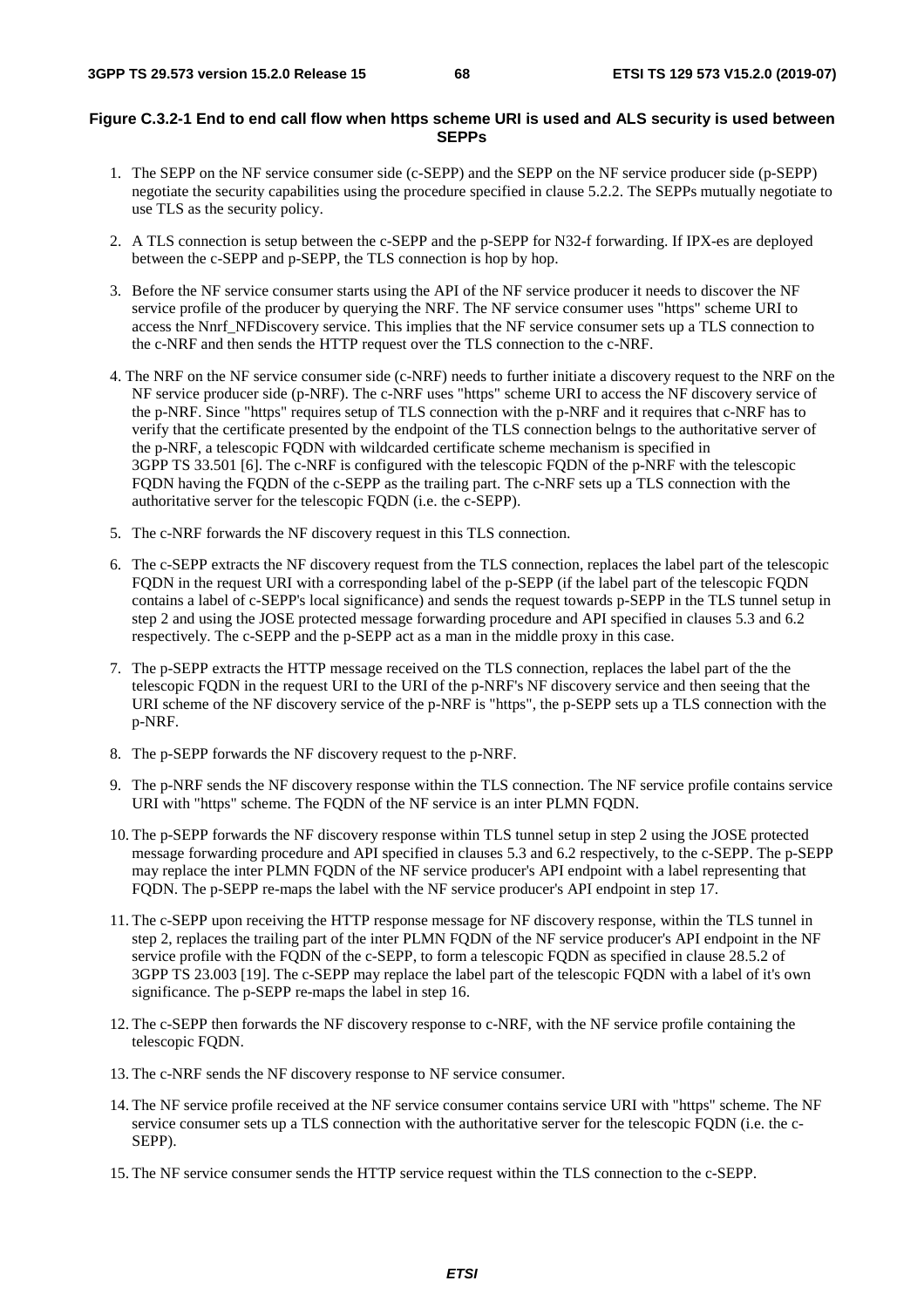- 16. The c-SEPP extracts the HTTP request from the TLS connection, replaces the label part of the telescopic FQDN in the request URI with a corresponding label of the p-SEPP and sends the request towards p-SEPP in the TLS tunnel setup in step 2 using the JOSE protected message forwarding procedure and API specified in clauses 5.3 and 6.2 respectively. The c-SEPP and the p-SEPP act as a man in the middle proxy in this case.
- 17. The p-SEPP extracts the HTTP message received on the TLS connection, replaces the label part of the the telescopic FQDN in the request URI to the URI of the NF service producer and then seeing that the URI scheme of the NF service producer is "https", the p-SEPP sets up a TLS connection with the NF service producer. The p-SEPP also replaces callback URI and link relations within the extracted HTTP message with a telescopic FQDN containing the FQDN of the p-SEPP as the trailing part, as specified in clause 6.1.4.3 of 3GPP TS 29.500 [4].
- 18. The p-SEPP forwards the HTTP request to the NF service producer.
- 19. The NF service producer sends the HTTP response within the TLS connection.
- 20. The p-SEPP forwards the HTTP response within TLS tunnel setup in step 2 to the c-SEPP using the JOSE protected message forwarding procedure and API specified in clauses 5.3 and 6.2 respectively.
- 21. The c-SEPP upon receiving the HTTP response message within the TLS tunnel setup in step 2, forwards the response to the NF service consumer. The c-SEPP replaces callback URI and link relations within the extracted HTTP response message with a telescopic FQDN containing the FQDN of the c-SEPP as the trailing part, as specified in clause 6.1.4.3 of 3GPP TS 29.500 [4].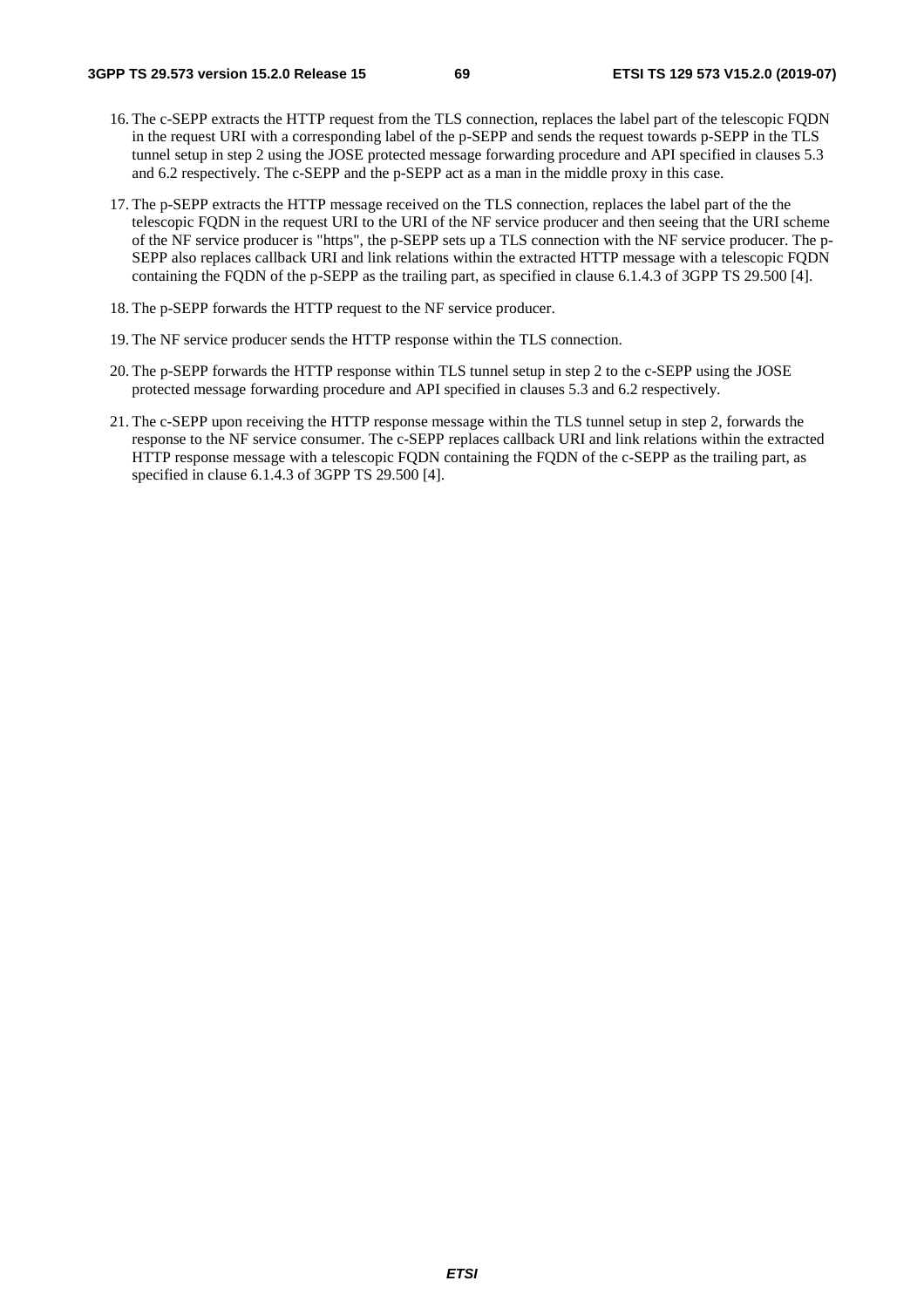# Annex D (informative): Change history

| <b>Change history</b> |                |             |           |                |   |                                                                                                                             |                       |
|-----------------------|----------------|-------------|-----------|----------------|---|-----------------------------------------------------------------------------------------------------------------------------|-----------------------|
| Date                  | <b>Meeting</b> | <b>TDoc</b> | <b>CR</b> | Rev Cat        |   | <b>Subject/Comment</b>                                                                                                      | <b>New</b><br>version |
| 2018-07               | CT4#85bi<br>s  | C4-185523   |           |                |   | TS Skeleton, Scope, General Description and N32 Procedures.<br>Implementation of C4-185531, C4-185353, C4-185352, C4-185469 | 0.1.0                 |
| 2018-08               | CT4#86         | C4-186630   |           |                |   | Implementations of PCRs agreed in CT4#86 - C4-186157, C4-<br>186421, C4-186422, C4-186423, C4-186425 and C4-186599          | 0.2.0                 |
| 2018-09               | CT#81          | CP-182082   |           |                |   | Presented for information and approval                                                                                      | 1.0.0                 |
| 2018-09               | CT#81          | CP-182233   |           |                |   | Approved in CT#81                                                                                                           | 15.0.0                |
| 2018-12               | CT#82          | CP-183026   | 0001      |                | F | Resolve the editor's note on HTTP/2 connection management                                                                   | 15.1.0                |
| 2018-12               | CT#82          | CP-183026   | 0002      |                | F | Clarification to N32-f Forwarding Procedure                                                                                 | 15.1.0                |
| 2018-12               | CT#82          | CP-183026   | 0003      | $\overline{2}$ | F | N32-f Error Reporting                                                                                                       | 15.1.0                |
| 2018-12               | CT#82          | CP-183026   | 0004      | 2 <sub>1</sub> | F | Resolve editor's notes on identification of notifications                                                                   | 15.1.0                |
| 2018-12               | CT#82          | CP-183026   | 0005      | $\overline{2}$ | F | Resolve Editor's Notes on RequestId and NextHopId                                                                           | 15.1.0                |
| 2018-12               | CT#82          | CP-183026   | 0006      | $\overline{2}$ | F | General Cleanup                                                                                                             | 15.1.0                |
| 2018-12               | CT#82          | CP-183026   | 0007      |                | F | OpenAPI for N32 Handshake API                                                                                               | 15.1.0                |
| 2018-12               | CT#82          | CP-183196   | 0008      | $\overline{2}$ | F | OpenAPI for JOSE Protected Message Forwarding API on N32-f                                                                  | 15.1.0                |
| 2018-12               | CT#82          | CP-183026   | 0009      |                | F | Cardinality                                                                                                                 | 15.1.0                |
| 2018-12               | CT#82          | CP-183026   | 0010      |                | F | <b>Error Handling Clauses</b>                                                                                               | 15.1.0                |
| 2019-06               | CT#84          | CP-191043   | 0011      | 4              | F | PLMN ID verification at receiving SEPP                                                                                      | 15.2.0                |
| 2019-06               | CT#84          | CP-191043   | 0012      |                | F | Informative Annex on End to End Call Flow via SEPP                                                                          | 15.2.0                |
| 2019-06               | CT#84          | CP-191043   | 0013      | 2              | F | Storage of OpenAPI specification files                                                                                      | 15.2.0                |
| 2019-06               | CT#84          | CP-191043   | 0014      |                | F | New name for Application Layer Security protocol                                                                            | 15.2.0                |
| 2019-06               | CT#84          | CP-191043   | 0015      |                | F | Copyright Note in YAML file                                                                                                 | 15.2.0                |
| 2019-06               | CT#84          | CP-191043   | 0016      |                | F | 3GPP TS 29.573 API version update                                                                                           | 15.2.0                |